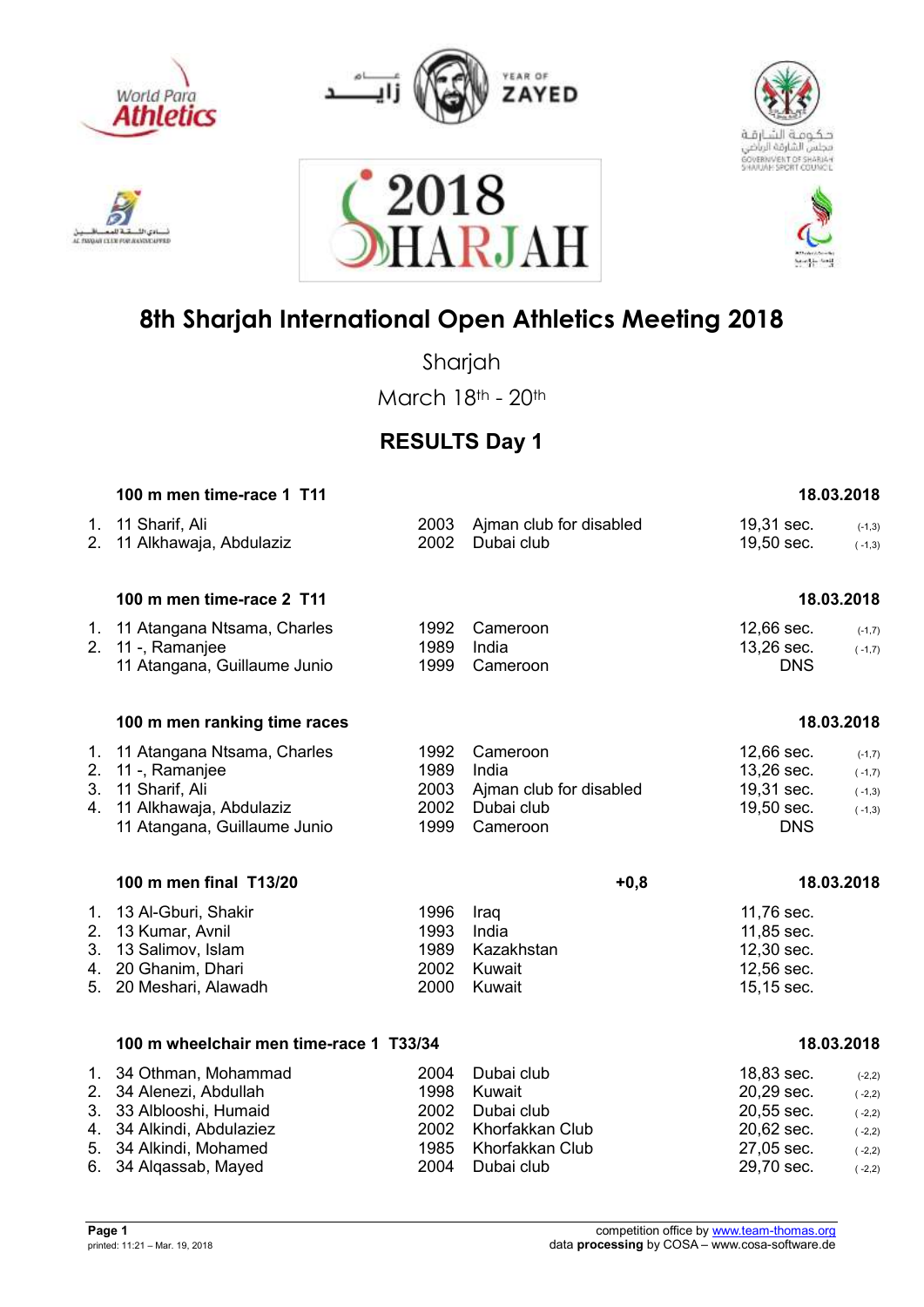











Sharjah

March 18th - 20th

### **100 m wheelchair men time-race 2 T33/34 18.03.2018**

| 1. 34 Ktila, Walid     | 1985 | Tunisia                            | 15,58 sec. | $(-3,9)$ |
|------------------------|------|------------------------------------|------------|----------|
| 2. 34 Hammadi, Mohamed |      | 1985 Althigah Club for Handicapped | 16,83 sec. | $(-3,9)$ |
| 3. 34 Kobata, Atsuro   | 1993 | Japan                              | 17,85 sec. | $(-3,9)$ |
| 4. 34 Jasem, Ahmed     | 2003 | Al Ain Club                        | 18,22 sec. | $(-3,9)$ |
| 5. 33 Small, Andrew    | 1993 | Great Britain                      | 18,59 sec. | $(-3,9)$ |
| 6. 33 Schmitz, Denis   | 1991 | Germany                            | 21,68 sec. | $(-3,9)$ |
| 33 Almutairi, Ahmad    | 1994 | Kuwait                             | <b>DNS</b> |          |

### **100 m wheelchair men ranking time races T33/34 18.03.2018**

| $1_{\cdot}$<br>3.<br>$7_{\ldots}$ | 34 Ktila, Walid<br>2. 34 Hammadi, Mohamed<br>34 Kobata, Atsuro<br>4. 34 Jasem, Ahmed<br>5. 33 Small, Andrew<br>6. 34 Othman, Mohammad<br>34 Alenezi, Abdullah<br>8. 33 Alblooshi, Humaid | 1985<br>1985<br>1993<br>2003<br>1993<br>2004<br>1998<br>2002 | Tunisia<br>Althigah Club for Handicapped<br>Japan<br>Al Ain Club<br><b>Great Britain</b><br>Dubai club<br>Kuwait<br>Dubai club | 15,58 sec.<br>16,83 sec.<br>17,85 sec.<br>18,22 sec.<br>18,59 sec.<br>18,83 sec.<br>20,29 sec.<br>20,55 sec. | $(-3,9)$<br>$(-3,9)$<br>$(-3,9)$<br>$(-3,9)$<br>$(-3,9)$<br>$(-2,2)$<br>$(-2,2)$<br>$(-2,2)$ |
|-----------------------------------|------------------------------------------------------------------------------------------------------------------------------------------------------------------------------------------|--------------------------------------------------------------|--------------------------------------------------------------------------------------------------------------------------------|--------------------------------------------------------------------------------------------------------------|----------------------------------------------------------------------------------------------|
|                                   |                                                                                                                                                                                          |                                                              |                                                                                                                                |                                                                                                              |                                                                                              |
|                                   | 9. 34 Alkindi, Abdulaziez<br>10. 33 Schmitz, Denis                                                                                                                                       | 2002<br>1991                                                 | Khorfakkan Club<br>Germany                                                                                                     | 20,62 sec.<br>21,68 sec.                                                                                     | $(-2,2)$<br>$(-3,9)$                                                                         |
|                                   | 11. 34 Alkindi, Mohamed<br>12. 34 Algassab, Mayed<br>33 Almutairi, Ahmad                                                                                                                 | 1985<br>2004<br>1994                                         | Khorfakkan Club<br>Dubai club<br>Kuwait                                                                                        | 27,05 sec.<br>29,70 sec.<br><b>DNS</b>                                                                       | $(-2,2)$<br>$(-2,2)$                                                                         |

| 100 m men final T35/36/37/38        |      |              | $-3,6$     | 18.03.2018 |
|-------------------------------------|------|--------------|------------|------------|
| 1. 38 Al-Darraji, Abbas             | 1991 | Iraq         | 12,50 sec. |            |
| 2. 37 Alnakhli, Ali                 | 2000 | Saudi Arabia | 12,50 sec. |            |
| 3. 37 Alwani, Saud                  | 1997 | Saudi Arabia | 13,02 sec. |            |
| 4. 37 Alwahhah, Sajjad              | 1997 | Iraq         | 13,47 sec. |            |
| 5. 36 Protonotarios, Loukas Ioannis | 1991 | Greece       | 14,58 sec. |            |
| 6. 36 Dagar, Vikas                  | 1983 | India        | 15,48 sec. |            |
| 7. 35 Adawi, Ahmed                  | 1998 | Saudi Arabia | 15,71 sec. |            |
|                                     |      |              |            |            |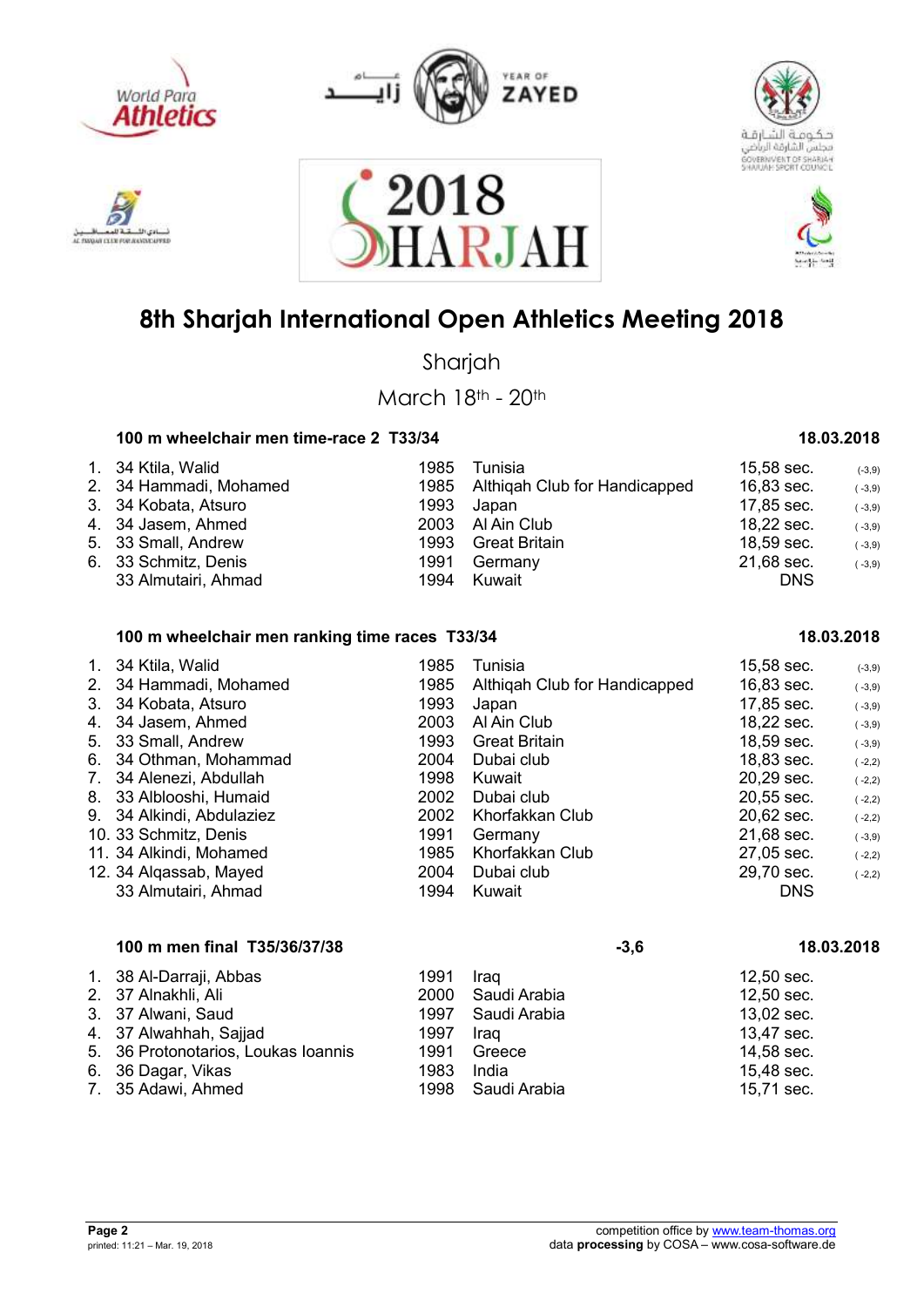

استقالهم ادی اللہ AC THIGHT CELE FOR AUNTACHTER



2018





## **8th Sharjah International Open Athletics Meeting 2018**

RJAI

Sharjah

|                      | 100 m men final T42/44                                                                                                                                                                                   |                                                              |                                                                                                      | $-1,7$ | 18.03.2018                                                                                                   |
|----------------------|----------------------------------------------------------------------------------------------------------------------------------------------------------------------------------------------------------|--------------------------------------------------------------|------------------------------------------------------------------------------------------------------|--------|--------------------------------------------------------------------------------------------------------------|
|                      | 1. 44 Alsana, Nour<br>2. 44 Wandji Ngono, Loic<br>3. 42 ., Gyanender Singh<br>42 Thakor, Jagdishbhai                                                                                                     | 1984<br>1999<br>1978<br>1992                                 | Saudi Arabia<br>Cameroon<br>India<br>India                                                           |        | 12,90 sec.<br>14,24 sec.<br>15,34 sec.<br><b>DNS</b>                                                         |
|                      | 100 m men final T46/47                                                                                                                                                                                   |                                                              |                                                                                                      | $-4,2$ | 18.03.2018                                                                                                   |
|                      | 1. 46 Maan, Sandeep Singh<br>2. 47 Alyasi, Elyas<br>3. 46 Al-Duhaimi, Karrar<br>4. 46 Mbassi Eleme, Alain Clovis                                                                                         | 1993<br>2000<br>1999<br>1991                                 | India<br><b>Bahrain</b><br>Iraq<br>Cameroon                                                          |        | 11,73 sec.<br>12,19 sec.<br>12,26 sec.<br>13,30 sec.                                                         |
|                      | 100 m wheelchair men final T51/52                                                                                                                                                                        |                                                              |                                                                                                      | $-2,3$ | 18.03.2018                                                                                                   |
| 2.<br>3.<br>4.       | 1. 52 Boesch, Beat<br>52 Trindade, Mario<br>52 Sato, Tomoki<br>52 Rungsri, Peth<br>5. 52 Matsumoto, Naoyuki<br>6. 52 Blum, Fabian<br>7. 51 Mestre, Helder<br>8. 51 Ziesmer, Ronny                        | 1971<br>1975<br>1989<br>1982<br>1979<br>1995<br>1967<br>1979 | Switzerland<br>Portugal<br>Japan<br>Thailand<br>Japan<br>Switzerland<br>Portugal<br>Germany          |        | 18,25 sec.<br>18,51 sec.<br>18,77 sec.<br>19,53 sec.<br>20,11 sec.<br>20,27 sec.<br>23,20 sec.<br>26,22 sec. |
|                      | 100 m wheelchair men final T53                                                                                                                                                                           |                                                              |                                                                                                      | $-2,2$ | 18.03.2018                                                                                                   |
| 2.<br>3.<br>4.<br>5. | 1. 53 Algnaidl, Fahad<br>53 Paeyo, Pongsakorn<br>53 Alqurashi, Adbulrahmen<br>53 Krungget, Pichet<br>53 Intasen, Sopa<br>6. 53 Almazroui, Mohammed<br>7. 53 Lackner, Mike<br>53 Aladwani, Hamad N. M. E. | 1984<br>1996<br>1997<br>1975<br>1982<br>2001<br>1994<br>1972 | Saudi Arabia<br>Thailand<br>Saudi Arabia<br>Thailand<br>Thailand<br>Al Ain Club<br>Austria<br>Kuwait |        | 15,28 sec.<br>15,45 sec.<br>16,08 sec.<br>16,28 sec.<br>17,01 sec.<br>18,21 sec.<br>19,45 sec.<br><b>DNS</b> |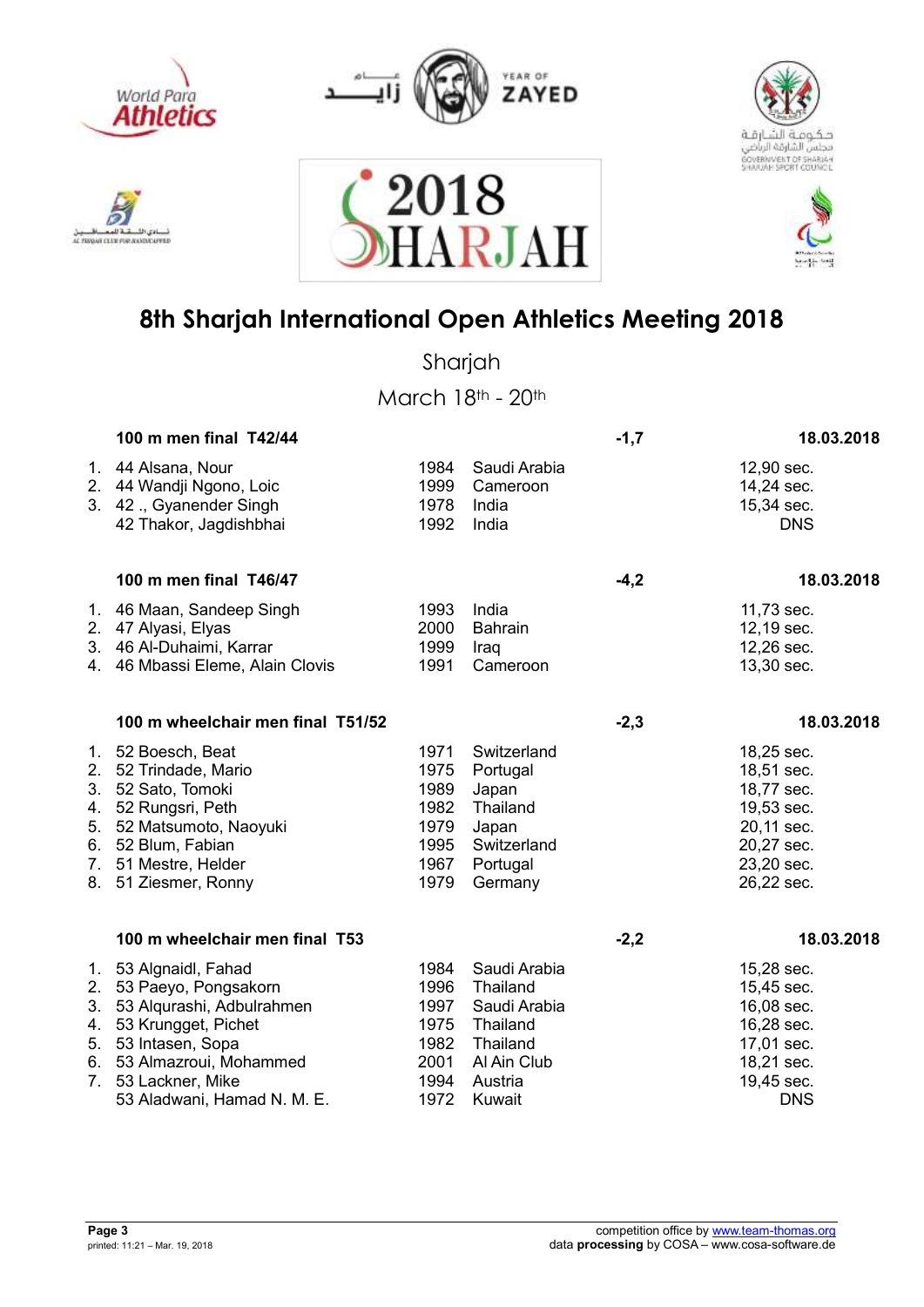

**GAIN CELSE POR JEANSE** 







## **8th Sharjah International Open Athletics Meeting 2018**

2018<br>HARJAI

Sharjah

March 18th - 20th

#### 100 m wheelchair men time-race 1 T54 **18.03.2018**

| 1. 54 Alzahrani, Jamaan<br>2. 54 Alrajehi, Faisal<br>3. 54 Alnagbi, Jasim<br>4. 54 Kamzari, Abdulazeiz<br>5. 54 Amougou Amougou, Joseph Fils | 1995 Saudi Arabia<br>1998 Kuwait<br>1978 Khorfakkan Club<br>1988 Khorfakkan Club<br>1972 Cameroon | 15,38 sec. $(-1,7)$<br>15,45 sec. $(-1,7)$<br>16,98 sec. $(-1,7)$<br>19,53 sec. $(-1,7)$<br>19,94 sec. $(-1,7)$ |
|----------------------------------------------------------------------------------------------------------------------------------------------|---------------------------------------------------------------------------------------------------|-----------------------------------------------------------------------------------------------------------------|
| 54 Alblooshi, Ali<br>54 Nsegbe, Leonel Clement                                                                                               | 1993 Khorfakkan Club<br>1985 Cameroon                                                             | <b>DNS</b><br><b>DNS</b>                                                                                        |

| 100 m wheelchair men time-race 2 T54 | 18.03.2018 |
|--------------------------------------|------------|
|--------------------------------------|------------|

| 1. 54 Vahdani, Mohammad  | 1979 | Dubai club                         | 15,08 sec. $(-2,6)$ |
|--------------------------|------|------------------------------------|---------------------|
| 2. 54 Hug, Marcel        |      | 1986 Switzerland                   | 15,10 sec. $(-2,6)$ |
| 3. 54 Nishi, Yuki        |      | 1994 Japan                         | 15,44 sec. $(-2,6)$ |
| 4. 54 Khongrak, Putharet |      | 1994 Thailand                      | 15,67 sec. $(-2,6)$ |
| 5. 54 Belooshi, Adil     |      | 1989 Althigah Club for Handicapped | 15,69 sec. $(-2,6)$ |
| 6. 54 Janthon, Ekkachai  |      | 1979 Thailand                      | 15,98 sec. $(-2,6)$ |
| 7. 54 Malter, Ludwig     |      | 2000 Austria                       | 16,36 sec. $(-2,6)$ |
| 54 Konjen, Saichon       | 1983 | Thailand                           | DQ.                 |
| <b>Rule 17.7</b>         |      |                                    |                     |

#### 100 m wheelchair men ranking time races T54 18.03.2018

| 2.<br>4.<br>5. | 1. 54 Vahdani, Mohammad<br>54 Hug, Marcel<br>3. 54 Alzahrani, Jamaan<br>54 Nishi, Yuki<br>54 Alrajehi, Faisal<br>6. 54 Khongrak, Putharet | 1979<br>1986<br>1995<br>1994<br>1998<br>1994 | Dubai club<br>Switzerland<br>Saudi Arabia<br>Japan<br>Kuwait<br>Thailand | 15,08 sec. $(-2,6)$<br>15,10 sec. $(-2,6)$<br>15,38 sec. $(-1,7)$<br>15,45 sec. $(-1,7)$<br>15,67 sec. $(-2, 6)$ |
|----------------|-------------------------------------------------------------------------------------------------------------------------------------------|----------------------------------------------|--------------------------------------------------------------------------|------------------------------------------------------------------------------------------------------------------|
|                |                                                                                                                                           |                                              |                                                                          | 15,44 sec. $(-2, 6)$                                                                                             |
|                |                                                                                                                                           |                                              |                                                                          |                                                                                                                  |
| 7.             | 54 Belooshi, Adil                                                                                                                         | 1989                                         | Althigah Club for Handicapped                                            | 15,69 sec. $(-2, 6)$                                                                                             |
|                | 8. 54 Janthon, Ekkachai                                                                                                                   | 1979                                         | Thailand                                                                 | 15,98 sec. $(-2, 6)$                                                                                             |
|                | 9. 54 Malter, Ludwig                                                                                                                      | 2000                                         | Austria                                                                  | 16,36 sec. $(-2, 6)$                                                                                             |
|                | 10. 54 Alnagbi, Jasim                                                                                                                     | 1978                                         | Khorfakkan Club                                                          | 16,98 sec. $(-1,7)$                                                                                              |
|                | 11. 54 Kamzari, Abdulazeiz                                                                                                                | 1988                                         | Khorfakkan Club                                                          | 19,53 sec. $(-1,7)$                                                                                              |
|                | 12. 54 Amougou Amougou, Joseph Fils                                                                                                       | 1972                                         | Cameroon                                                                 | 19,94 sec. (-1,7)                                                                                                |
|                | 54 Konjen, Saichon                                                                                                                        | 1983                                         | Thailand                                                                 | DQ                                                                                                               |
|                | 54 Nsegbe, Leonel Clement                                                                                                                 | 1985                                         | Cameroon                                                                 | <b>DNS</b>                                                                                                       |
|                | 54 Alblooshi, Ali                                                                                                                         | 1993                                         | Khorfakkan Club                                                          | <b>DNS</b>                                                                                                       |

| $(-2, 6)$ |
|-----------|
| $(-2, 6)$ |
| $(-2, 6)$ |
| $(-2, 6)$ |
| $(-2, 6)$ |
| $(-2, 6)$ |
| $(-2, 6)$ |
|           |
|           |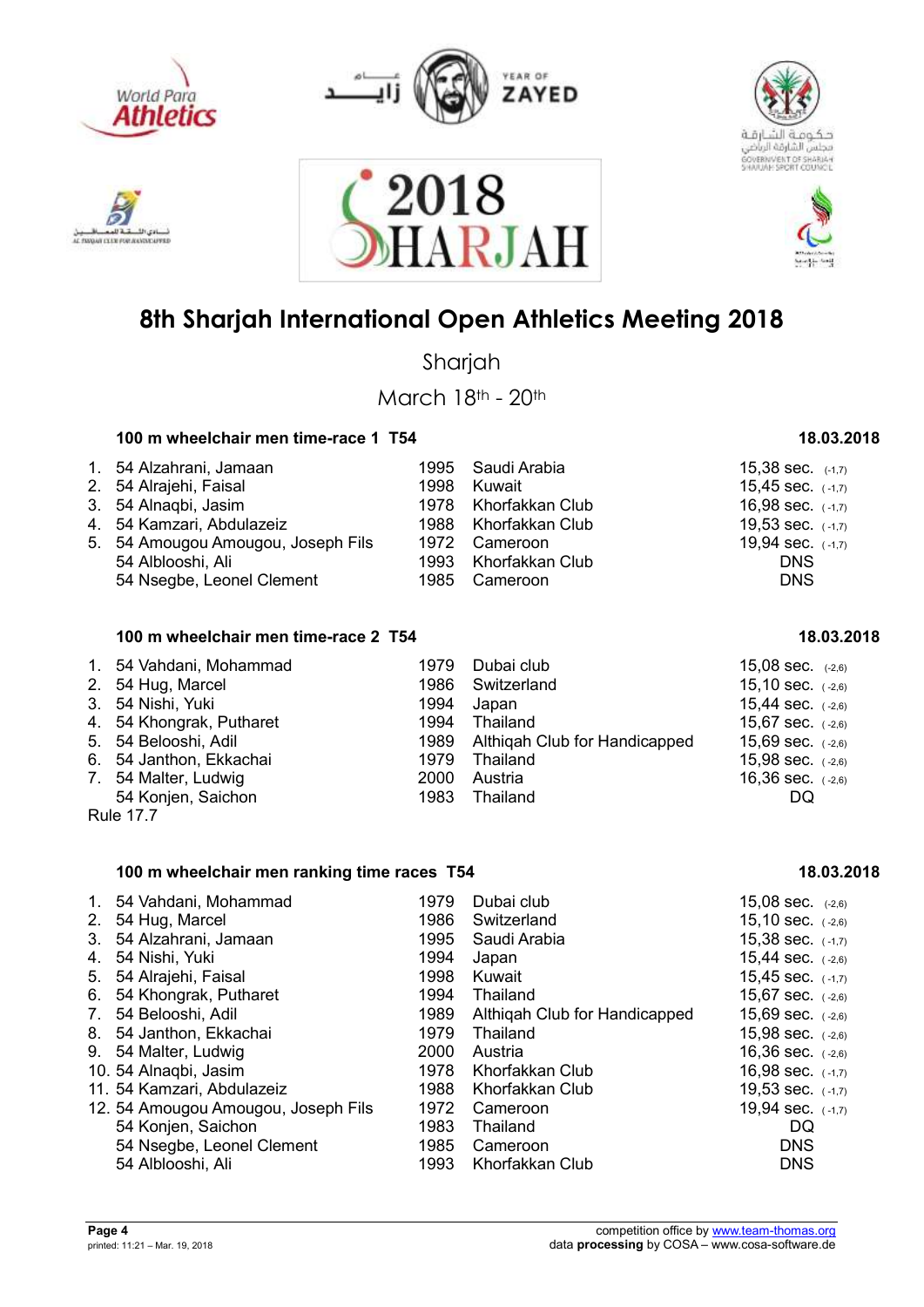











Sharjah

March 18th - 20th

|                                  | 100 m men final T62/63/64                                                                                                                                   |                                              |                                                                   | $-3,0$ | 18.03.2018                                                                         |
|----------------------------------|-------------------------------------------------------------------------------------------------------------------------------------------------------------|----------------------------------------------|-------------------------------------------------------------------|--------|------------------------------------------------------------------------------------|
| 1.<br>2.<br>3.                   | 64 Gunasekaran, Anandan<br>62 Malakopoulos, Stylianos<br>62 Nakamura, Kunikazu<br>4. 62 Sevdikalis, Ioannis<br>5. 63 Tezuka, Keita<br>64 Khabibullin, Rufat | 1987<br>1996<br>1987<br>1991<br>1963<br>1995 | India<br>Greece<br>Japan<br>Greece<br>Japan<br>Kazakhstan         |        | 12,72 sec.<br>13,79 sec.<br>15,02 sec.<br>16,28 sec.<br>17,98 sec.<br><b>DNS</b>   |
|                                  | 400 m men final T11/12                                                                                                                                      |                                              |                                                                   |        | 18.03.2018                                                                         |
|                                  | 1. 12 Mohamed, Garba<br>2. 11 Jadikere, Shavaad<br>12 Issa Nanaoua, None<br>11 Atangana, Guillaume Junio<br><b>Rule 7.10</b>                                | 1994<br>1994<br>1993<br>1999                 | Cameroon<br>India<br>Cameroon<br>Cameroon                         |        | 56,72 sec.<br>1:02,19min.<br>DQ<br><b>DNS</b>                                      |
|                                  | 400 m men final T13/20                                                                                                                                      |                                              |                                                                   |        | 18.03.2018                                                                         |
| 1.<br>2.<br>3.<br>4.<br>5.<br>6. | 13 Al-Gburi, Shakir<br>13 Kumar, Avnil<br>13 Salimov, Islam<br>20 Altamimi, Hamad<br>20 Alrashidi, Saeed<br>20 Makroon, Sultan                              | 1996<br>1993<br>1989<br>1985<br>1985<br>1989 | Iraq<br>India<br>Kazakhstan<br><b>Bahrain</b><br>Kuwait<br>Kuwait |        | 52,87 sec.<br>54,49 sec.<br>55,60 sec.<br>57,64 sec.<br>1:05,48min.<br>1:09,52min. |
|                                  | 400 m men final T37/38                                                                                                                                      |                                              |                                                                   |        | 18.03.2018                                                                         |
| 2.<br>3.<br>4.                   | 1. 38 Al-Darraji, Abbas<br>37 Alwahhah, Sajjad<br>37 Alnakhli, Ali<br>37 Alwani, Saud                                                                       | 1991<br>1997<br>2000<br>1997                 | Iraq<br>Iraq<br>Saudi Arabia<br>Saudi Arabia                      |        | 54,85 sec.<br>56,63 sec.<br>57,11 sec.<br>1:00,40min.                              |

38 Saidi, Abbes 1983 Tunisia DNS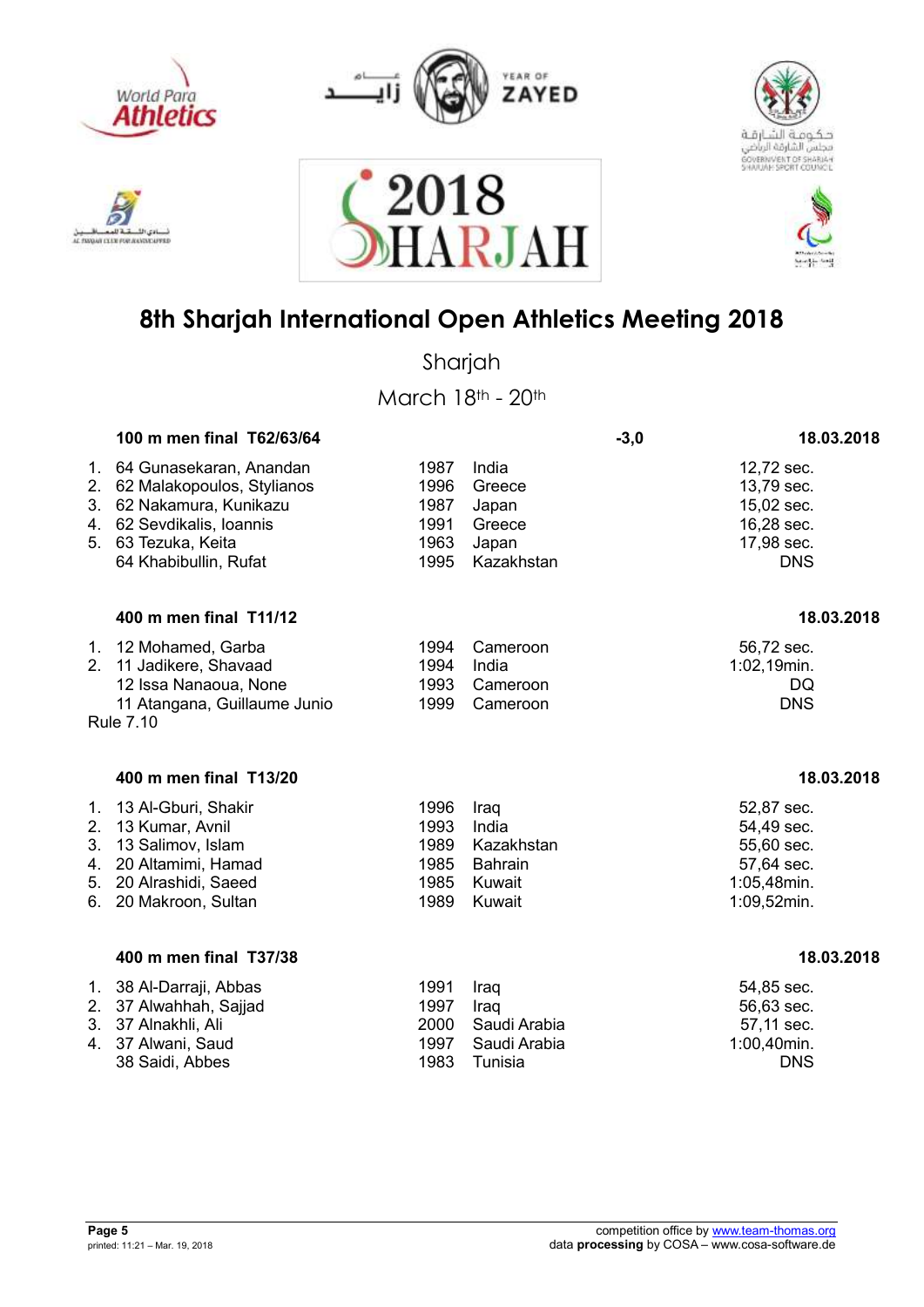

**MAY EX ENE PORT ANA** 



2018





### **8th Sharjah International Open Athletics Meeting 2018**

**RJA** 

Sharjah

March 18th - 20th

#### **400 m men final T44/62/64 18.03.2018**

| 1. 44 Alsana, Nour<br>2. 64 Gunasekaran, Anandan<br>3. 62 Nakamura, Kunikazu | 1987 | 1984 Saudi Arabia<br>India<br>1987 Japan | 55,21 sec.<br>55,39 sec.<br>$1:13,48$ min. |
|------------------------------------------------------------------------------|------|------------------------------------------|--------------------------------------------|
| 62 Sevdikalis, Ioannis                                                       | 1991 | Greece                                   | <b>DNS</b>                                 |
| 62 Malakopoulos, Stylianos                                                   | 1996 | Greece                                   | <b>DNS</b>                                 |

#### **400 m men final T46/47 18.03.2018**

| 1. 46 Maan, Sandeep Singh | 1993 India |                 | 51,91 sec. |
|---------------------------|------------|-----------------|------------|
| 2. 46 Al-Sarraji, Hussein | 1992 Iraq  |                 | 53.73 sec. |
| 3. 47 Alyasi, Elyas       |            | 2000 Bahrain    | 55.97 sec. |
| 4. 46 Meiirzhan, Makshat  |            | 1997 Kazakhstan | 57,50 sec. |

### **800 m wheelchair men final T33/34 18.03.2018**

| 1. 34 Ktila, Walid<br>2. 34 Hammadi, Mohamed<br>3. 34 Mitic, Bojan<br>4. 34 Kobata, Atsuro<br>5. 33 Small, Andrew<br>6. 34 Alkindi, Abdulaziez | 1993 Japan | 1985 Tunisia<br>1985 Althigah Club for Handicapped<br>1985 Switzerland<br>1993 Great Britain<br>2002 Khorfakkan Club | $1:37,64$ min.<br>1:42,87min.<br>$1:50,32$ min.<br>2:05,98min.<br>$2:13,05$ min.<br>2:19,99min. |  |  |  |
|------------------------------------------------------------------------------------------------------------------------------------------------|------------|----------------------------------------------------------------------------------------------------------------------|-------------------------------------------------------------------------------------------------|--|--|--|
| New World Record by Walid Ktila, TUN                                                                                                           |            |                                                                                                                      |                                                                                                 |  |  |  |

#### **800 m wheelchair men final T51/52** 18.03.2018

| 1. 52 Matsumoto, Naoyuki               |  | 1979 Japan       | 2:15,08min. |  |  |
|----------------------------------------|--|------------------|-------------|--|--|
| 2. 52 Boesch, Beat                     |  | 1971 Switzerland | 2:21,15min. |  |  |
| 3. 51 Mestre, Helder                   |  | 1967 Portugal    | 2:30,98min. |  |  |
| 4. 52 Blum, Fabian                     |  | 1995 Switzerland | 2:42,97min. |  |  |
| New World Record by Helder Mester, POR |  |                  |             |  |  |

| 51,91 sec. |  |
|------------|--|
| 53,73 sec. |  |
| 55.97 sec. |  |
| 57,50 sec. |  |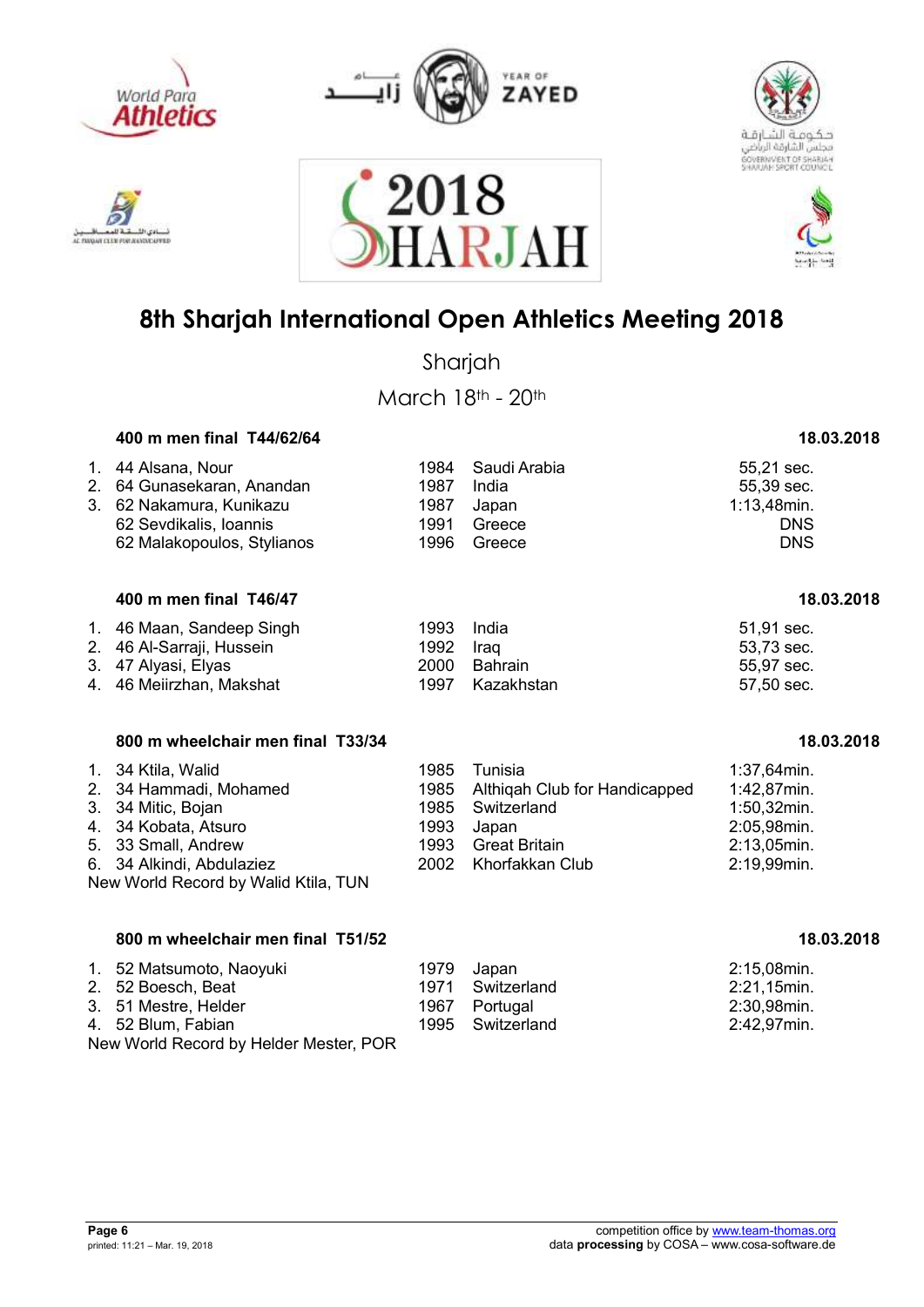



2018





## **8th Sharjah International Open Athletics Meeting 2018**

ARJAH

Sharjah

March 18th - 20th

### **800 m wheelchair men final T53** 18.03.2018

| 1. 53 Paeyo, Pongsakorn        | 1996 | Thailand          | $1:37,65$ min. |
|--------------------------------|------|-------------------|----------------|
| 2. 53 Krungget, Pichet         |      | 1975 Thailand     | 1:40,47min.    |
| 3. 53 Hiromichi, Jun           | 1973 | Japan             | 1:42,83min.    |
| 4. 53 Intasen, Sopa            |      | 1982 Thailand     | $1:43,51$ min. |
| 5. 53 Matsunaga, Hitoshi       | 1972 | Japan             | 1:44,15min.    |
| 6. 53 Aladwani, Hamad N. M. E. |      | 1972 Kuwait       | 1:44,39min.    |
| 7. 53 Lackner, Mike            | 1994 | Austria           | 2:09,85min.    |
| 8. 53 Kaabi, Mohammed          |      | 1979 Saudi Arabia | 2:13,73min.    |

#### 800 m wheelchair men time-race 1 T54 18.03.2018

| 1. 54 Khongrak, Putharet<br>2. 54 Thamsophon, Khachonsak<br>3. 54 Alhawasin, Badir Abbas<br>4. 54 Janthon, Ekkachai | 1981 | 1994 Thailand<br>Thailand<br>1985 Althigah Club for Handicapped<br>1979 Thailand<br>2000 Austria | 1:36,66min.<br>1:40,76min.<br>1:40,83min.<br>1:41,18min.<br>1:41,87min. |
|---------------------------------------------------------------------------------------------------------------------|------|--------------------------------------------------------------------------------------------------|-------------------------------------------------------------------------|
| 5. 54 Malter, Ludwig                                                                                                |      |                                                                                                  |                                                                         |
| 6. 54 Al Ghaferi, Abdulla                                                                                           |      | 2002 Al Ain Club                                                                                 | 1:46,75min.                                                             |

#### 800 m wheelchair men time-race 2 T54 18.03.2018

| 1. 54 Tana, Rawat       | 1977 | Thailand    | $1:33,06$ min. |
|-------------------------|------|-------------|----------------|
| 2. 54 Alrajehi, Faisal  | 1998 | Kuwait      | $1:33,11$ min. |
| 3. 54 Cassidy, Josh     |      | 1984 Canada | 1:34,92min.    |
| 4. 54 Dupont, Alexandre |      | 1985 Canada | $1:35,17$ min. |
| 5. 54 Smyth, Tristan    |      | 1986 Canada | $1:35,32$ min. |
| 6. 54 Hokinoue, Kota    |      | 1974 Japan  | $1:35,97$ min. |

#### 800 m wheelchair men time-race 3 T54 18.03.2018

| 1. 54 Gharbi, Yassine   |            | 1990 Tunisia     | 1:31,24min.    |
|-------------------------|------------|------------------|----------------|
| 2. 54 Higuchi, Masayuki | 1979       | Japan            | $1:33,44$ min. |
| 3. 54 Konjen, Saichon   |            | 1983 Thailand    | 1:33,98min.    |
| 4. 54 Watanabe, Sho     | 1991 Japan |                  | 1:34,27min.    |
| 5. 54 Suzuki, Tomoki    | 1994       | Japan            | 1:34,49min.    |
| 6. 54 Hug, Marcel       |            | 1986 Switzerland | 1:35,16min.    |

# **AN INTERFROM ANA**

- 
-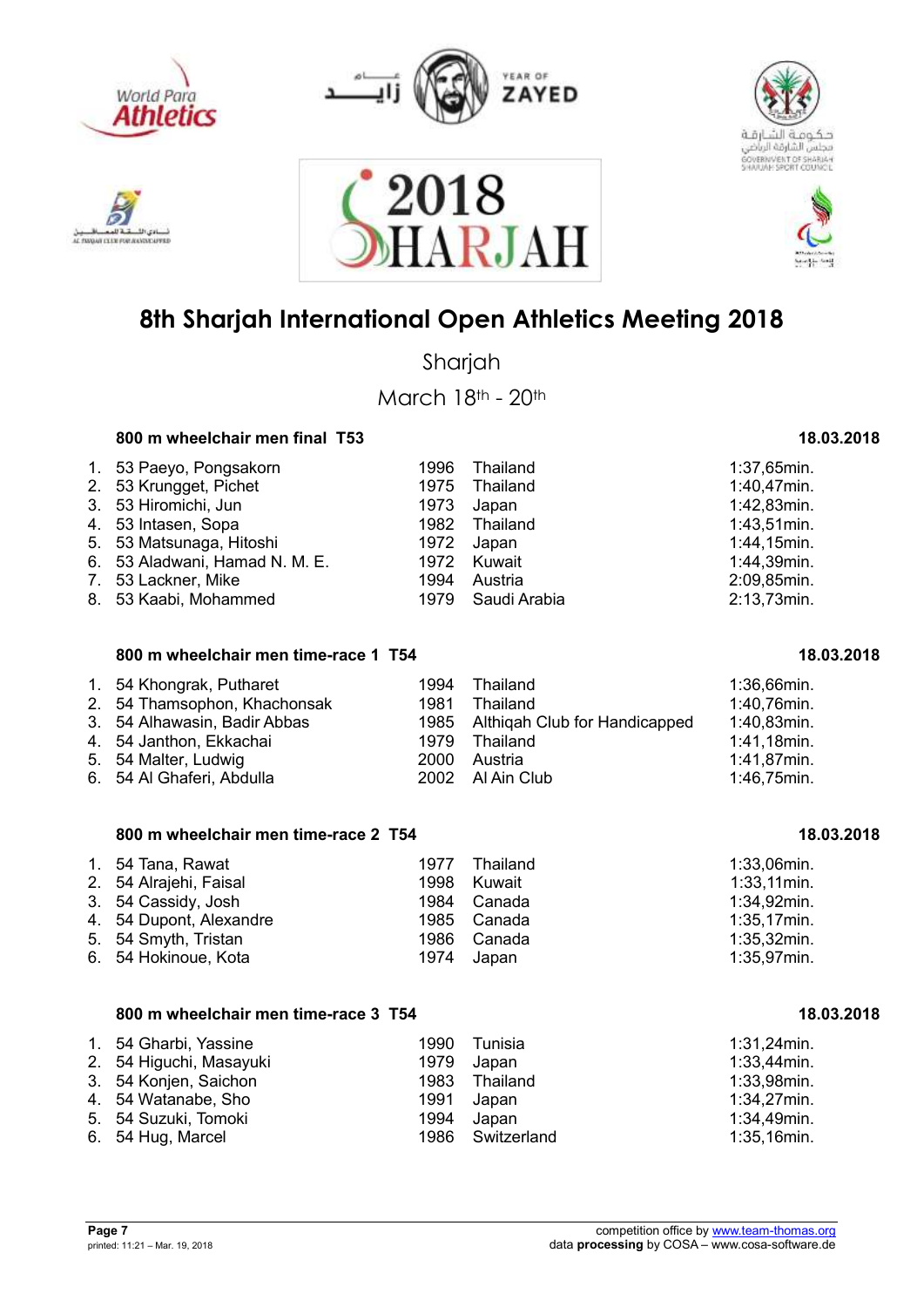

دی اڈ

**STREET** 

**ENGINE CLEVE FOR JUNIOR** 











## **8th Sharjah International Open Athletics Meeting 2018**

Sharjah

March 18th - 20th

### 800 m wheelchair men ranking time races T54 18.03.2018

| 1.          | 54 Gharbi, Yassine                        | 1990 | Tunisia                       | $1:31,24$ min. |
|-------------|-------------------------------------------|------|-------------------------------|----------------|
| $2_{\cdot}$ | 54 Tana, Rawat                            | 1977 | Thailand                      | 1:33,06min.    |
| 3.          | 54 Alrajehi, Faisal                       | 1998 | Kuwait                        | $1:33,11$ min. |
| 4.          | 54 Higuchi, Masayuki                      | 1979 | Japan                         | $1:33,44$ min. |
| 5.          | 54 Konjen, Saichon                        | 1983 | Thailand                      | 1:33,98min.    |
| 6.          | 54 Watanabe, Sho                          | 1991 | Japan                         | 1:34,27min.    |
| 7.          | 54 Suzuki, Tomoki                         | 1994 | Japan                         | 1:34,49min.    |
| 8.          | 54 Cassidy, Josh                          | 1984 | Canada                        | $1:34,92$ min. |
| 9.          | 54 Hug, Marcel                            | 1986 | Switzerland                   | 1:35,16min.    |
|             | 10. 54 Dupont, Alexandre                  | 1985 | Canada                        | $1:35,17$ min. |
|             | 11. 54 Smyth, Tristan                     | 1986 | Canada                        | $1:35,32$ min. |
|             | 12. 54 Hokinoue, Kota                     | 1974 | Japan                         | $1:35,97$ min. |
|             | 13. 54 Khongrak, Putharet                 | 1994 | Thailand                      | 1:36,66min.    |
|             | 14. 54 Thamsophon, Khachonsak             | 1981 | Thailand                      | 1:40,76min.    |
|             | 15. 54 Alhawasin, Badir Abbas             | 1985 | Althigah Club for Handicapped | 1:40,83min.    |
|             | 16. 54 Janthon, Ekkachai                  | 1979 | Thailand                      | 1:41,18min.    |
|             | 17. 54 Malter, Ludwig                     | 2000 | Austria                       | 1:41,87min.    |
|             | 18. 54 Al Ghaferi, Abdulla                | 2002 | Al Ain Club                   | 1:46,75min.    |
|             | New African Record by Yassine Gharbi, TUN |      |                               |                |
|             | Now Asian Besard by Bough Tang, TUA       |      |                               |                |

New Asian Record by Rawat Tana, THA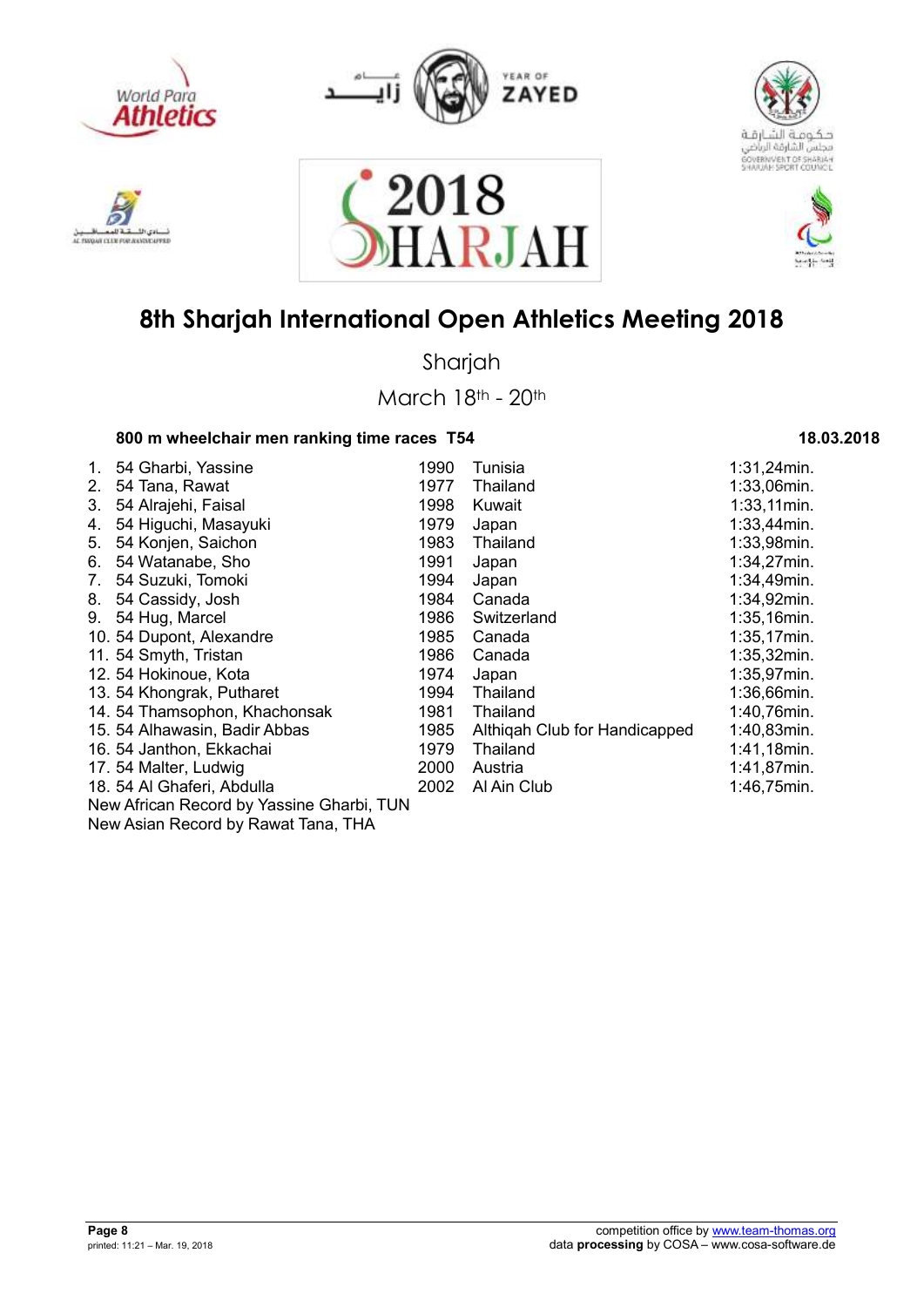











Sharjah

| shot put men final F35/36/37/38 |       |       |                |                         |       |              | 18.03.2018 |           |
|---------------------------------|-------|-------|----------------|-------------------------|-------|--------------|------------|-----------|
| 1. 37 Buti, Dhari               |       |       | 1998           | Kuwait                  |       | $12,01 \; m$ |            | 675 P     |
| 11,48                           | 11,55 | 11,76 | 11,57          | $\mathsf{X}$            | 12,01 |              |            |           |
| 2. 37 Ali, Hamad A.M.           |       |       | 1989           | Kuwait                  |       | $11,32 \; m$ |            | 570 P     |
| 10,82                           | 11,32 | 10,74 | 11,32          | 10,74                   | 11,18 |              |            |           |
| 3. 37 Pallag, Michal            |       |       | 1989           | <b>Czech Republic</b>   |       | $11,03 \; m$ |            | 524 P     |
| 10,82                           | 11,03 | 10,39 | $\mathsf{X}^-$ | 10,25                   | 10,04 |              |            |           |
| 4. 36 Al Kaabi, Mohammed        |       |       | 1996           | Al Ain Club             |       | $10,37 \; m$ |            | 485 P     |
| 10,37                           | 10,26 | 9,85  | 10,36          | $\mathsf{x}$            | X     |              |            |           |
| 5. 35 Alotibi, Abdulmhsen       |       |       | 1998           | Kuwait                  |       | $9,97 \; m$  |            | 359 P     |
| 9,46                            | 9,97  | X     | 9,46           | 9,54                    | 9,45  |              |            |           |
| 6. 38 Vratil, Petr              |       |       | 1983           | <b>Czech Republic</b>   |       | $10,14 \; m$ |            | 355 P     |
| 9,88                            | 9,98  | 10,14 | $\mathsf{X}$   | 10,07                   | 10,04 |              |            |           |
| 7. 37 Mahoumd, Wael             |       |       | 1999           | Ajman club for disabled |       | $9,65 \; m$  |            | 302 P     |
| 9,27                            | 9,20  | 8,79  | 8,31           | 8,01                    | 9.65  |              |            |           |
| 8. 37 Zholaman, Yelaman         |       |       | 1995           | Kazakhstan              |       | $9,01 \; m$  |            | 208 P     |
| 8,95                            | 8,72  | 8,60  | 9,01           | $\mathbf{x}$            | 8,86  |              |            |           |
| 9. 37 Alkhaddam, Ashraf         |       |       | 1993           | Iraq                    |       | $8,53 \; m$  |            | 148 P     |
| 8,33                            | 8,13  | 8,53  | 8,29           | 8,23                    | 8,30  |              |            |           |
| 37 AL MALLAHI, OBAID MOBARAK    |       |       | 1983           | Khorfakkan Club         |       |              |            | <b>SO</b> |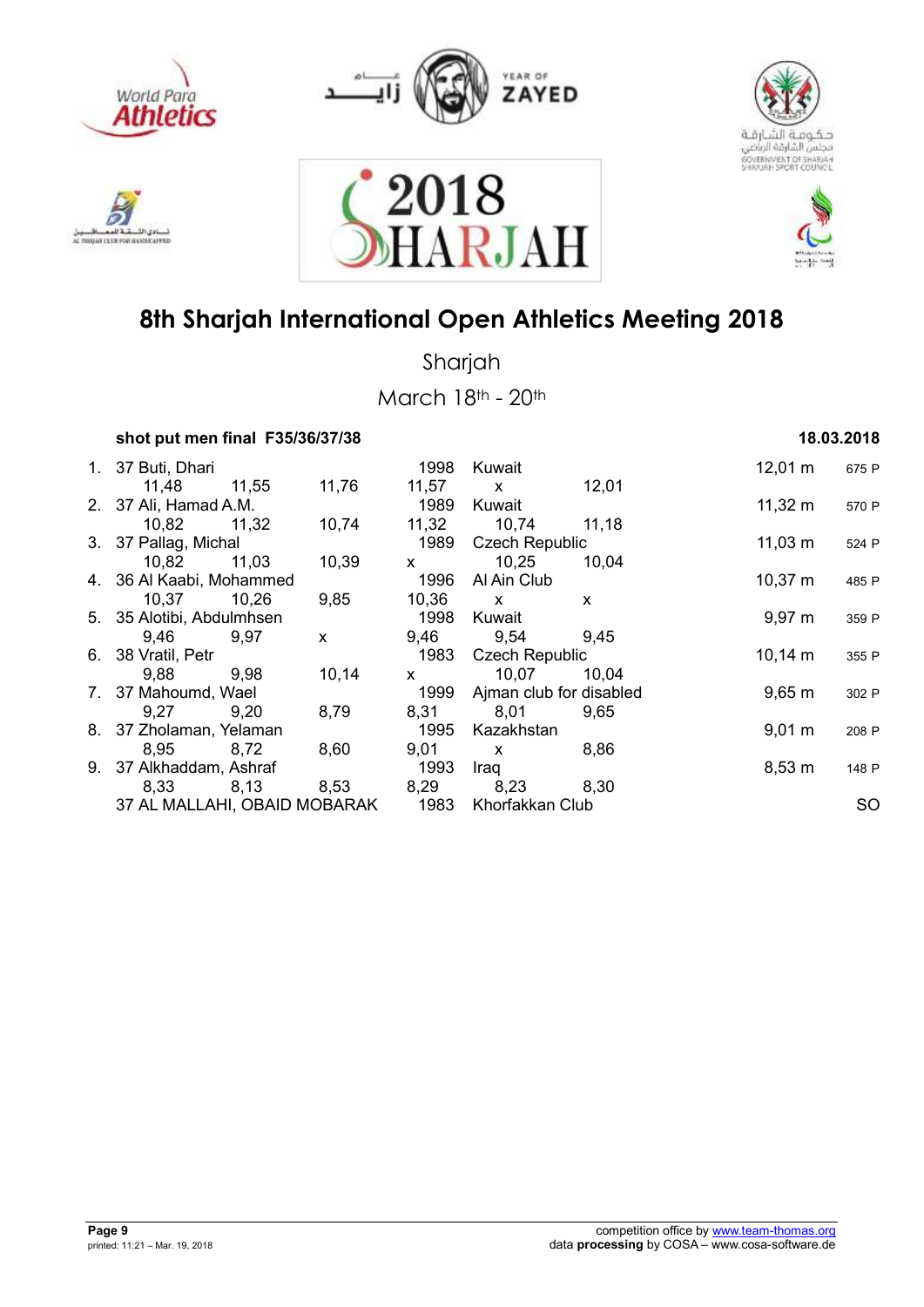











Sharjah

| shot put wheelchair men final F52/53/54 |      |      |              |                         |              | 18.03.2018       |            |
|-----------------------------------------|------|------|--------------|-------------------------|--------------|------------------|------------|
| 1. 54 Stefanoudakis, Manolis            |      |      | 1983         | Greece                  |              | 7,99 m           | 709 P      |
| 7,65                                    | 7,38 | 7,81 | 7,99         | 7,56                    | 7,95         |                  |            |
| 2. 53 Abdulsalam, Alaa                  |      |      | 1993         | Syria                   |              | $6,86 \; m$      | 683 P      |
| 6,56                                    | 6,56 | 6,44 | $\mathsf{X}$ | 6,64                    | 6,86         |                  |            |
| 3. 54 Al Masbahi, Abdulla               |      |      | 1985         | Khorfakkan Club         |              | $6,35 \; m$      | 381 P      |
| 5,97                                    | 6,13 | 5,92 | 6,15         | 6,29                    | 6,35         |                  |            |
| 4. 54 Nacin, Stanislav                  |      |      | 1960         | <b>Czech Republic</b>   |              | 6,33 m           | 377 P      |
| 6,22                                    | 6,28 | 6,07 | 5,28         | 6,33                    | 5,69         |                  |            |
| 5. 54 Alanazi, Saleh                    |      |      | 1988         | Saudi Arabia            |              | $5,73 \; m$      | 257 P      |
| 5,34                                    | 5,61 | 5,73 | 5,47         | 5,47                    | $\mathsf{x}$ |                  |            |
| 6. 54 Al Hadi, Fadil                    |      |      | 1983         | Ajman club for disabled |              | $5,38 \; m$      | 194 P      |
| 5,15                                    | 5,17 | 5,17 | 5,38         | 5,14                    | 4,92         |                  |            |
| 7. 54 Al Lami, Akram                    |      |      | 1992         | Iraq                    |              | 4,95 m           | 128 P      |
| 4,71                                    | 4,81 | X    | 4,92         | 4,95                    | 4,73         |                  |            |
| 8. 54 Alfadhli, Eisa                    |      |      | 1972         | Kuwait                  |              | $4,66 \, m$      | 92 P       |
| 4,66<br>$\mathsf{X}$                    |      | 4,60 | $\mathsf{X}$ | 4,34                    | 4,38         |                  |            |
| 9. 54 Alblooshi, Ali                    |      |      | 1993         | Khorfakkan Club         |              | $3,79 \; m$      | 24 P       |
| 3,79                                    | 3,69 | 3,58 | $\mathsf{x}$ | 3,56                    | 3,54         |                  |            |
| 10. 52 Al-Ogaidi, Qahtan                |      |      | 1978         | Iraq                    |              | $3,46 \; m$      | 11 P       |
| $\mathsf{x}$                            | 3,25 | X    | 3,29         | X                       | 3,46         |                  |            |
| 11. 53 Alshook, Mohamed                 |      |      | 1991         | Bahrain                 |              | $2,69 \text{ m}$ | 5 P        |
| 2,69                                    | 2,66 | 2,62 | 2,52         | $\mathbf{x}$            | 2,33         |                  |            |
| 54 Krishna Murthy, Balaji               |      |      | 1980         | India                   |              |                  | <b>DNS</b> |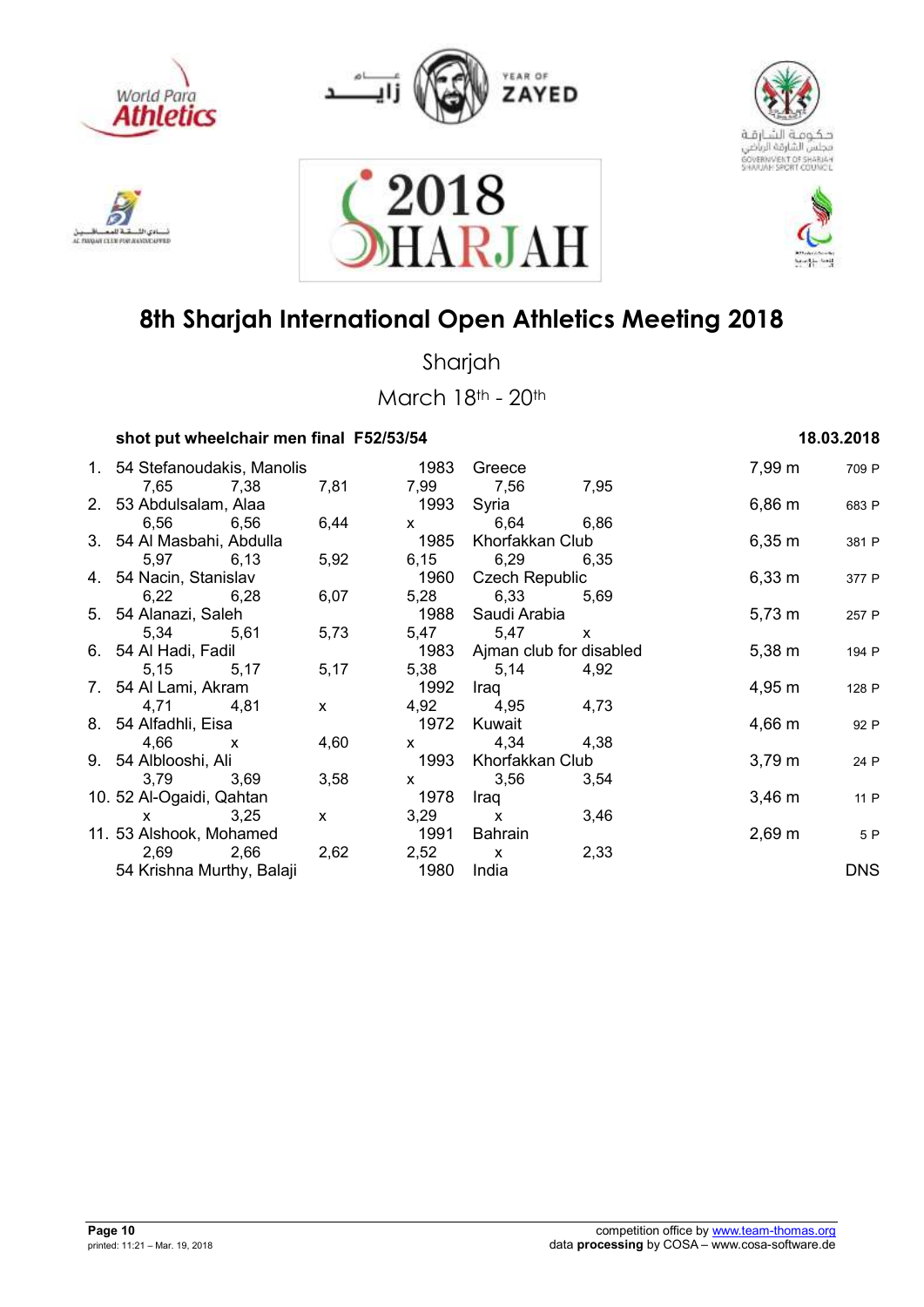











Sharjah

|                                | discus men final F11/12/13/46       |              |              |                      |                                |                                    |              | 18.03.2018 |
|--------------------------------|-------------------------------------|--------------|--------------|----------------------|--------------------------------|------------------------------------|--------------|------------|
|                                | 1. 46 Gurjar, Sundar Singh<br>36,63 | $\mathsf{x}$ | X            | 1996<br>$\mathsf{X}$ | India<br>37,59                 | 39,61                              | 39,61 m      | 711 P      |
|                                | 2. 46 ., Mohd Yasser<br>37,43       |              |              | 1993<br>35,70        | India<br>$\mathsf{x}$          |                                    | 37,64 m      | 637 P      |
|                                | 3. 46 Alsaleh, Abdullah S.A.S.      | X            | 32,09        | 1981                 | Kuwait                         | 37,64                              | 36,90 m      | 608 P      |
| 4.                             | 36,90<br>11 Alkhurayb, Ziyad        | 36,51        | 35,84        | X.<br>1996           | 36,48<br>Saudi Arabia          | X                                  | 28,55 m      | 513 P      |
| 5.                             | 25,24<br>13 Alhassan, Rashid        | 27,38        | 28,55        | 27,53<br>1984        | $\mathsf{x}$<br>Kuwait         | X                                  | 20,39 m      | 151 P      |
| 6.                             | X<br>46 Bakbergen, Kolganat         | 17,47        | 19,95        | X<br>1996            | 20,39<br>Kazakhstan            | X                                  | 24,78 m      | 133 P      |
| $7_{\scriptscriptstyle{\sim}}$ | X.<br>46 Beloussov, Denis           | 22,67        | 23,16        | 24,78<br>1986        | 24,12<br>Kazakhstan            | X                                  | 20,05 m      | 37 P       |
|                                | 20,05<br>12 Alharaz, Abdullah M.A.  | $\mathsf{x}$ | $\mathsf{x}$ | X<br>1983            | $\mathsf{x}$<br>Kuwait         | 18,36                              |              | <b>SO</b>  |
|                                | discus wheelchair men final F34     |              |              |                      |                                |                                    |              | 18.03.2018 |
|                                | 1. 34 Hindi, Ahmad                  |              |              | 1995                 | Jordan                         |                                    | 34,83 m      |            |
|                                | 30,15<br>2. 34 Dvorak, Martin       | 34,24        | 33,40        | 34,83<br>1994        | 32,88<br><b>Czech Republic</b> | $\pmb{\chi}$                       | 23,32 m      |            |
| 3.                             | 20,90<br>34 Al-Doori, Omar          | 21,85        | 21,83        | 22,74<br>1975        | 23,32<br>Iraq                  | X                                  | $21,30 \; m$ |            |
|                                | 17,34<br>4. 34 Baha, Louis Gervais  | X            | 16,51        | 18,14<br>1983        | 21,30<br>Cameroon              | 16,40                              | 19,49 m      |            |
|                                | 19,49<br>5. 34 Alshawi, Abdulla     | x            | 17,73        | X.<br>1993           | 18,01<br><b>Bahrain</b>        | 19,15                              | 19,26 m      |            |
|                                | 17,97<br>6. 34 Almarqzooqi, Khalid  | 19.26        | 18,16        | 18,04<br>1967        | x                              | x<br>Althigah Club for Handicapped | 14,06 m      |            |
| 7.                             | 13,28<br>34 Bikleyev, Daniyar       | $\mathsf{x}$ | 13,03        | 11,73<br>2001        | 14,06<br>Kazakhstan            | 13,55                              | 13,98 m      |            |
|                                | 11,64<br>34 Nouiri, Azeddine        | 12,55        | 12,92        | 13,98<br>1986        | X<br>Morocco                   | X                                  | <b>DNS</b>   |            |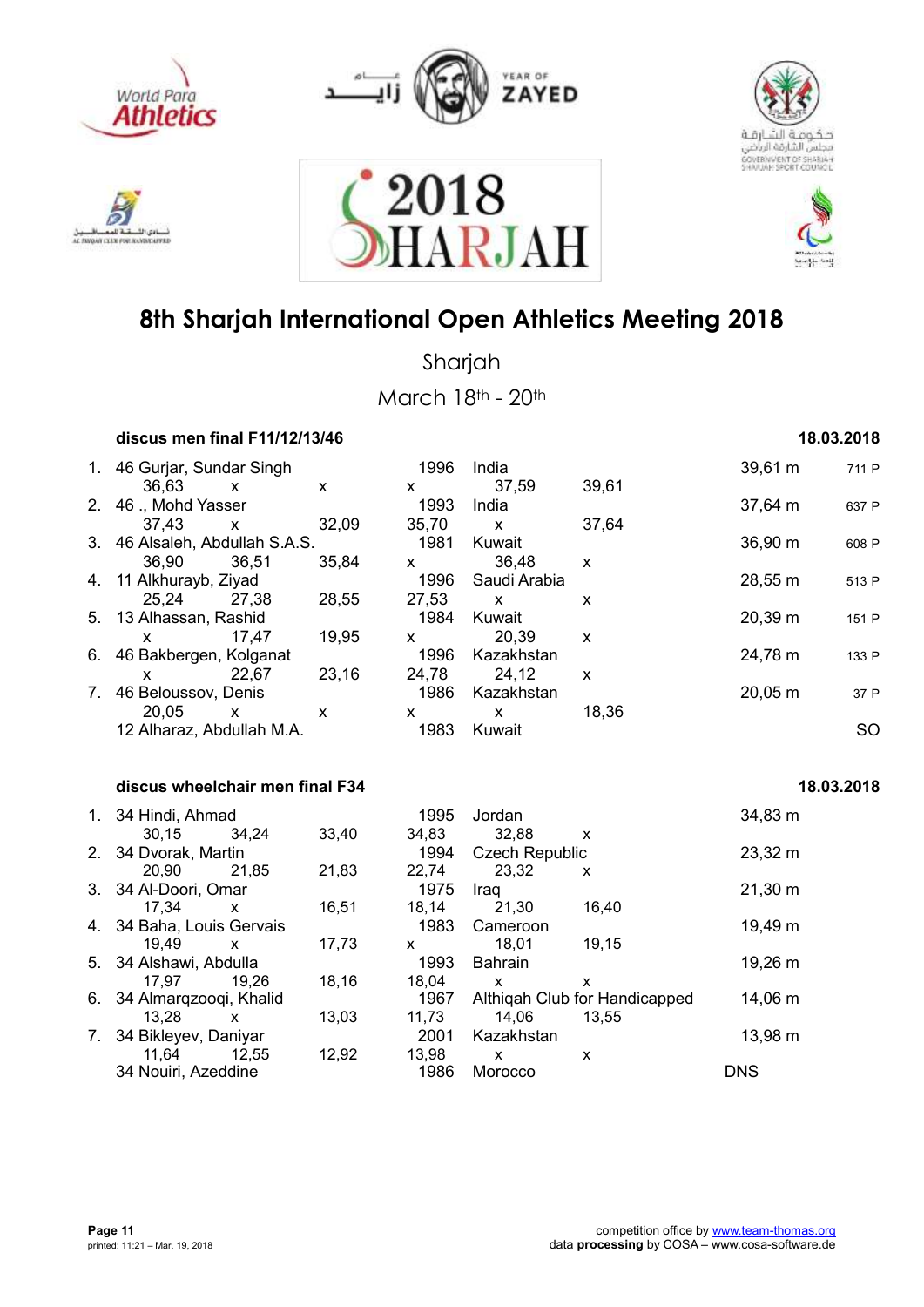











Sharjah

March 18th - 20th

| discus wheelchair men final F55  |       | 18.03.2018 |       |                 |       |              |
|----------------------------------|-------|------------|-------|-----------------|-------|--------------|
| 1. 55 Yadav, Neeraj              |       |            | 1984  | India           |       | 32,51 m      |
| X                                | 31,95 | 32,45      | 32,51 | 32,02           | 32,41 |              |
| 2. 55 Alrezk, Wasim              |       |            | 1980  | Syria           |       | $31,43 \; m$ |
| X.                               | 30,98 | 22,81      | 31,43 | 30,50           | 28,00 |              |
| 3. 55 Phogat, Sunil              |       |            | 1980  | India           |       | 27,69 m      |
| 26,61                            | 27,69 | 26,94      | 21,08 | $\mathsf{x}$    | 25,69 |              |
| 4. 55 Younas, Omair              |       |            | 1996  | Dubai club      |       | 27,46 m      |
| 27,46                            | 27,40 | X          | 27,38 | 27,03           | 27,46 |              |
| 5. 55 Puttaswamaiah, Raghavendra |       |            | 1984  | India           |       | 26,58 m      |
| 23,04                            | 26,25 | X          | X     | $\mathsf{x}$    | 26,58 |              |
| 6. 55 Radhi, Hasan               |       |            | 1986  | Bahrain         |       | 23,30 m      |
| 21,73                            | 22,88 | 23,30      | 22,34 | 23,24           | 22,93 |              |
| 7. 55 Gobe, Christian            |       |            | 1977  | Cameroon        |       | 19,56 m      |
| X                                | 19.56 |            |       |                 |       |              |
| 8. 55 Dhanhani, Saeed            |       |            | 1980  | Khorfakkan Club |       | 16,46 m      |
| 16,46                            | 15,92 | 15,38      | 16,17 | 15,63           | 16,16 |              |
| 9. 55 Alsada, Abdulnaser         |       |            | 1980  | Bahrain         |       | 15,70 m      |
| 11,69                            | 13,07 | 13,32      | 12,84 | $\mathsf{x}$    | 15,70 |              |
|                                  |       |            |       |                 |       |              |

### **javelin wheelchair men final F33** 18.03.2018

| 1. 33 Scheil, Daniel            |              |              | 1973  | Germany         |                               | $22,91 \text{ m}$ |
|---------------------------------|--------------|--------------|-------|-----------------|-------------------------------|-------------------|
| 21.98                           | $\mathsf{X}$ | 22,00        | X     | 22,91           | 22.26                         |                   |
| 2. 33 Alhousani, Ahmed          |              |              | 1987  |                 | Althigah Club for Handicapped | 17,66 m           |
| 17.56                           | 17.66        | $\mathbf{X}$ | 16,52 | 16.43           | 17.16                         |                   |
| 3. 33 Alnakhli, Hani            |              |              | 1986  | Saudi Arabia    |                               | 17,59 m           |
| 16.83                           | X            |              | 17,59 | x               | 16.23                         |                   |
| 4. 33 Malaleih, Hassan Ali Obai |              |              | 1984  | Khorfakkan Club |                               | 17,24 $m$         |
| 17.24                           | 12.79        | x            | x     | 14.43           | X                             |                   |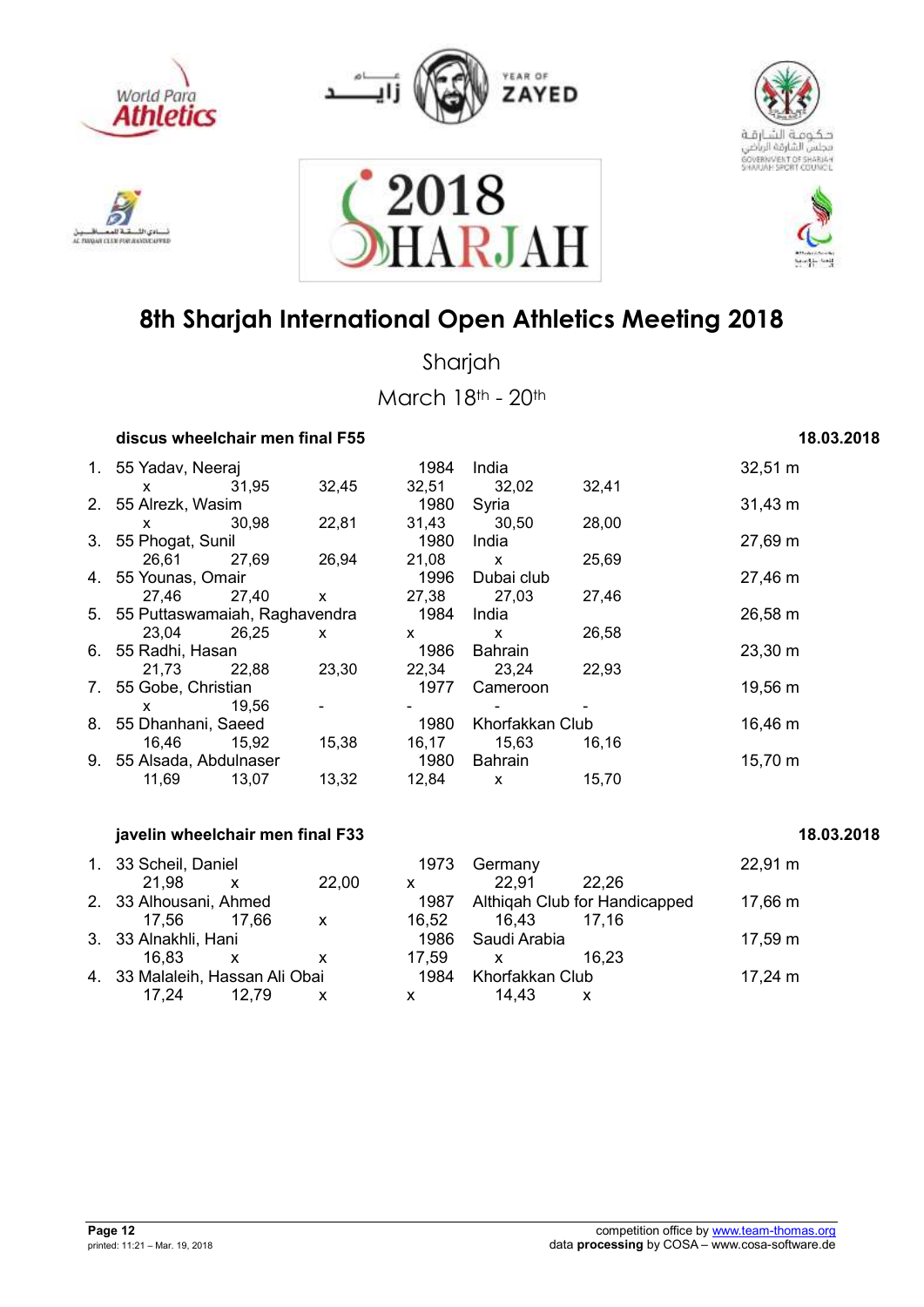











Sharjah

March 18th - 20th

| javelin men final F40/42/44/46/64                                                                                                                                                                                                                                                                |              |              |                                                                                                                                                                                                                                                                                                  |              |              |              | 18.03.2018 |
|--------------------------------------------------------------------------------------------------------------------------------------------------------------------------------------------------------------------------------------------------------------------------------------------------|--------------|--------------|--------------------------------------------------------------------------------------------------------------------------------------------------------------------------------------------------------------------------------------------------------------------------------------------------|--------------|--------------|--------------|------------|
| 1. 40 Naas, Ahmed                                                                                                                                                                                                                                                                                |              |              | 1992                                                                                                                                                                                                                                                                                             | Iraq         |              | $35,18 \; m$ | 981 P      |
|                                                                                                                                                                                                                                                                                                  | 32,13 33,97  | 35,10        | 33,44                                                                                                                                                                                                                                                                                            | 35,18        | 32,64        |              |            |
| 2. 46 Gurjar, Sundar Singh                                                                                                                                                                                                                                                                       |              |              | 1996                                                                                                                                                                                                                                                                                             | India        |              | $56,05 \; m$ | 965 P      |
| $\mathsf{X}$ and $\mathsf{X}$ and $\mathsf{X}$ are $\mathsf{X}$ and $\mathsf{X}$ are $\mathsf{X}$ and $\mathsf{X}$ are $\mathsf{X}$ and $\mathsf{X}$ are $\mathsf{X}$ and $\mathsf{X}$ are $\mathsf{X}$ and $\mathsf{X}$ are $\mathsf{X}$ and $\mathsf{X}$ are $\mathsf{X}$ and $\mathsf{X}$ are | 52,61        | 56,05        | 54,12                                                                                                                                                                                                                                                                                            |              |              |              |            |
| 3. 42 Bassam Sawsan, Bassam                                                                                                                                                                                                                                                                      |              |              | 1977 Syria                                                                                                                                                                                                                                                                                       |              |              | 43,65 m      | 796 P      |
|                                                                                                                                                                                                                                                                                                  | 39,23 43,65  | 42,53        |                                                                                                                                                                                                                                                                                                  | 42,30 39,82  | X            |              |            |
| 4. 40 Alsaif, Abdullah A.A.M.                                                                                                                                                                                                                                                                    |              |              | 1994                                                                                                                                                                                                                                                                                             | Kuwait       |              | 22,98 m      | 466 P      |
| $22,98$ x                                                                                                                                                                                                                                                                                        |              | $\mathsf{x}$ | $\mathbf x$ and $\mathbf x$                                                                                                                                                                                                                                                                      | 22,41        | $\mathsf{x}$ |              |            |
| 5. 44 Atchoukeu Mbithe, Aime Blaise                                                                                                                                                                                                                                                              |              |              | 1989                                                                                                                                                                                                                                                                                             | Cameroon     |              | $35,10 \; m$ | 387 P      |
| $\mathsf{x}$<br>$\mathsf{X}$                                                                                                                                                                                                                                                                     |              | 32,29        |                                                                                                                                                                                                                                                                                                  | 32,93 34,57  | 35,10        |              |            |
| 6. 46 Bakbergen, Kolganat                                                                                                                                                                                                                                                                        |              |              | 1996                                                                                                                                                                                                                                                                                             | Kazakhstan   |              | $33,86 \; m$ | 348 P      |
| 31,13 33,86                                                                                                                                                                                                                                                                                      |              | 32,11        |                                                                                                                                                                                                                                                                                                  |              |              |              |            |
| 7. 46 ., Mohd Yasser                                                                                                                                                                                                                                                                             |              |              | 1993                                                                                                                                                                                                                                                                                             | India        |              | 29,78 m      | 219 P      |
| $\mathsf{X}$ and $\mathsf{X}$ and $\mathsf{X}$ are $\mathsf{X}$ and $\mathsf{X}$ are $\mathsf{X}$ and $\mathsf{X}$ are $\mathsf{X}$ and $\mathsf{X}$ are $\mathsf{X}$ and $\mathsf{X}$ are $\mathsf{X}$ and $\mathsf{X}$ are $\mathsf{X}$ and $\mathsf{X}$ are $\mathsf{X}$ and $\mathsf{X}$ are | $\mathsf{x}$ | X            | 29,78                                                                                                                                                                                                                                                                                            |              |              |              |            |
| 8. 46 Kamishita, Tomu                                                                                                                                                                                                                                                                            |              |              | 1990                                                                                                                                                                                                                                                                                             | Japan        |              | 27,70 m      | 162 P      |
| x 27,70                                                                                                                                                                                                                                                                                          |              | X            | $\mathsf{X}$ and $\mathsf{X}$ and $\mathsf{X}$ are $\mathsf{X}$ and $\mathsf{X}$ are $\mathsf{X}$ and $\mathsf{X}$ are $\mathsf{X}$ and $\mathsf{X}$ are $\mathsf{X}$ and $\mathsf{X}$ are $\mathsf{X}$ and $\mathsf{X}$ are $\mathsf{X}$ and $\mathsf{X}$ are $\mathsf{X}$ and $\mathsf{X}$ are | 26,16        | X            |              |            |
| 9. 46 Beloussov, Denis                                                                                                                                                                                                                                                                           |              |              | 1986                                                                                                                                                                                                                                                                                             | Kazakhstan   |              | $27,15 \; m$ | 148 P      |
| 27,15 25,10                                                                                                                                                                                                                                                                                      |              | 26,59        |                                                                                                                                                                                                                                                                                                  | x 25,53      | X            |              |            |
| 10. 40 Lukutin, Alexey                                                                                                                                                                                                                                                                           |              |              | 1981                                                                                                                                                                                                                                                                                             | Kazakhstan   |              | 14,68 m      | 79 P       |
| 14,68 x                                                                                                                                                                                                                                                                                          |              | X            | X.                                                                                                                                                                                                                                                                                               | $\mathsf{x}$ |              |              |            |
| 64 Khabibullin, Rufat                                                                                                                                                                                                                                                                            |              |              | 1995                                                                                                                                                                                                                                                                                             | Kazakhstan   |              |              | <b>DNS</b> |
|                                                                                                                                                                                                                                                                                                  |              |              |                                                                                                                                                                                                                                                                                                  |              |              |              |            |

#### **javelin wheelchair men final F56/57** 18.03.2018

|                             |       |                                                                                                           | 1982                                                                                        | Cameroon       |       | $30,54 \, \text{m}$ | 607 P      |
|-----------------------------|-------|-----------------------------------------------------------------------------------------------------------|---------------------------------------------------------------------------------------------|----------------|-------|---------------------|------------|
| 26,39                       | 25,99 | 26,76                                                                                                     | 27,55                                                                                       | 29,33          | 30,54 |                     |            |
|                             |       |                                                                                                           | 1965                                                                                        | Kazakhstan     |       | $30,32 \; m$        | 598 P      |
| 27,55                       | 27,33 | 30,32                                                                                                     | 28,12                                                                                       | 27,85          | 28,98 |                     |            |
|                             |       |                                                                                                           | 1988                                                                                        | Cameroon       |       | 25,68 m             | 396 P      |
| 23.52                       | 24,42 | 21,98                                                                                                     | 25,68                                                                                       | 25,63          | x     |                     |            |
| 4. 56 ZEYOUDI, RASHED AHMED |       |                                                                                                           | 1982                                                                                        |                |       | 20,47 m             | 393 P      |
| 18,71                       | 19,87 | 20,06                                                                                                     | 19,92                                                                                       | 19,76          | 20,47 |                     |            |
|                             |       |                                                                                                           | 1986                                                                                        | <b>Bahrain</b> |       | 17,88 m             | 256 P      |
| 16,98                       | 17,88 | 15,08                                                                                                     | 16,62                                                                                       | 16,70          | 16,40 |                     |            |
|                             |       |                                                                                                           | 1987                                                                                        | <b>Bahrain</b> |       | 18,99 m             | 137 P      |
| 18.99                       | 18.49 | 18,65                                                                                                     | 17,38                                                                                       | 17,73          | 15,90 |                     |            |
|                             |       |                                                                                                           | 1975                                                                                        | Syria          |       |                     | <b>DNS</b> |
|                             |       |                                                                                                           | 1989                                                                                        | Kuwait         |       |                     | <b>DNS</b> |
|                             |       |                                                                                                           | 1985                                                                                        | India          |       |                     | <b>DNS</b> |
|                             |       | 2. 57 Sidorchuk, Pavel<br>5. 56 Hasan, Ahmed<br>57 Alsaigh, Moosa<br>57 Matar, Altaf<br>57 Kumar, Sandeep | 1. 57 Mbida, Vivien Bienvenu<br>3. 57 Amougui, Emmanuel Pinoch<br>57 Aldhaye, Majed H.Sh.E. |                |       | Khorfakkan Club     |            |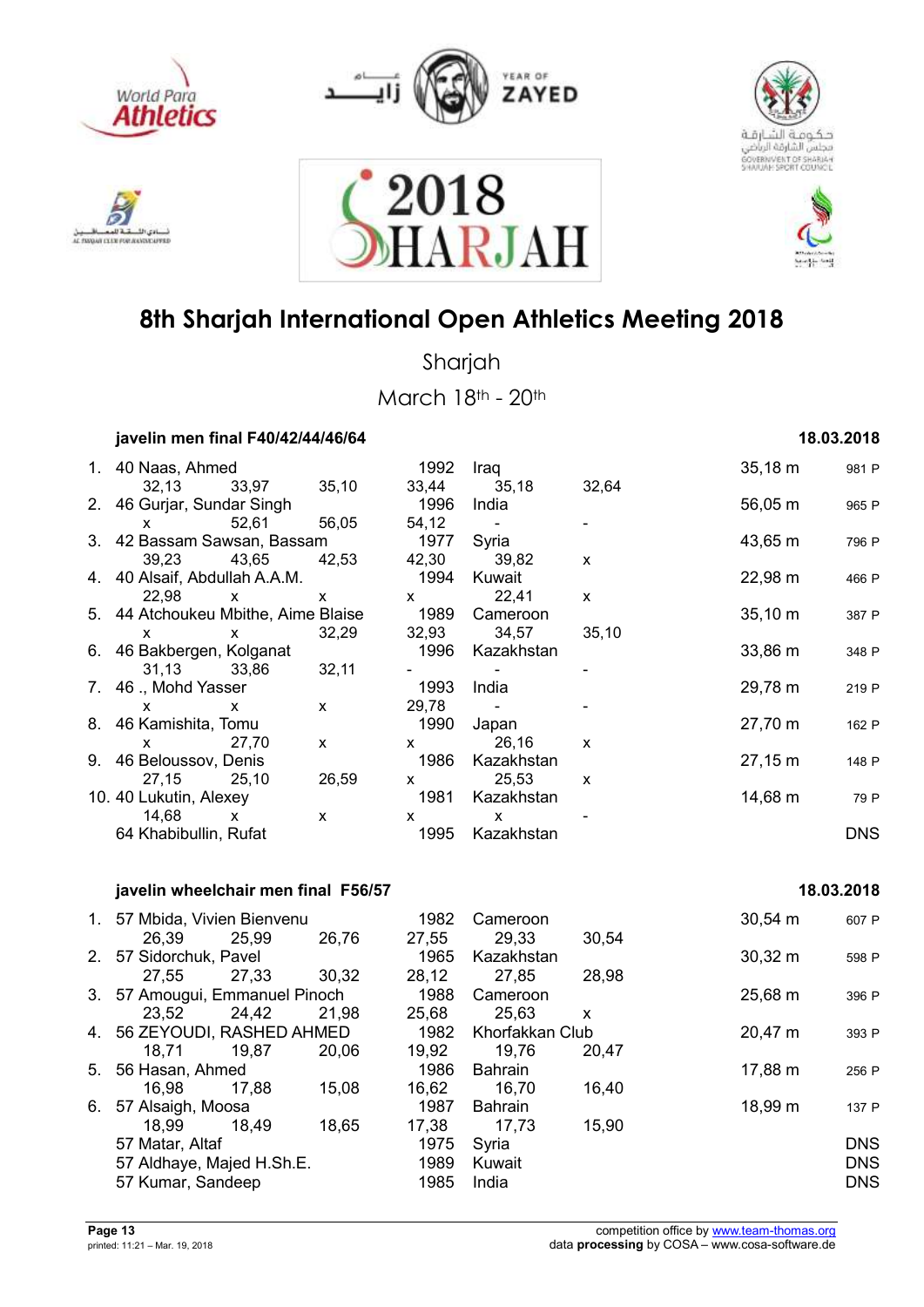











Sharjah

March 18th - 20th

| club 397g men final F32 | 18.03.2018 |
|-------------------------|------------|
|-------------------------|------------|

### 1. 32 Serbus, Frantisek 1985 Czech Republic 23,77 m 22,17 23,33 23,77 20,67 21,68 22,59 2. 32 Alharthi, Zeyad 1995 Abu Dhabi Club 20,97 m 15,77 20,97 20,30 20,92 20,76 13,05 3. 32 Alhammadi, Humaid 1997 Abu Dhabi Club 17,92 m 16,37 17,92 16,93 17,00 17,21 17,26 4. 32 Almasoud, Abdulaziz 1993 Kuwait 16,77 m 15,73 x 16,02 16,77 16,70 x 5. 32 Alzahrani, Khalid 1999 Saudi Arabia 15,43 m 2,72 14,68 15,05 x 15,43 15,02 6. 32 Khalaf, Adil 1984 Iraq 14,71 m 14,71 x 13,33 13,56 13,71 13,51 7. 32 Al Muhairi, Abdulla 1996 Dubai club 12,43 m 11,15 12,43 11,63 11,50 11,26 11,14 32 Al Mansoori, Mohamed 1984 Abu Dhabi Club DNS 32 Naser, Mohammad 1991 Kuwait DNS 32 Almheiri, Zahar 2004 Dubai club DNS **club 397g men final F51 18.03.2018**

#### 1. 51 Kureja, Marian 1980 Slovakia 27,43 m 25,00 26,56 24,77 25,44 26,18 27,43 2. 51 Zach, Martin 1985 Czech Republic 25,03 m 22,05 24,37 x x 25,03 24,47 3. 51 Kumar, Amit Kumar 1985 India 23,56 m 23,46 21,54 23,35 21,16 23,56 23,54 4. 51 Alharthi, Radhi 1992 Saudi Arabia 22,47 m x 20,60 20,72 20,50 21,69 22,47 5. 51 Ziesmer, Ronny 1979 Germany 21,13 m x 19,93 21,13 18,22 20,70 20,16 6. 51 Latif, Hamed 1979 Kuwait 17,64 m 15,93 16,92 16,34 17,16 17,64 17,45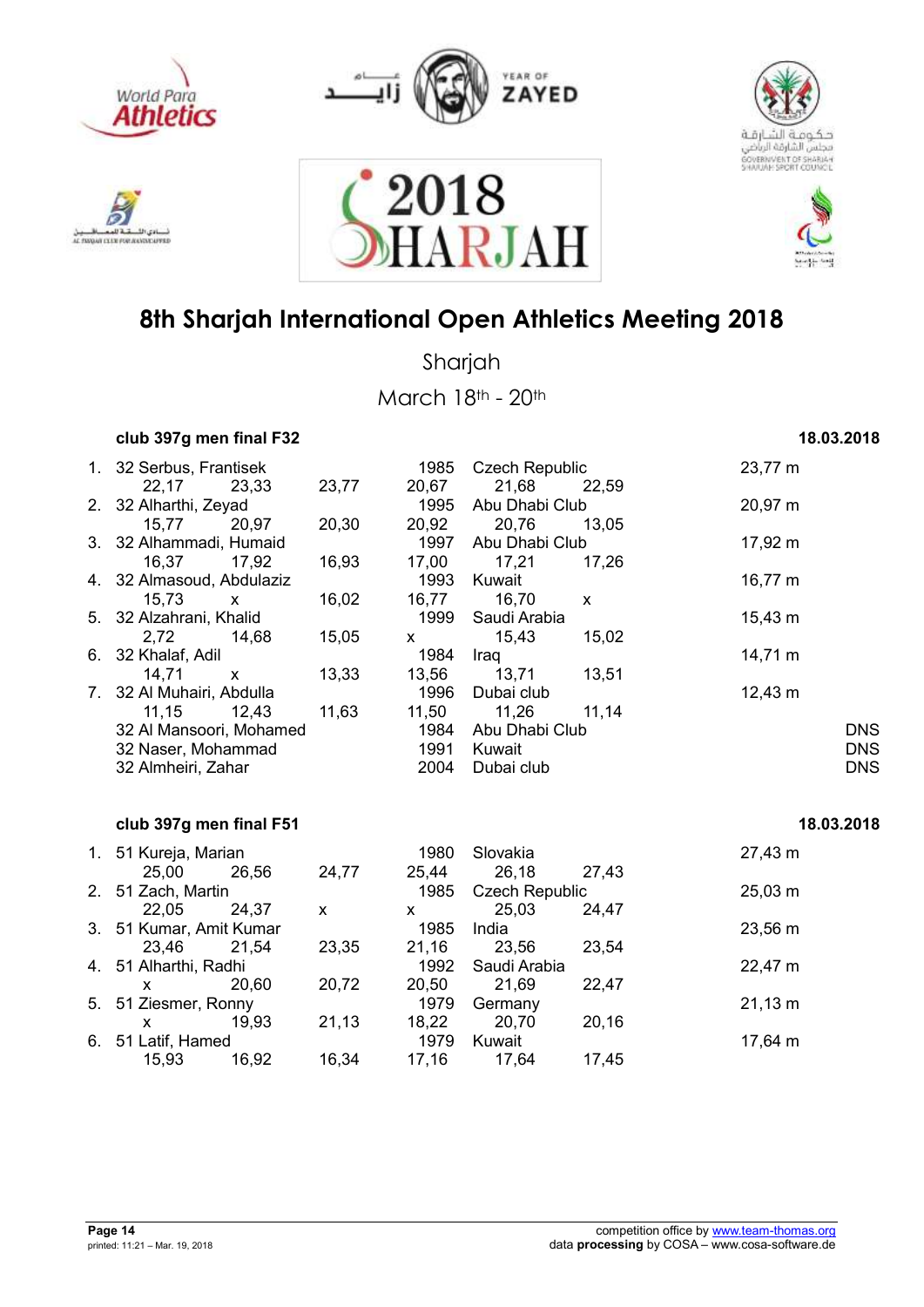



2018





## **8th Sharjah International Open Athletics Meeting 2018**

RJAI

Sharjah

|                            | 100 m wheelchair women final T53/54                                                                                                     |                                              | $-1,1$                                                                   | 18.03.2018 |                                                                                        |
|----------------------------|-----------------------------------------------------------------------------------------------------------------------------------------|----------------------------------------------|--------------------------------------------------------------------------|------------|----------------------------------------------------------------------------------------|
| 1.<br>2.<br>3.<br>4.<br>5. | 54 Helbling, Alexandra<br>53 Konishi, Keiko<br>54 Yasukawa, Yurika<br>53 Henseler, Tanja<br>54 Schultis, Lisa                           | 1993<br>1978<br>1992<br>1997<br>1997         | Switzerland<br>Japan<br>Japan<br>Switzerland<br>Switzerland              |            | 17,18 sec.<br>18,28 sec.<br>18,46 sec.<br>18,74 sec.<br>19,39 sec.                     |
|                            | 200 m women final T11/12/13                                                                                                             |                                              |                                                                          | $-0,4$     | 18.03.2018                                                                             |
| 2.                         | 1. 13 Engeleiter, Janne Sophie<br>12 Amandi Ngono, Simone Edwige<br>11 Guemo Tala, Hermine                                              | 1995<br>1991<br>1989                         | Germany<br>Cameroon<br>Cameroon                                          |            | 28,20 sec.<br>33,67 sec.<br><b>DNS</b>                                                 |
|                            | 200 m women final T35/36/37/46                                                                                                          |                                              |                                                                          | $-1,5$     | 18.03.2018                                                                             |
| 2.<br>3.<br>4.<br>5.       | 1. 46 Chemogne Teukam, Guileine<br>37 Foerder, Isabelle<br>35 Abilkhassymkyzy, Saltanat<br>36 Yakovleva, Anastassiya<br>35 Luxova, Anna | 1999<br>1979<br>2000<br>1999<br>1997         | Cameroon<br>Germany<br>Kazakhstan<br>Kazakhstan<br><b>Czech Republic</b> |            | 29,44 sec.<br>34,09 sec.<br>35,43 sec.<br>37,02 sec.<br>38,72 sec.                     |
|                            | 1500 m wheelchair women final T54                                                                                                       |                                              |                                                                          |            | 18.03.2018                                                                             |
| 1.<br>2.<br>3.<br>4.<br>6. | 54 Helbling, Alexandra<br>54 Roy, Diane<br>53 Nakayama, Kazumi<br>54 Keller, Patricia<br>5. 53 Frotten, Jessica<br>54 Schultis, Lisa    | 1993<br>1971<br>1983<br>1989<br>1988<br>1997 | Switzerland<br>Canada<br>Japan<br>Switzerland<br>Canada<br>Switzerland   |            | 3:32,85min.<br>3:33,15min.<br>3:33,39min.<br>3:42,02min.<br>3:42,52min.<br>4:10,23min. |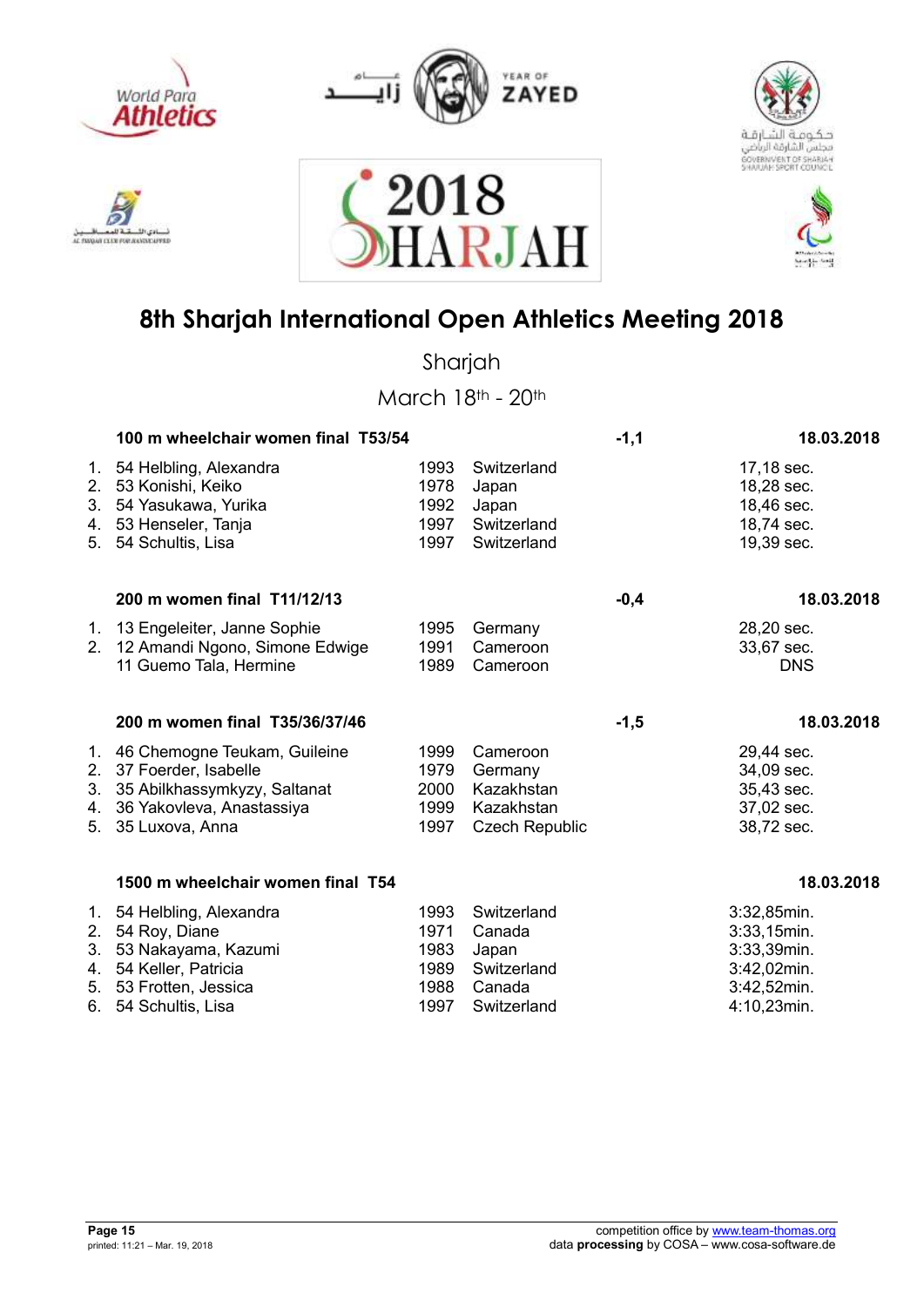

دی اڈ

**STREET** 

AC TWO AT CLER FOR A LIGHT



2018





## **8th Sharjah International Open Athletics Meeting 2018**

**RJA** 

Sharjah

March 18th - 20th

| shot put women final F11/12                           |      |      | 18.03.2018 |              |             |        |       |
|-------------------------------------------------------|------|------|------------|--------------|-------------|--------|-------|
| 1. 11 Taizhanova, Ainur                               |      |      | 1986       | Kazakhstan   |             | 7.00 m | 303 P |
| 6.97                                                  | 7.00 | 6,30 | 6,57       | 6,13         | 6.03        |        |       |
| 2. 12 Amandi Ngono, Simone Edwige                     |      |      | 1991       | Cameroon     |             | 7,84 m | 282 P |
|                                                       | 7.01 | 7,84 | 7,05       | 7.07         | X           |        |       |
| 3. 11 Mishra, Nidhi<br>1993                           |      |      | India      |              | $5,56 \; m$ | 98 P   |       |
| 4.81                                                  | 5.24 | 5.36 | 4,66       | $\mathsf{X}$ | 5,56        |        |       |
| 4. 11 Gollahalli Honnalagaiah, Padmavathi 1986        |      |      |            | India        |             | 4,57 m | 27 P  |
| 4.05                                                  |      |      | 4.57       | x            | X           |        |       |
| New African Record by Simone Edwige Amandi Ngono, CMR |      |      |            |              |             |        |       |

#### **shot put women final F35/37/40/41 18.03.2018**

| 1. 41 Tlili, Raoua            |       |       | 1989  | Tunisia               |      | $9,71 \; m$  | 986 P |
|-------------------------------|-------|-------|-------|-----------------------|------|--------------|-------|
| 9.35                          | 9.31  | 9.38  | 9.71  | 9.36                  | 9.33 |              |       |
| 2. 37 Datinska, Eva           |       |       | 1986  | Czech Republic        |      | $11,21 \; m$ | 901 P |
| 10.59                         | 10.62 | 11,21 | 11.13 | 10.92                 |      |              |       |
| 3. 35 Luxova, Anna            |       |       | 1997  | <b>Czech Republic</b> |      | 7,70 m       | 374 P |
| 6.83                          |       | 7.60  | 7.19  | 7.70                  | 7.67 |              |       |
| 4. 40 Alzeyoudi, Maryam Ahmed |       |       | 1995  | Khorfakkan Club       |      | 4,82 m       | 286 P |
| 4,82                          | 4,33  | 4.60  | 4.67  | 4.65                  | 4.75 |              |       |

|    | shot put women final F44/46 | 18.03.2018 |      |      |                 |      |             |            |
|----|-----------------------------|------------|------|------|-----------------|------|-------------|------------|
|    | 1. 46 Matroushi, Mariam     |            |      | 1986 | Khorfakkan Club |      | $9,47 \; m$ | 672 P      |
|    | 8,59                        | 8.76       | 9,04 | 9,01 | 9,04            | 9.47 |             |            |
|    | 2. 46 Tychshenko, Irina     |            |      | 1974 | Kazakhstan      |      | $8,69 \; m$ | 545 P      |
|    |                             | 8.50       | 8,69 | 8,53 | 8,64            | 8,29 |             |            |
|    | 3. 44 Nesse, Ida            |            |      | 1992 | Norway          |      | $9,13 \; m$ | 511 P      |
|    | 8.94                        | 8,66       | 8,54 | 8,84 | 9.13            | 8,88 |             |            |
|    | 4. 46 Alhamidi, Maryam      |            |      | 2004 | <b>Bahrain</b>  |      | 7,93 m      | 412 P      |
|    | 6,87                        | 7,48       | 7,58 | 7,07 | 7.93            | 7,72 |             |            |
| 5. | 44 Majamie, Ban             |            |      | 1998 | Iraq            |      | 6,95 m      | 177 P      |
|    | 6,41                        | 6,81       | 6,95 | 6,86 | 6,80            | x    |             |            |
|    | 44 ., Suman                 |            |      | 1990 | India           |      |             | <b>DNS</b> |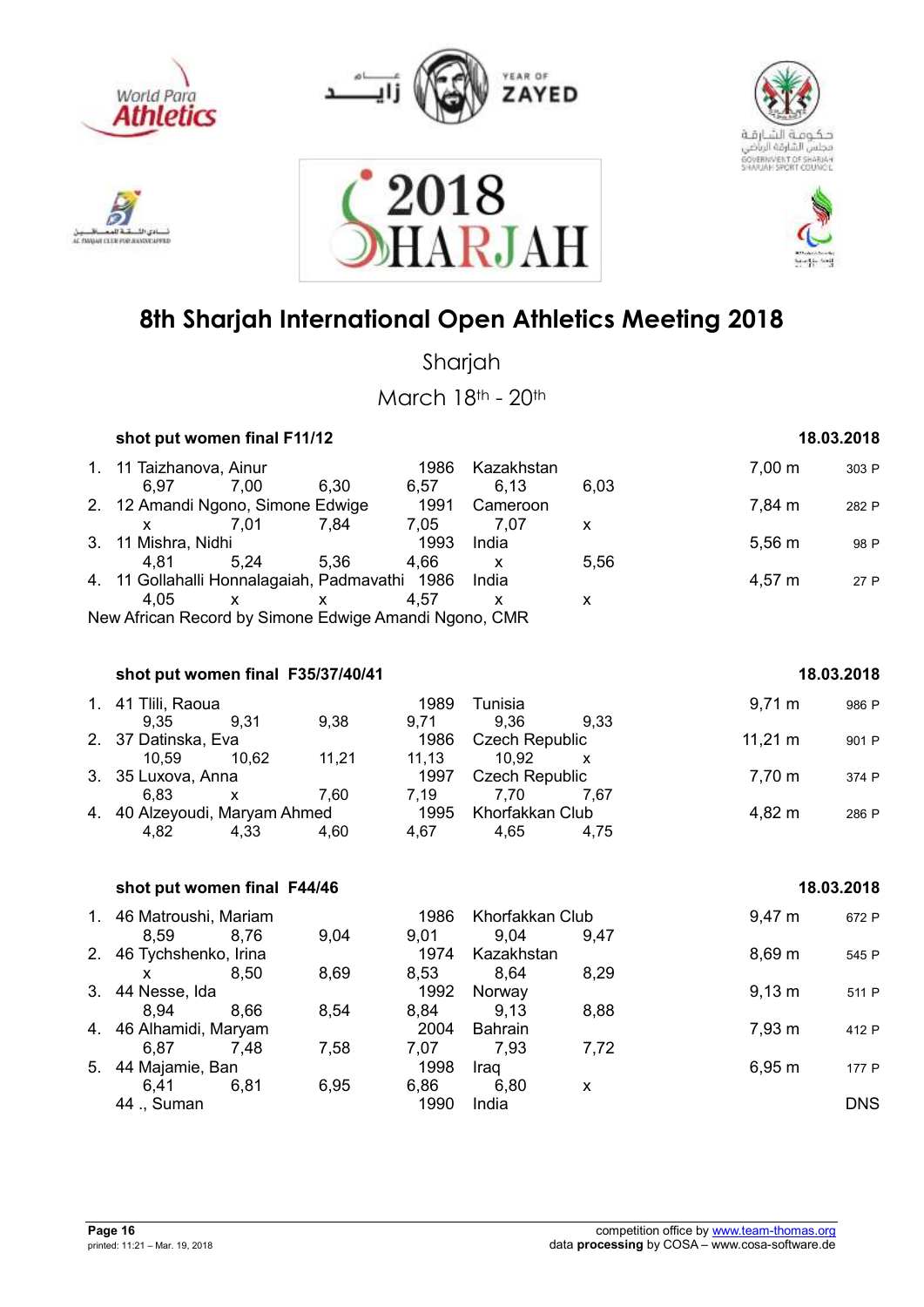











Sharjah

March 18th - 20th

|    | shot put wheelchair women final F54/55   |                    |               |                       |                                       |                  | 18.03.2018 |
|----|------------------------------------------|--------------------|---------------|-----------------------|---------------------------------------|------------------|------------|
|    | 1. 55 Alomari, Rooba                     |                    | 1991<br>6,26  | <b>Bahrain</b>        |                                       | $6,26 \; m$      | 676 P      |
|    | 6,00<br>5,86<br>2. 54 Kacanu, Eva        | 6,09               | 1965          | X<br>Czech Republic   | 6,26                                  | $5,12 \; m$      | 474 P      |
|    | 4,90<br>4,96                             | 4,99               | 5,12          | 4,85                  | 4,98                                  |                  |            |
|    | 3. 55 Sharma, Shweta                     |                    | 1985          | India                 |                                       | $5,41 \text{ m}$ | 464 P      |
|    | 4,77<br>5,01                             | 5,16               | 5,00          | 5,41                  | 5,40                                  |                  |            |
|    | 4. 54 Mosovska, Rozalie Nike             |                    | 2002          | <b>Czech Republic</b> |                                       | 4,28 m           | 247 P      |
|    | 3,88<br>X                                | 3,77               | 4,28          | 3,81                  | X                                     |                  |            |
|    |                                          |                    | 1981          | India                 |                                       | $3,53 \, m$      | 94 P       |
|    | 5. 54 Rana, Indu                         | 2,12               | 3,37          | 3,53                  | 3,38                                  |                  |            |
| 6. | 2,26<br>2,15                             |                    | 1998          |                       |                                       | 2,47 m           |            |
|    | 54 Khamis, Aaisha<br>2,26<br>2,15        | 2,12               | 2,38          | 2,36                  | Althiqah Club for Handicapped<br>2,47 |                  | 8 P        |
|    | 55 Ghildial, Pragya                      |                    | 1982          | India                 |                                       |                  | <b>DNS</b> |
|    |                                          |                    |               |                       |                                       |                  |            |
|    | discus wheelchair women final F32/33/34  |                    |               |                       |                                       |                  | 18.03.2018 |
|    | 1. 33 BANI KHALED, AISHAH SALEM          |                    | 1975          | Khorfakkan Club       |                                       | 10,47 m          | 662 P      |
|    | 9,83<br>9,88                             | 9,82               | 10,11         | 10,26                 | 10,47                                 |                  |            |
|    | 2. 32 Wichmann, Hanna                    |                    | 1996          | Germany               |                                       | 8,70 m           | 595 P      |
|    | 8,36<br>8,24                             | 8,39               | 8,70          | 8,16                  | 8,12                                  |                  |            |
|    | 3. 33 Boudjadar, Asmahan                 |                    | 1980          | Algeria               |                                       | $9,82 \, m$      | 584 P      |
|    | 9,82<br>X                                | $\mathsf{X}$       | 8,56          | 9,42                  |                                       |                  |            |
|    |                                          |                    | 1989          |                       | X                                     | 16, 15 m         |            |
|    | 4. 34 Herrmann, Frances<br>12,91         | 15,43              | 16, 15        | Germany               | 15,86                                 |                  | 562 P      |
| 5. | X<br>34 Alzaabi, Thuraya                 |                    | 1970          | X                     | Althiqah Club for Handicapped         | $12,93 \; m$     |            |
|    | 12,79                                    |                    |               | 12,93                 | 12,64                                 |                  | 314 P      |
|    | 11,93                                    | X                  | 12,93<br>1981 |                       |                                       |                  |            |
|    | 6. 32 Saleh, Afra                        | 6,24               | 5,82          | Dubai club            |                                       | $6,64 \, m$      | 294 P      |
|    | 4,87<br>5,82<br>7. 33 Abdulaziz, Shaikha |                    | 2001          | 5,53                  | 6.64                                  | 3,88 m           |            |
|    |                                          | 3,49               | 3,81          | 3,63                  | Althiqah Club for Handicapped<br>3,51 |                  | 18 P       |
|    | 3,64<br>3,88                             |                    |               |                       |                                       |                  |            |
|    | 8. 33 Abdulaziz, Shamma                  |                    | 2001          |                       | Althiqah Club for Handicapped         | $3,56 \, m$      | 12 P       |
|    | 3,14<br>3,09                             | 3,12               | 3,21          | 3,40                  | 3,56                                  |                  |            |
|    | javelin wheelchair women final F56/57    |                    |               |                       |                                       |                  | 18.03.2018 |
|    |                                          |                    |               |                       |                                       |                  |            |
|    | 1. 56 Medjmedj, Nadia<br>20,71<br>20,46  | $\pmb{\mathsf{X}}$ | 1974<br>20,42 | Algeria<br>20,95      | 20,88                                 | $20,95 \; m$     | 939 P      |
|    | 2. 56 Willing, Martina                   |                    | 1959          | Germany               |                                       | 20,88 m          | 935 P      |

19,76 20,88 18,35 20,25 20,48 19,44

**Page 17** competition office by www.team-thomas.org<br>
printed: 11:21 – Mar. 19, 2018<br>
data **processing** by COSA – www.cosa-software.de data **processing** by COSA – www.cosa-software.de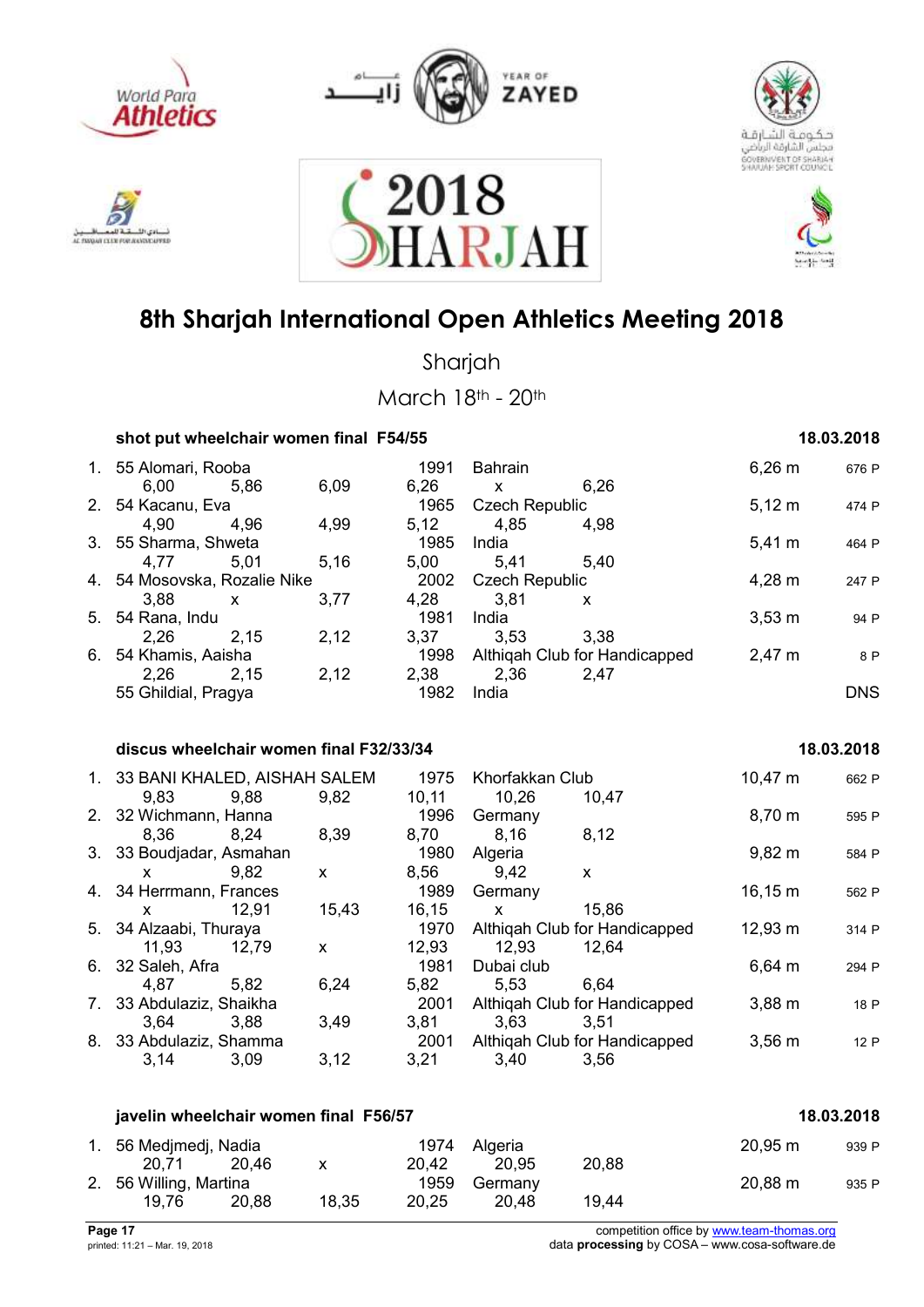











Sharjah

March 18th - 20th

| 3. 57 Mawe Fokoa, Arlette                 |       |       | 1989  | Cameroon            |       | $18,10 \; m$ | 696 P |
|-------------------------------------------|-------|-------|-------|---------------------|-------|--------------|-------|
| 18.10                                     | 16,77 | 16,71 | 16.90 | 17.64               | 17,32 |              |       |
| 4. 57 Alrasheedy, Siham                   |       |       | 1982  | Dubai club          |       | 15,32 m      | 471 P |
| 14.86                                     | 14.77 | 15,07 | 14.34 | 15.32               | 13.85 |              |       |
| 5. 56 Obrova, Miroslava                   |       |       |       | 1975 Czech Republic |       | 12,90 m      | 331 P |
| 12.90 11.17                               |       | 12.37 | X.    | 12.01               | 12.76 |              |       |
| New African Record by Nadia Madimedi, ALG |       |       |       |                     |       |              |       |

New African Record by Nadja Madjmedj, ALG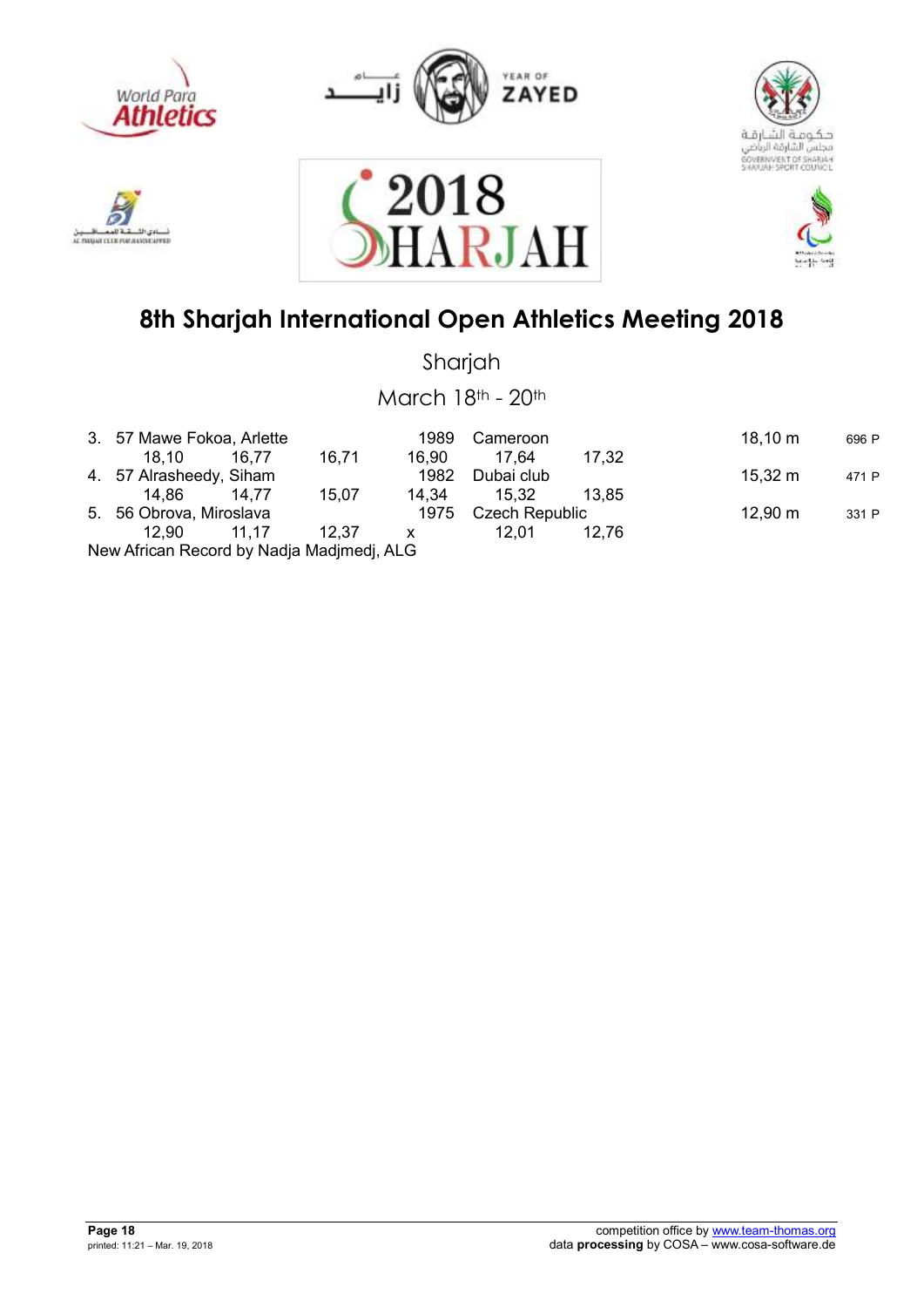











Sharjah

March 18th - 20th

### **RESULTS Day 2**

|                                  | 200 m men final T11                                                      |                      |                            | $-1,7$ | 19.03.2018                             |
|----------------------------------|--------------------------------------------------------------------------|----------------------|----------------------------|--------|----------------------------------------|
| 2.<br>3.                         | 1. 11 Atangana Ntsama, Charles<br>11 Jadikere, Shavaad<br>11 -, Ramanjee | 1992<br>1994<br>1989 | Cameroon<br>India<br>India |        | 26,40 sec.<br>27,91 sec.<br>28,85 sec. |
|                                  | 200 m men final T12                                                      |                      |                            | $-1,5$ | 19.03.2018                             |
|                                  | 1. 12 Mohamed, Garba                                                     | 1994                 | Cameroon                   |        | 25,54 sec.                             |
|                                  | 2. 12 Issa Nanaoua, None                                                 | 1993                 | Cameroon                   |        | 27,30 sec.                             |
|                                  | 200 m men final T13/20                                                   |                      |                            | $-1,6$ | 19.03.2018                             |
|                                  | 1. 13 Kumar, Avnil                                                       | 1993                 | India                      |        | 23,81 sec.                             |
| 2.                               | 13 Al-Gburi, Shakir                                                      | 1996                 | Iraq                       |        | 24,28 sec.                             |
| 3.                               | 13 Salimov, Islam                                                        | 1989                 | Kazakhstan                 |        | 25,03 sec.                             |
| 4.                               | 20 Ghanim, Dhari                                                         | 2002                 | Kuwait                     |        | 25,32 sec.                             |
| 5.                               | 20 Alrashidi, Saeed                                                      | 1985                 | Kuwait                     |        | 27,95 sec.                             |
| 6.                               | 20 Makroon, Sultan                                                       | 1989                 | Kuwait                     |        | 28,92 sec.                             |
| $7_{\scriptscriptstyle{\ddots}}$ | 20 Meshari, Alawadh                                                      | 2000                 | Kuwait                     |        | 30,80 sec.                             |
|                                  | 20 Alawahdh, Meshari                                                     | 2000                 | Kuwait                     |        | <b>DNS</b>                             |
|                                  | 200 m men final T35/36/37/38                                             |                      |                            | $-1,5$ | 19.03.2018                             |
|                                  | 1. 38 Al-Darraji, Abbas                                                  | 1991                 | Iraq                       |        | 24,70 sec.                             |
|                                  | 2. 37 Alnakhli, Ali                                                      | 2000                 | Saudi Arabia               |        | 24,98 sec.                             |
| 3.                               | 37 Alwahhah, Sajjad                                                      | 1997                 | Iraq                       |        | 26,04 sec.                             |
| 4.                               | 37 Alwani, Saud                                                          | 1997                 | Saudi Arabia               |        | 26,92 sec.                             |
| 5.                               | 36 Protonotarios, Loukas Ioannis                                         | 1991                 | Greece                     |        | 30,00 sec.                             |
| 6.                               | 35 Adawi, Ahmed                                                          | 1998                 | Saudi Arabia               |        | 31,68 sec.                             |
|                                  | 36 Dagar, Vikas                                                          | 1983                 | India                      |        | <b>DNF</b>                             |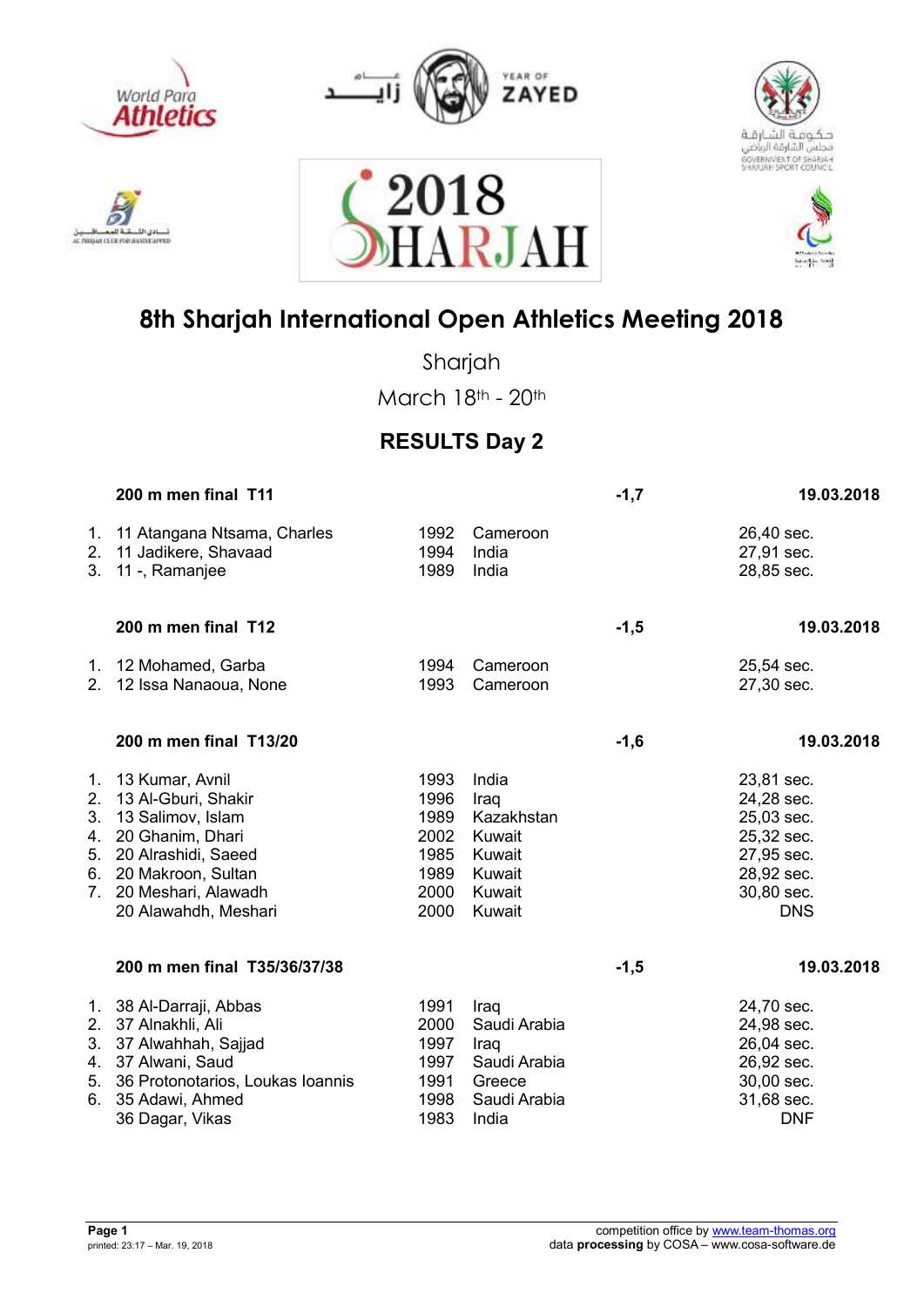











Sharjah

March 18th - 20th

|                      | 200 m men final T42/44/62-64                                                                                                                             |                                              | $-1,0$                                                           | 19.03.2018                                                                       |
|----------------------|----------------------------------------------------------------------------------------------------------------------------------------------------------|----------------------------------------------|------------------------------------------------------------------|----------------------------------------------------------------------------------|
| 1.<br>2.             | 64 Gunasekaran, Anandan<br>44 Alsana, Nour<br>3. 62 Sevdikalis, Ioannis<br>4. 62 Nakamura, Kunikazu<br>5. 63 Tezuka, Keita<br>62 Malakopoulos, Stylianos | 1987<br>1984<br>1991<br>1987<br>1963<br>1996 | India<br>Saudi Arabia<br>Greece<br>Japan<br>Japan<br>Greece      | 24,95 sec.<br>25,69 sec.<br>28,68 sec.<br>29,10 sec.<br>37,28 sec.<br><b>DNS</b> |
|                      | 200 m men final T46/47                                                                                                                                   |                                              | $-1,9$                                                           | 19.03.2018                                                                       |
|                      | 1. 46 Maan, Sandeep Singh<br>2. 47 Alyasi, Elyas<br>3. 46 Al-Sarraji, Hussein<br>4. 46 Meiirzhan, Makshat<br>46 Al-Duhaimi, Karrar                       | 1993<br>2000<br>1992<br>1997<br>1999         | India<br><b>Bahrain</b><br>Iraq<br>Kazakhstan<br>Iraq            | 23,70 sec.<br>24,46 sec.<br>25,15 sec.<br>26,34 sec.<br><b>DNS</b>               |
|                      | 400 m wheelchair men time-race 1 T33/34                                                                                                                  |                                              |                                                                  | 19.03.2018                                                                       |
| 1.<br>2.<br>3.<br>4. | 34 Othman, Mohammad<br>34 Alenezi, Abdullah<br>33 Schmitz, Denis<br>33 Alblooshi, Humaid<br>34 Alkindi, Abdulaziez                                       | 2004<br>1998<br>1991<br>2002<br>2002         | Dubai club<br>Kuwait<br>Germany<br>Dubai club<br>Khorfakkan Club | 1:05,29min.<br>1:06,55min.<br>1:12,65min.<br>$1:13,12$ min.<br>DQ                |
|                      | 400 m wheelchair men time-race 2 T33/34                                                                                                                  |                                              |                                                                  | 19.03.2018                                                                       |
| 2.<br>3.             | 1. 34 Ktila, Walid<br>34 Hammadi, Mohamed<br>34 Mitic, Bojan                                                                                             | 1985<br>1985<br>1985                         | Tunisia<br>Althiqah Club for Handicapped<br>Switzerland          | 48,70 sec.<br>50,24 sec.<br>53,45 sec.                                           |

4. 34 Jasem, Ahmed 2003 Al Ain Club 58,73 sec. 5. 33 Small, Andrew 1993 Great Britain 1:00,13min.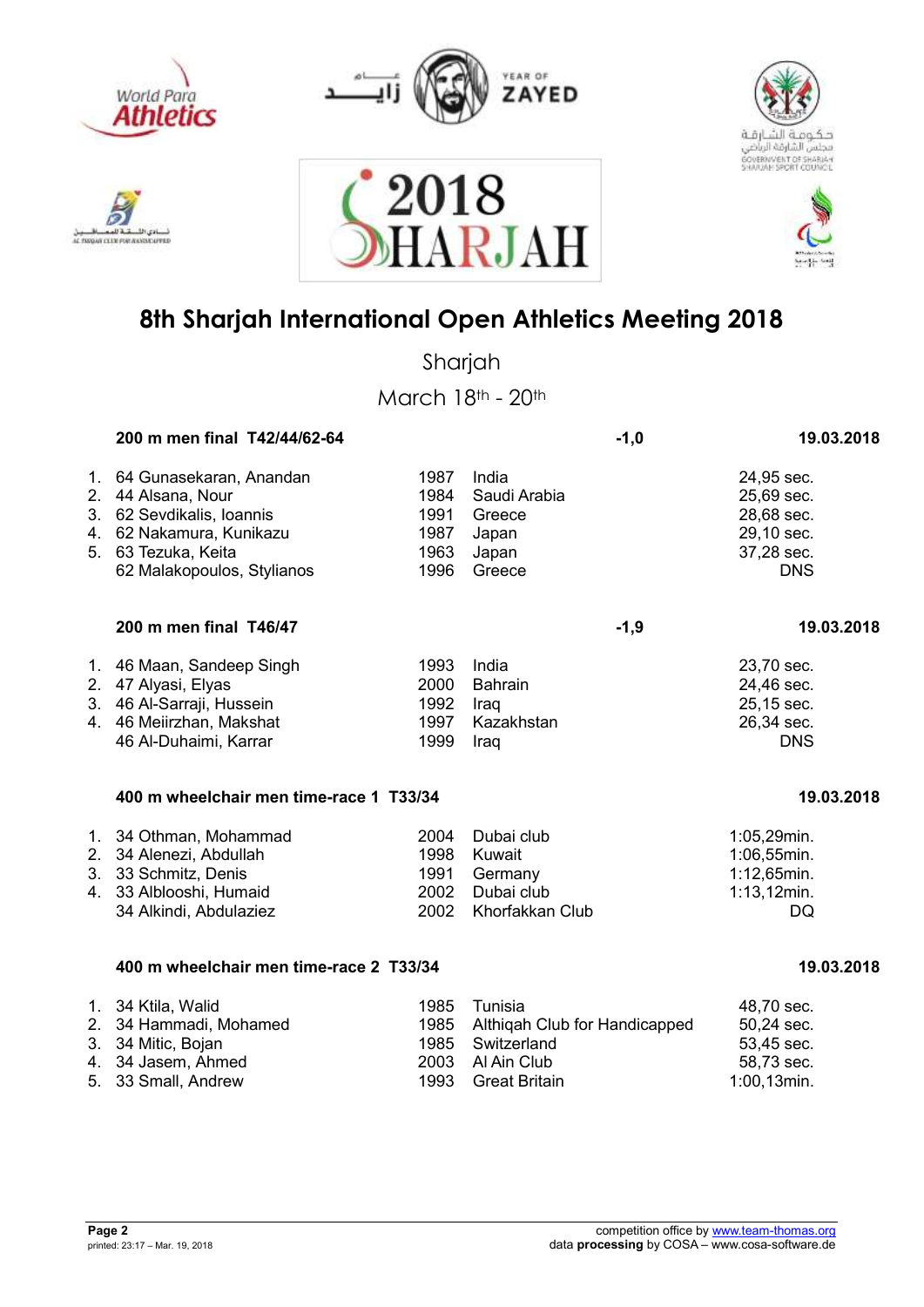











Sharjah

March 18th - 20th

### **400 m wheelchair men ranking time races T33/34 19.03.2018**

| 1.<br>2.<br>3.<br>4.<br>5.<br>6.<br>$7_{\scriptscriptstyle{\ddots}}$<br>8.<br>9. | 34 Ktila, Walid<br>34 Hammadi, Mohamed<br>34 Mitic, Bojan<br>34 Jasem, Ahmed<br>33 Small, Andrew<br>34 Othman, Mohammad<br>34 Alenezi, Abdullah<br>33 Schmitz, Denis<br>33 Alblooshi, Humaid<br>34 Alkindi, Abdulaziez<br><b>Rule 17.7</b> | 1985<br>1985<br>1985<br>2003<br>1993<br>2004<br>1998<br>1991<br>2002<br>2002 | Tunisia<br>Althigah Club for Handicapped<br>Switzerland<br>Al Ain Club<br><b>Great Britain</b><br>Dubai club<br>Kuwait<br>Germany<br>Dubai club<br>Khorfakkan Club | 48,70 sec.<br>50,24 sec.<br>53,45 sec.<br>58,73 sec.<br>1:00,13min.<br>1:05,29min.<br>1:06,55min.<br>1:12,65min.<br>$1:13,12$ min.<br>DQ |  |
|----------------------------------------------------------------------------------|--------------------------------------------------------------------------------------------------------------------------------------------------------------------------------------------------------------------------------------------|------------------------------------------------------------------------------|--------------------------------------------------------------------------------------------------------------------------------------------------------------------|------------------------------------------------------------------------------------------------------------------------------------------|--|
|                                                                                  | New World Record by Walid Ktila, TUN                                                                                                                                                                                                       |                                                                              |                                                                                                                                                                    |                                                                                                                                          |  |
|                                                                                  | New Asian Record by Mohamed Hammadi, UAE                                                                                                                                                                                                   |                                                                              |                                                                                                                                                                    |                                                                                                                                          |  |
|                                                                                  | New European Record by Andrew Small, GBR                                                                                                                                                                                                   |                                                                              |                                                                                                                                                                    |                                                                                                                                          |  |
| 400 m wheelchair men final T51/52<br>19.03.2018                                  |                                                                                                                                                                                                                                            |                                                                              |                                                                                                                                                                    |                                                                                                                                          |  |
| 1.                                                                               | 52 Sato, Tomoki                                                                                                                                                                                                                            | 1989                                                                         | Japan                                                                                                                                                              | 55,65 sec.                                                                                                                               |  |
| 2.                                                                               | 52 Rungsri, Peth                                                                                                                                                                                                                           | 1982                                                                         | Thailand                                                                                                                                                           | 1:03,72min.                                                                                                                              |  |
| 3.                                                                               | 52 Boesch, Beat                                                                                                                                                                                                                            | 1971                                                                         | Switzerland                                                                                                                                                        | 1:04,03min.                                                                                                                              |  |
| 4.                                                                               | 52 Trindade, Mario                                                                                                                                                                                                                         | 1975                                                                         | Portugal                                                                                                                                                           | 1:04,77min.                                                                                                                              |  |
| 5.                                                                               | 52 Matsumoto, Naoyuki                                                                                                                                                                                                                      | 1979                                                                         | Japan                                                                                                                                                              | 1:05,99min.                                                                                                                              |  |
| 6.                                                                               | 52 Blum, Fabian                                                                                                                                                                                                                            | 1995                                                                         | Switzerland                                                                                                                                                        | $1:10,24$ min.                                                                                                                           |  |
| 7.                                                                               | 51 Mestre, Helder                                                                                                                                                                                                                          | 1967                                                                         | Portugal                                                                                                                                                           | 1:19,85min.                                                                                                                              |  |
| 8.                                                                               | 51 Ziesmer, Ronny<br>New Asian Record by Tomoki Sato, JPN                                                                                                                                                                                  | 1979                                                                         | Germany                                                                                                                                                            | 1:41,23min.                                                                                                                              |  |

#### **400 m wheelchair men time-race 1 T53 19.03.2018** 19.03.2018

| 1. 53 Algnaidl, Fahad        | 1984 Saudi Arabia | 52,32 sec.     |
|------------------------------|-------------------|----------------|
| 2. 53 Algurashi, Adbulrahmen | 1997 Saudi Arabia | 54,10 sec.     |
| 3. 53 Almazroui, Mohammed    | 2001 Al Ain Club  | $1:03,16$ min. |
| 4. 53 Lackner, Mike          | 1994 Austria      | 1:03,60min.    |
| 5. 53 Kaabi, Mohammed        | 1979 Saudi Arabia | 1:05,26min.    |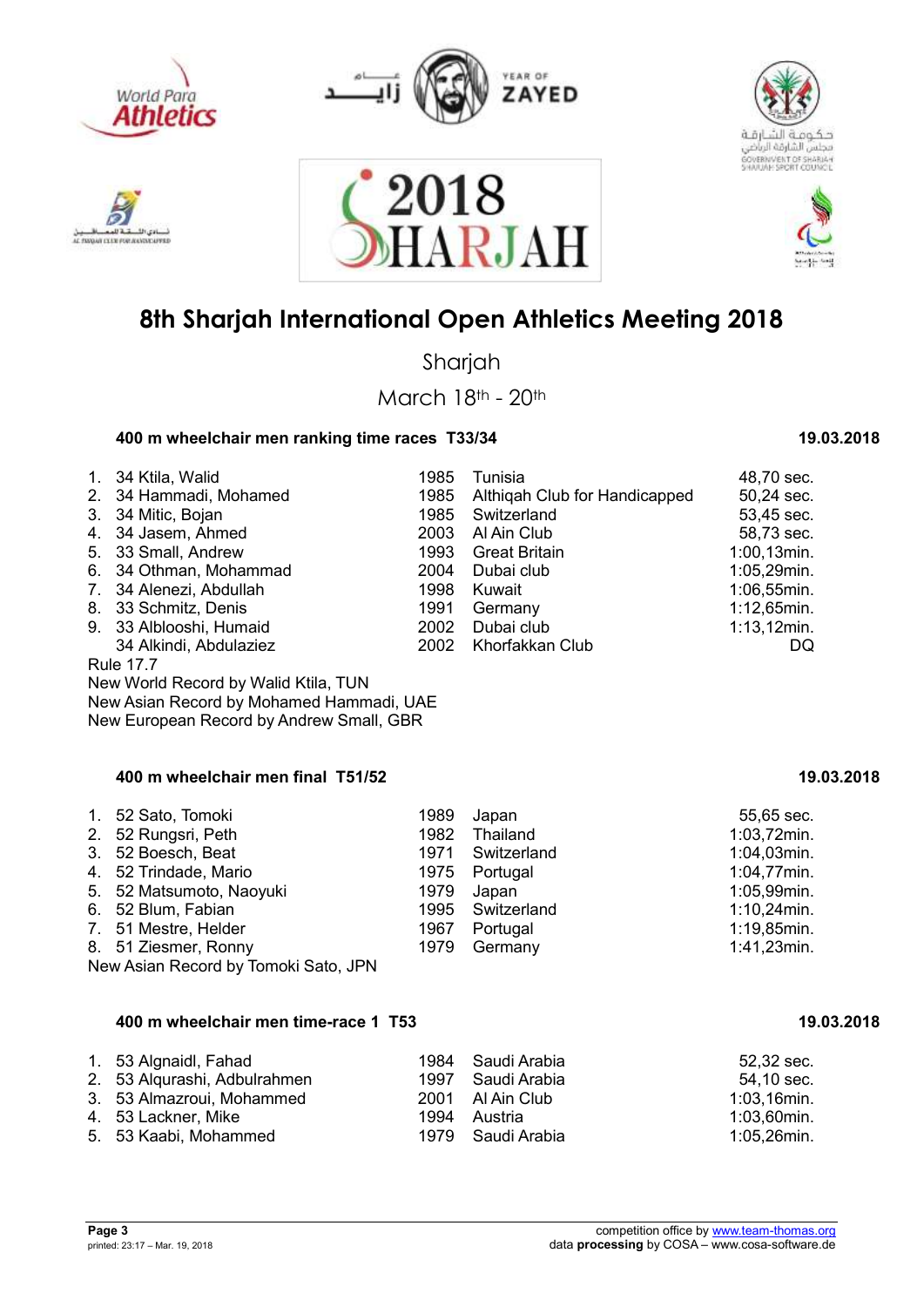

**MAY EX ENE PORT ANA** 







## **8th Sharjah International Open Athletics Meeting 2018**

2018<br>HARJAH

Sharjah

March 18th - 20th

### **400 m wheelchair men time-race 2 T53 19.03.2018** 19.03.2018

| 1. 53 Paeyo, Pongsakorn  |      | 1996 Thailand | 48.52 sec. |
|--------------------------|------|---------------|------------|
| 2. 53 Krungget, Pichet   |      | 1975 Thailand | 49,85 sec. |
| 3. 53 Matsunaga, Hitoshi | 1972 | Japan         | 52,33 sec. |
| 4. 53 Intasen, Sopa      | 1982 | Thailand      | 52,84 sec. |
| 53 Hiromichi, Jun        | 1973 | Japan         | <b>DNS</b> |

#### **400 m wheelchair men ranking time races T53 19.03.2018**

| 1. 53 Paeyo, Pongsakorn      | 1996 | Thailand     | 48,52 sec.  |
|------------------------------|------|--------------|-------------|
| 2. 53 Krungget, Pichet       | 1975 | Thailand     | 49,85 sec.  |
| 3. 53 Algnaidl, Fahad        | 1984 | Saudi Arabia | 52,32 sec.  |
| 4. 53 Matsunaga, Hitoshi     | 1972 | Japan        | 52,33 sec.  |
| 5. 53 Intasen, Sopa          | 1982 | Thailand     | 52,84 sec.  |
| 6. 53 Alqurashi, Adbulrahmen | 1997 | Saudi Arabia | 54,10 sec.  |
| 7. 53 Almazroui, Mohammed    | 2001 | Al Ain Club  | 1:03,16min. |
| 8. 53 Lackner, Mike          | 1994 | Austria      | 1:03,60min. |
| 9. 53 Kaabi, Mohammed        | 1979 | Saudi Arabia | 1:05,26min. |
| 53 Hiromichi, Jun            | 1973 | Japan        | <b>DNS</b>  |

#### **400 m wheelchair men time-race 1 T54 19.03.2018** 19.03.2018

| 1. 54 Khongrak, Putharet     | 1994 Thailand        | 47,37 sec.  |
|------------------------------|----------------------|-------------|
| 2. 54 Alrajehi, Faisal       | 1998 Kuwait          | 47,64 sec.  |
| 3. 54 Malter, Ludwig         | 2000 Austria         | 50,78 sec.  |
| 4. 54 Thamsophon, Khachonsak | 1981 Thailand        | 52,27 sec.  |
| 5. 54 Kamzari, Abdulazeiz    | 1988 Khorfakkan Club | 1:22,22min. |
| 54 Alzahrani, Jamaan         | 1995 Saudi Arabia    | <b>DNF</b>  |
| 54 Alnaqbi, Jasim            | 1978 Khorfakkan Club | <b>DNS</b>  |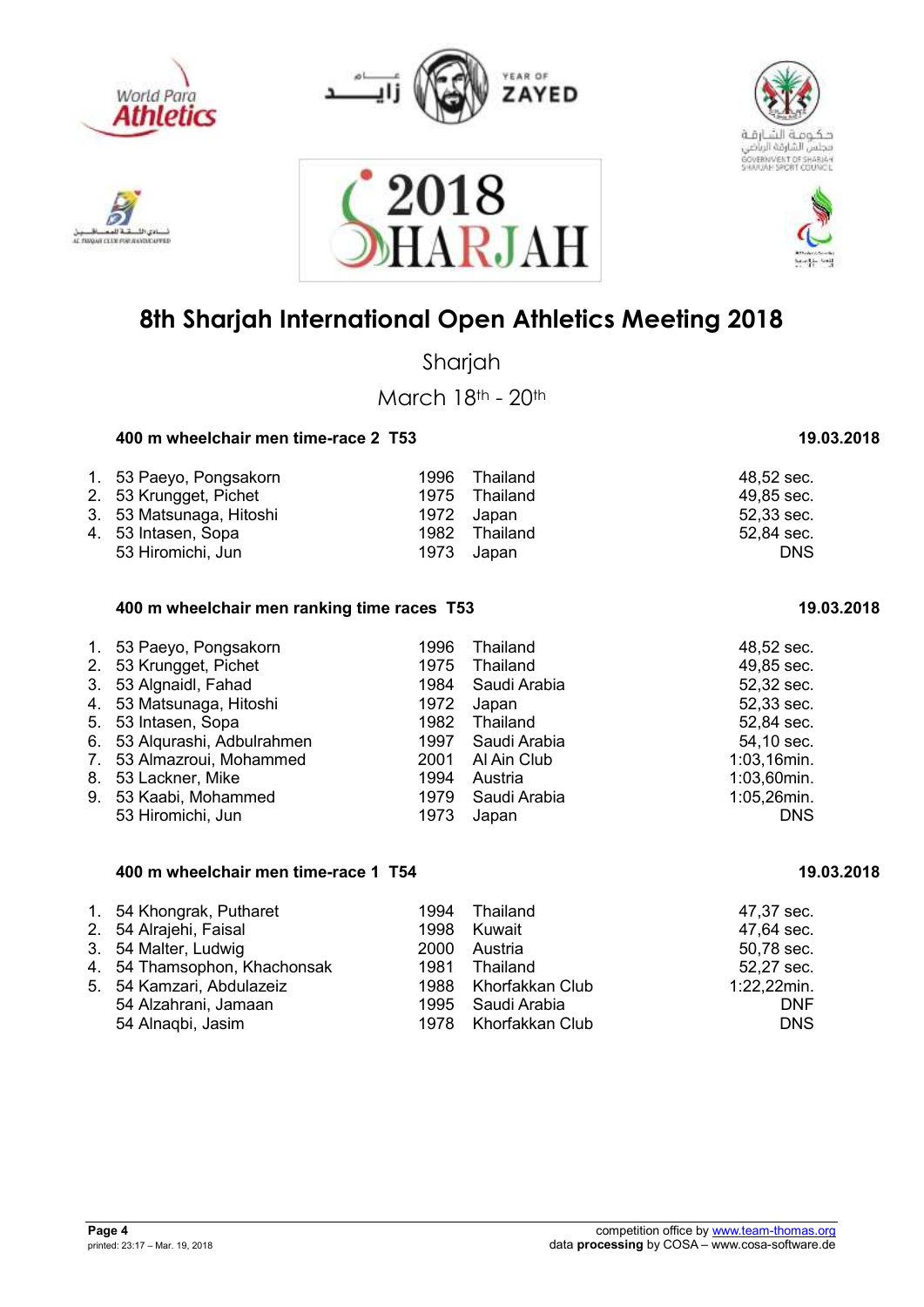

**GAIN CELSE POR JEANSE** 



2018





## **8th Sharjah International Open Athletics Meeting 2018**

ARJAI

Sharjah

March 18th - 20th

### **400 m wheelchair men time-race 2 T54 19.03.2018** 19.03.2018

| 1. 54 Konjen, Saichon        | 1983 | Thailand                           | 46,75 sec. |
|------------------------------|------|------------------------------------|------------|
|                              |      |                                    |            |
| 2. 54 Higuchi, Masayuki      | 1979 | Japan                              | 47,67 sec. |
| 3. 54 Nishi, Yuki            | 1994 | Japan                              | 47,70 sec. |
| 4. 54 Cassidy, Josh          | 1984 | Canada                             | 48,11 sec. |
| 5. 54 Janthon, Ekkachai      | 1979 | Thailand                           | 49,69 sec. |
| 6. 54 Alhawasin, Badir Abbas |      | 1985 Althigah Club for Handicapped | 50,09 sec. |
| 7. 54 Hokinoue, Kota         | 1974 | Japan                              | 51,08 sec. |

#### **400 m wheelchair men time-race 3 T54 19.03.2018**  19.03.2018

| 1. 54 Gharbi, Yassine<br>2. 54 Suzuki, Tomoki | 1994 | 1990 Tunisia<br>Japan | 43,46 sec.<br>46,09 sec. |
|-----------------------------------------------|------|-----------------------|--------------------------|
| 3. 54 Hug, Marcel                             |      | 1986 Switzerland      | 46,55 sec.               |
| 4. 54 Vahdani, Mohammad                       |      | 1979 Dubai club       | 46,57 sec.               |
| 5. 54 Tana, Rawat                             | 1977 | Thailand              | 47,11 sec.               |
| 6. 54 Watanabe, Sho                           | 1991 | Japan                 | 47,59 sec.               |
| 7. 54 Dupont, Alexandre                       |      | 1985 Canada           | 47,76 sec.               |

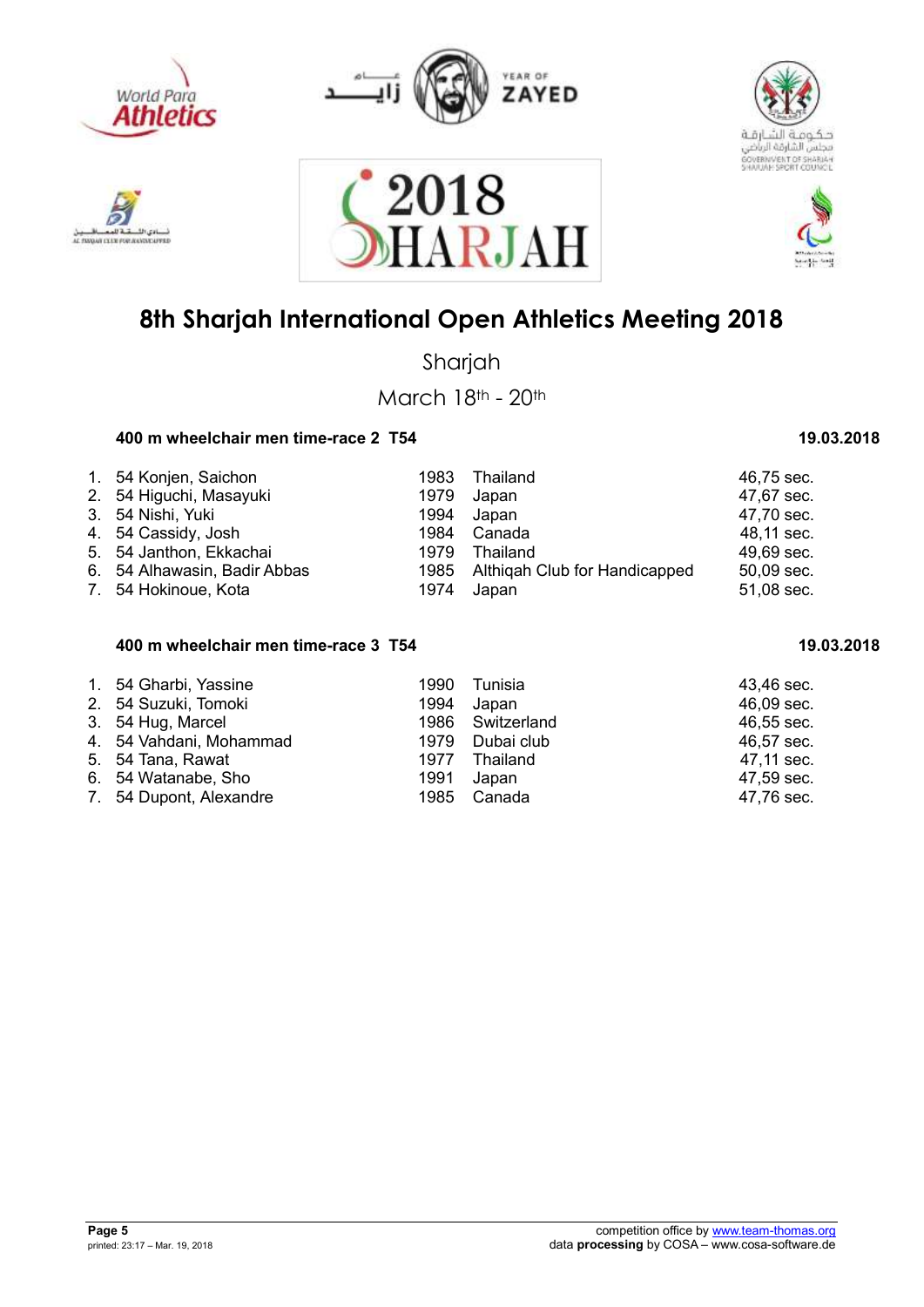











Sharjah

March 18th - 20th

### **400 m wheelchair men ranking time races T54 19.03.2018** 19.03.2018

| 1. | 54 Gharbi, Yassine                      | 1990 | Tunisia                       | 43,46 sec.  |
|----|-----------------------------------------|------|-------------------------------|-------------|
| 2. | 54 Suzuki, Tomoki                       | 1994 | Japan                         | 46,09 sec.  |
| 3. | 54 Hug, Marcel                          | 1986 | Switzerland                   | 46,55 sec.  |
| 4. | 54 Vahdani, Mohammad                    | 1979 | Dubai club                    | 46,57 sec.  |
|    | 54 Konjen, Saichon                      | 1983 | Thailand                      | 46,75 sec.  |
| 5. |                                         |      |                               |             |
| 6. | 54 Tana, Rawat                          | 1977 | Thailand                      | 47,11 sec.  |
| 7. | 54 Khongrak, Putharet                   | 1994 | Thailand                      | 47,37 sec.  |
| 8. | 54 Watanabe, Sho                        | 1991 | Japan                         | 47,59 sec.  |
| 9. | 54 Alrajehi, Faisal                     | 1998 | Kuwait                        | 47,64 sec.  |
|    | 10. 54 Higuchi, Masayuki                | 1979 | Japan                         | 47,67 sec.  |
|    | 11. 54 Nishi, Yuki                      | 1994 | Japan                         | 47,70 sec.  |
|    | 12. 54 Dupont, Alexandre                | 1985 | Canada                        | 47,76 sec.  |
|    | 13. 54 Cassidy, Josh                    | 1984 | Canada                        | 48,11 sec.  |
|    | 14. 54 Janthon, Ekkachai                | 1979 | Thailand                      | 49,69 sec.  |
|    | 15. 54 Alhawasin, Badir Abbas           | 1985 | Althigah Club for Handicapped | 50,09 sec.  |
|    | 16. 54 Malter, Ludwig                   | 2000 | Austria                       | 50,78 sec.  |
|    | 17. 54 Hokinoue, Kota                   | 1974 | Japan                         | 51,08 sec.  |
|    | 18. 54 Thamsophon, Khachonsak           | 1981 | Thailand                      | 52,27 sec.  |
|    | 19. 54 Kamzari, Abdulazeiz              | 1988 | Khorfakkan Club               | 1:22,22min. |
|    | 54 Alnaqbi, Jasim                       | 1978 | Khorfakkan Club               | DNS.        |
|    | 54 Alzahrani, Jamaan                    | 1995 | Saudi Arabia                  | <b>DNF</b>  |
|    | New World Record by Yassine Gharbi, TUN |      |                               |             |

### **1500 m men final T11/13/20/46 19.03.2018**

| 1. 13 Singh, Ramkiaran<br>2. 20 Alawadh, Mansour  | 1990<br>1997 | India<br>Kuwait | $4:18,41$ min.<br>4:19,32min. |
|---------------------------------------------------|--------------|-----------------|-------------------------------|
| 3. 46 Al-Shibil, Hussein                          | 1990         | Iraq            | 4:21,62min.                   |
| 4. 46 Meiirzhan, Makshat                          |              | 1997 Kazakhstan | 4:36,85min.                   |
| 5. 20 Altamimi, Hamad                             |              | 1985 Bahrain    | 4:37,40min.                   |
| 6. 11 Dhama, Ankur                                | 1994         | India           | 4:45,57min.                   |
| 11 Koratikere Gururajau, Keshavamurthy 1999 India |              |                 | <b>DNS</b>                    |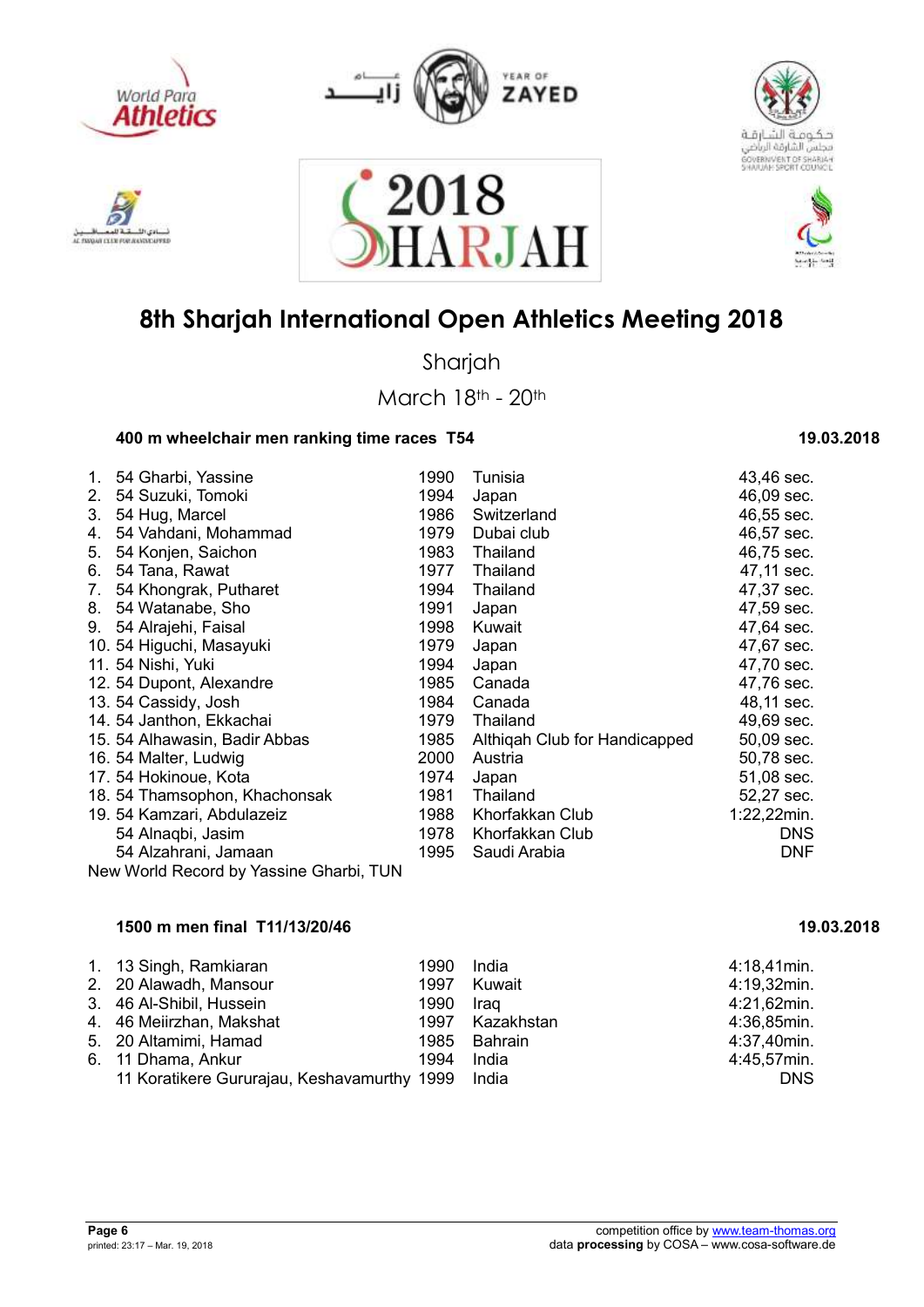

**MAY EX ENE PORT ANA** 







### **8th Sharjah International Open Athletics Meeting 2018**

2018<br>HARJAI

Sharjah

March 18th - 20th

#### **5000 m wheelchair men time-race 1 T34/54** 19.03.2018 19.03.2018

| 1. 54 Gharbi, Yassine<br>2. 34 Ktila, Walid | 1990<br>1985 | Tunisia<br>Tunisia | 10:02,67min.<br>10:04,67min. |
|---------------------------------------------|--------------|--------------------|------------------------------|
| 3. 54 Smyth, Tristan                        |              | 1986 Canada        | 10:05,34min.                 |
| 4. 54 Dupont, Alexandre                     |              | 1985 Canada        | 10:16,17min.                 |
| 5. 54 Al Ghaferi, Abdulla                   |              | 2002 Al Ain Club   | 12:12,13min.                 |
| 53 Hiromichi, Jun                           | 1973         | Japan              | <b>DNS</b>                   |

#### **5000 m wheelchair men time-race 2 T34/54 19.03.2018**

| $\mathbf{1}$ . | 54 Tana, Rawat                | 1977 | Thailand                      | 10:02,30min. |
|----------------|-------------------------------|------|-------------------------------|--------------|
|                | 2. 54 Hug, Marcel             | 1986 | Switzerland                   | 10:02,74min. |
| 3.             | 54 Wahoram, Prawat            | 1981 | Thailand                      | 10:03,28min. |
|                | 4. 54 Cassidy, Josh           | 1984 | Canada                        | 10:03,36min. |
|                | 5. 54 Kubo, Kozo              | 1981 | Japan                         | 10:03,71min. |
|                | 6. 54 Alrajehi, Faisal        | 1998 | Kuwait                        | 10:03,81min. |
|                | 7. 54 Watanabe, Sho           | 1991 | Japan                         | 10:03,84min. |
|                | 8. 54 Higuchi, Masayuki       | 1979 | Japan                         | 10:04,49min. |
|                | 9. 54 Alhawasin, Badir Abbas  | 1985 | Althigah Club for Handicapped | 10:06,71min. |
|                | 10. 54 Hokinoue, Kota         | 1974 | Japan                         | 10:25,67min. |
|                | 11. 54 Thamsophon, Khachonsak | 1981 | Thailand                      | 10:25,87min. |

#### **5000 m wheelchair men ranking time races T34/54** 19.03.2018 **19.03.2018**

| $1_{-}$ | 54 Tana, Rawat                | 1977 | Thailand                      | 10:02,30min. |
|---------|-------------------------------|------|-------------------------------|--------------|
| 2.      | 54 Gharbi, Yassine            | 1990 | Tunisia                       | 10:02,67min. |
| 3.      | 54 Hug, Marcel                | 1986 | Switzerland                   | 10:02,74min. |
| 4.      | 54 Wahoram, Prawat            | 1981 | Thailand                      | 10:03,28min. |
| 5.      | 54 Cassidy, Josh              | 1984 | Canada                        | 10:03,36min. |
| 6.      | 54 Kubo, Kozo                 | 1981 | Japan                         | 10:03,71min. |
| 7.      | 54 Alrajehi, Faisal           | 1998 | Kuwait                        | 10:03,81min. |
| 8.      | 54 Watanabe, Sho              | 1991 | Japan                         | 10:03,84min. |
| 9.      | 54 Higuchi, Masayuki          | 1979 | Japan                         | 10:04,49min. |
|         | 10. 34 Ktila, Walid           | 1985 | Tunisia                       | 10:04,67min. |
|         | 11. 54 Smyth, Tristan         | 1986 | Canada                        | 10:05,34min. |
|         | 12. 54 Alhawasin, Badir Abbas | 1985 | Althigah Club for Handicapped | 10:06,71min. |
|         | 13. 54 Dupont, Alexandre      | 1985 | Canada                        | 10:16,17min. |
|         | 14. 54 Hokinoue, Kota         | 1974 | Japan                         | 10:25,67min. |
|         | 15. 54 Thamsophon, Khachonsak | 1981 | Thailand                      | 10:25,87min. |
|         | 16. 54 Al Ghaferi, Abdulla    | 2002 | Al Ain Club                   | 12:12,13min. |
|         | 53 Hiromichi, Jun             | 1973 | Japan                         | <b>DNS</b>   |

**Page 7** competition office by www.team-thomas.org<br>
printed: 23:17 – Mar. 19, 2018<br>
data **processing** by COSA – www.cosa-software.de data **processing** by COSA – www.cosa-software.de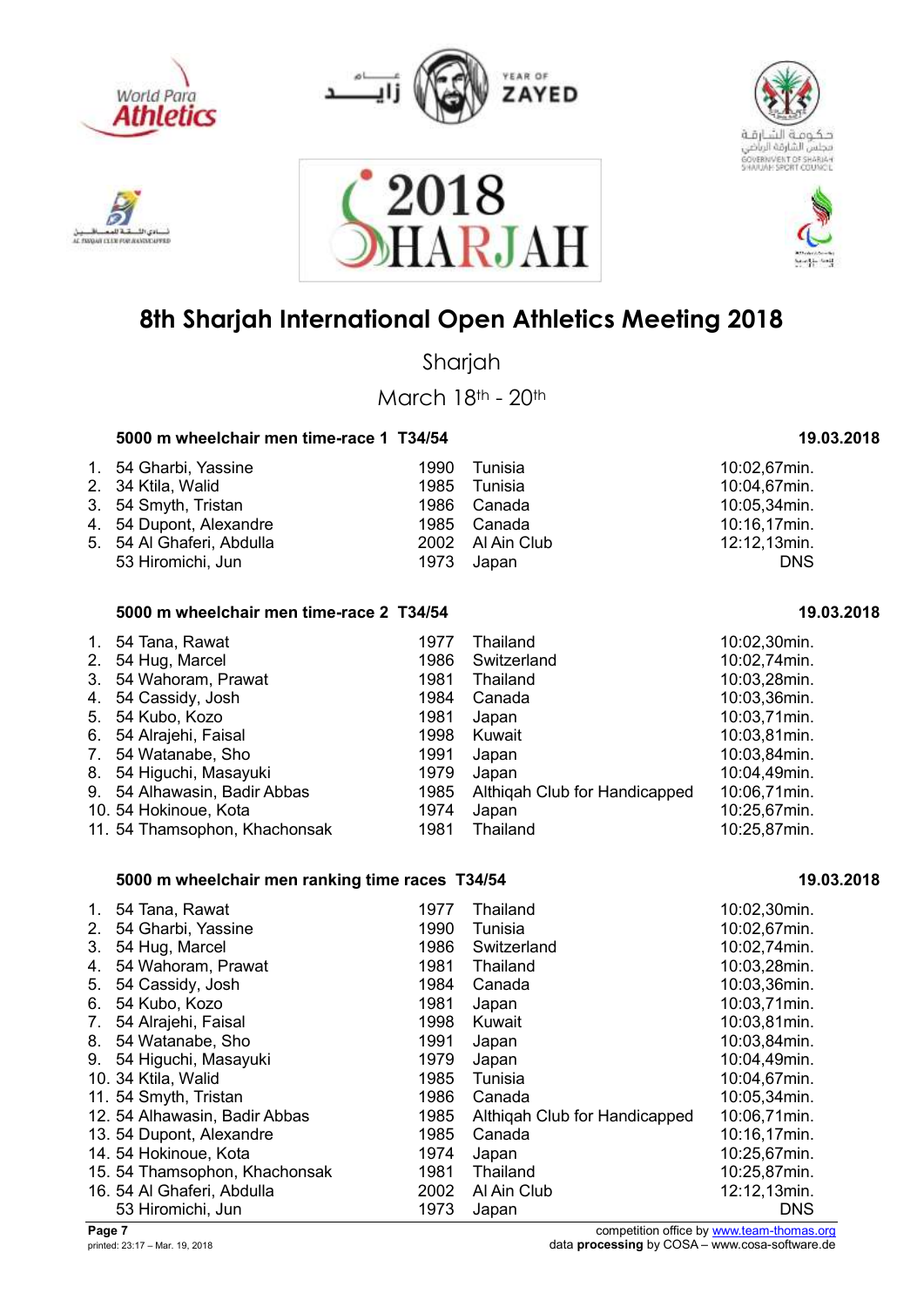











Sharjah

March 18th - 20th

| long jump men final T42/44/46/47/62       |               | 19.03.2018                                |                                                                                                                                                                                                                                                                                                  |                             |               |             |       |
|-------------------------------------------|---------------|-------------------------------------------|--------------------------------------------------------------------------------------------------------------------------------------------------------------------------------------------------------------------------------------------------------------------------------------------------|-----------------------------|---------------|-------------|-------|
| 1. 46 Al-Duhaimi, Karrar                  |               |                                           | 1999                                                                                                                                                                                                                                                                                             | Iraq                        |               | $5,45 \; m$ | 405 P |
| X.                                        | $5,45$ (-0,7) | $5,38$ (-0,6)                             | $\mathsf{X}$ and $\mathsf{X}$ and $\mathsf{X}$ are $\mathsf{X}$ and $\mathsf{X}$ are $\mathsf{X}$ and $\mathsf{X}$ are $\mathsf{X}$ and $\mathsf{X}$ are $\mathsf{X}$ and $\mathsf{X}$ are $\mathsf{X}$ and $\mathsf{X}$ are $\mathsf{X}$ and $\mathsf{X}$ are $\mathsf{X}$ and $\mathsf{X}$ are | X                           | X             |             |       |
| 2. 42 ., Gyanender Singh                  |               |                                           | 1978                                                                                                                                                                                                                                                                                             | India                       |               | 4,97 m      | 341 P |
|                                           |               | 4,52 (-1,5) $4,57$ (-0,6) $4,72$ (+0,9)   |                                                                                                                                                                                                                                                                                                  | 4,97 $(+1,9)$ 4,94 $(+1,3)$ | $4,63$ (+1,5) |             |       |
| 3. 47 Alyasi, Elyas                       |               |                                           | 2000 Bahrain                                                                                                                                                                                                                                                                                     |                             |               | $5,29 \; m$ | 331 P |
| $5,00$ (-1,4) $5,14$ (-0,2)               |               | $4,51$ (+1,5)                             |                                                                                                                                                                                                                                                                                                  | 4,04 $(-1,4)$ 5,26 $(+0,9)$ | $5,29(+0,4)$  |             |       |
| 4.62 Sevdikalis, Ioannis                  |               |                                           | 1991 Greece                                                                                                                                                                                                                                                                                      |                             |               | $5,33 \; m$ | 326 P |
|                                           |               | $5,03$ (-1,0) $4,77$ (-0,5) $4,92$ (-0,7) |                                                                                                                                                                                                                                                                                                  | $4,97 (+1,7)$ $5,14 (-0,9)$ | $5,33(+0,2)$  |             |       |
| 5. 62 Malakopoulos, Stylianos             |               |                                           | 1996 Greece                                                                                                                                                                                                                                                                                      |                             |               | $5,18 \; m$ | 261 P |
| $\mathsf{x}$                              | $5,00$ (-0,2) | $4,66$ (-0,2)                             | $5,18 (+0,8)$ X                                                                                                                                                                                                                                                                                  |                             | $\mathsf{x}$  |             |       |
| 6. 46 Bakbergen, Kolganat                 |               | 1996 Kazakhstan                           |                                                                                                                                                                                                                                                                                                  |                             | $5,03 \; m$   | 218 P       |       |
| $4,52$ (-2,3) $4,33$ (-1,3) $4,47$ (-1,6) |               |                                           |                                                                                                                                                                                                                                                                                                  | $4,54$ (-1,9) $4,64$ (+0,5) | 5,03          |             |       |
| 7. 44 Wandji Ngono, Loic                  |               |                                           |                                                                                                                                                                                                                                                                                                  | 1999 Cameroon               |               | 4,91 m      | 157 P |
|                                           |               | 4,80 $(-1,9)$ 4,65 $(-1,0)$ 4,91 $(-0,1)$ | $4,58$ (+0,0) $\times$                                                                                                                                                                                                                                                                           |                             | $4,83(+0,6)$  |             |       |
| 8. 46 Mbassi Eleme, Alain Clovis          |               |                                           | 1991 Cameroon                                                                                                                                                                                                                                                                                    |                             |               | 4,86 m      | 155 P |
| $4,73$ (-1,9) $4,86$ (-0,3)               |               | $3,90$ (-1,4)                             |                                                                                                                                                                                                                                                                                                  | $4,76(-0,1)$ $4,57(-0,3)$   | $4,73$ (-0,7) |             |       |
| 9. 46 Beloussov, Denis                    |               |                                           |                                                                                                                                                                                                                                                                                                  | 1986 Kazakhstan             |               | $4,63 \; m$ | 87 P  |
| $4,63$ (-0,7) $4,59$ (-0,8)               |               | $\mathsf{X}$                              | $4,51$ (+0,9) $\times$                                                                                                                                                                                                                                                                           |                             | $4,56$ (-0,3) |             |       |
|                                           |               |                                           |                                                                                                                                                                                                                                                                                                  |                             |               |             |       |

#### **shot put men final F11/12/13 19.03.2018**

|    | 3110 PUL 1110 IIIII 1111 III III IV          |      |              |              |                                 |      |              | 1 J.VV.LV I V |
|----|----------------------------------------------|------|--------------|--------------|---------------------------------|------|--------------|---------------|
|    | 1. 13 Alhassan, Rashid<br>8.92               | 9.24 | 8,90         | 1984<br>9,08 | Kuwait<br>10,02                 | 8,86 | $10,02 \; m$ | 727 P         |
|    | 2. 11 Asaad, Ali<br>8.90                     | x    | 8,16         | 1998<br>8,24 | Syria<br>8.57                   | 8,40 | 8,90 m       | 387 P         |
|    | 3. 11 Alkhurayb, Ziyad<br>7.79               | 8.88 | 8,60         | 1996<br>x    | Saudi Arabia<br>8.50            | 8,86 | 8,88 m       | 384 P         |
|    | 4. 11 Wandi Kenmegne, Thierry Didier<br>7.25 | x    | x            | 1982<br>x.   | Cameroon<br>8.18                | X    | $8,18 \; m$  | 258 P         |
|    | 5. 11 Mollo, Jules Malone St<br>6.68         | 7.20 | $\mathsf{x}$ | 1996<br>7.42 | Cameroon<br>X                   | 7.48 | 7,48 m       | 152 P         |
| 6. | 11 Sharif, Ali<br>3.16                       | 2.86 | 3,36         | 2003<br>3,53 | Ajman club for disabled<br>3.60 | 3.38 | $3,60 \; m$  | 0             |
|    | 12 Alharaz, Abdullah M.A.                    |      |              | 1983         | Kuwait                          |      |              | <b>DNS</b>    |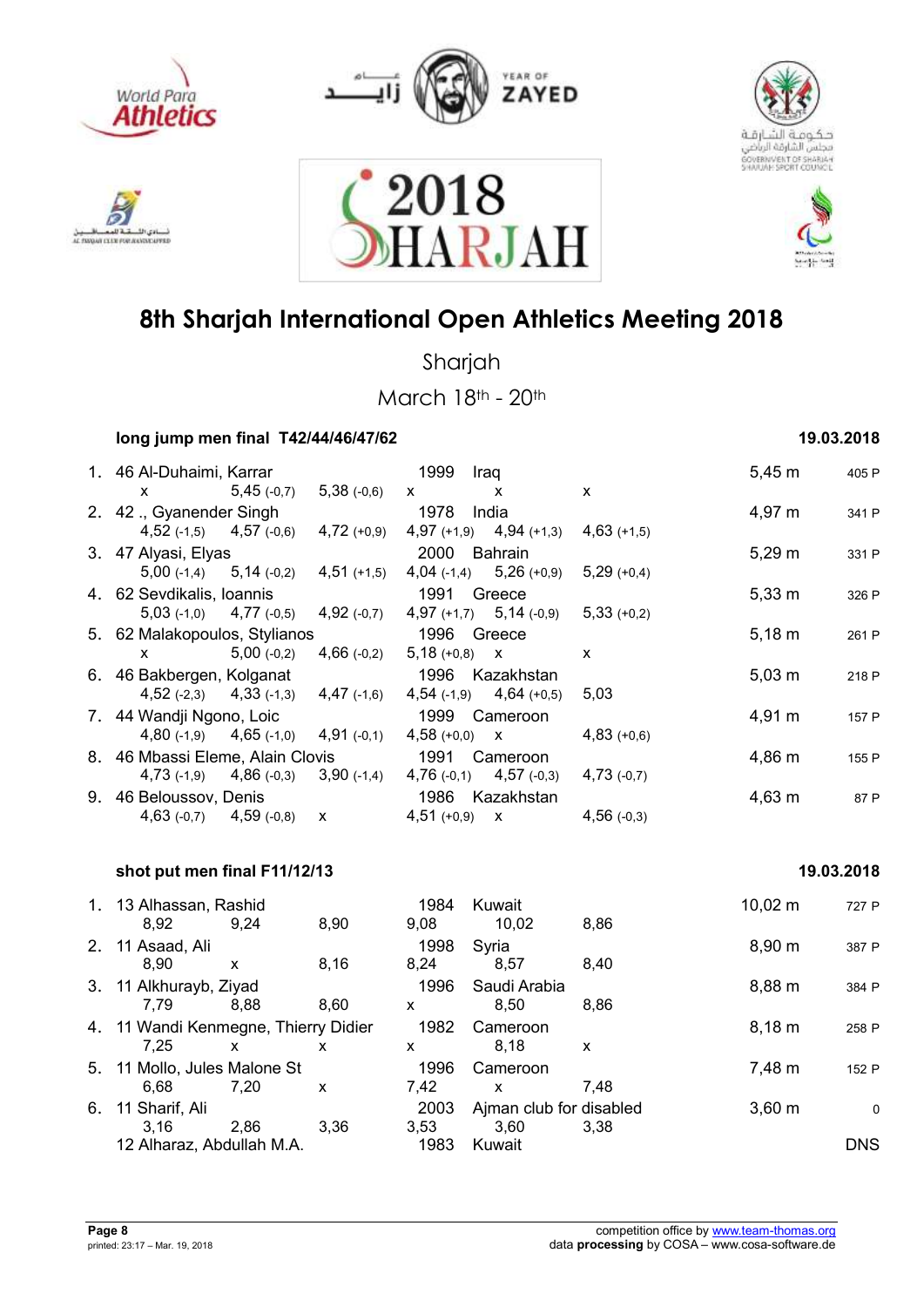











Sharjah March 18th - 20th

*shot put men final F40/46* **19.03.2018 <b>19.03.2018** 

| 1. 40 Tnaiash, Garrah<br>9,90<br>10,14             | 9,51         | $\mathsf{x}$     | 1991                 | Iraq<br>10,29            | 10,16        | $10,29 \; m$        | 914 P                    |
|----------------------------------------------------|--------------|------------------|----------------------|--------------------------|--------------|---------------------|--------------------------|
| 2. 46 ., Mohd Yasser<br>12,83<br>$\mathsf{x}$      | $\mathsf{x}$ |                  | 1993<br>12,58        | India<br>12,95           | $\mathsf{x}$ | $12,95 \; m$        | 731 P                    |
| 3. 46 Alsaleh, Abdullah S.A.S.<br>11,99<br>X       | X            |                  | 1981<br>12,22        | Kuwait<br>11,67          | X            | $12,22 \, \text{m}$ | 632 P                    |
| 4. 40 Lukutin, Alexey<br>7,68                      | 7,77         | 7,68<br><b>X</b> | 1981                 | Kazakhstan<br>7,65       | 7,72         | $7,77 \; m$         | 454 P                    |
| 5. 40 Alsaif, Abdullah A.A.M.<br>6,33              | 7,11         | 7,10<br><b>X</b> | 1994                 | Kuwait<br>$\mathsf{X}$   | 7,42         | 7,42 m              | 376 P                    |
| 6. 46 Kamishita, Tomu<br>8,27                      |              |                  | 1990                 | Japan                    |              | $8,27 \; m$         | 88 P                     |
| 7. 40 Ahmad, Adil<br>5.05                          | 5,12<br>X    |                  | 1994<br>5,14         | Dubai club<br>5,04       | 5,27         | $5,27 \; m$         | 38 P                     |
| 46 Gurjar, Sundar Singh                            |              |                  | 1996                 | India                    |              |                     | <b>DNS</b>               |
| shot put men final F42/44                          |              |                  |                      |                          |              | 19.03.2018          |                          |
| 1. 42 Habscheid, Tom<br>14,35<br>14,11             | 13,70        |                  | 1986<br>13,64        | Luxemburg<br>14,53       | X            | $14,53 \; m$        | 948 P                    |
| 2. 42 Bassam Sawsan, Bassam<br>11,75               | 11,75        | 11,61            | 1977<br>$\mathsf{X}$ | Syria<br>11,67           | 11,75        | $11,75 \; m$        | 623 P                    |
| 3. 42 Al-Joburi, Mohammad<br>10,06<br>$\mathsf{x}$ | $\mathsf{x}$ |                  | 1968<br>10,73        | Sweden<br>$\mathsf{x}$   | X            | $10,73 \; m$        | 463 P                    |
| 4. 44 Atchoukeu Mbithe, Aime Blaise<br>10,81       | 11,09        | 11,12<br>X       | 1989                 | Cameroon<br>$\mathsf{x}$ | 10,44        | $11,12 \; m$        | 360 P                    |
| 44 Singh, Jagminder<br>42 Singh, Surjeet           |              |                  | 1978<br>1973         | India<br>India           |              |                     | <b>DNS</b><br><b>DNS</b> |
| 44 Kesavan, Santhamuthuvel                         |              |                  | 1979                 | India                    |              |                     | <b>DNS</b>               |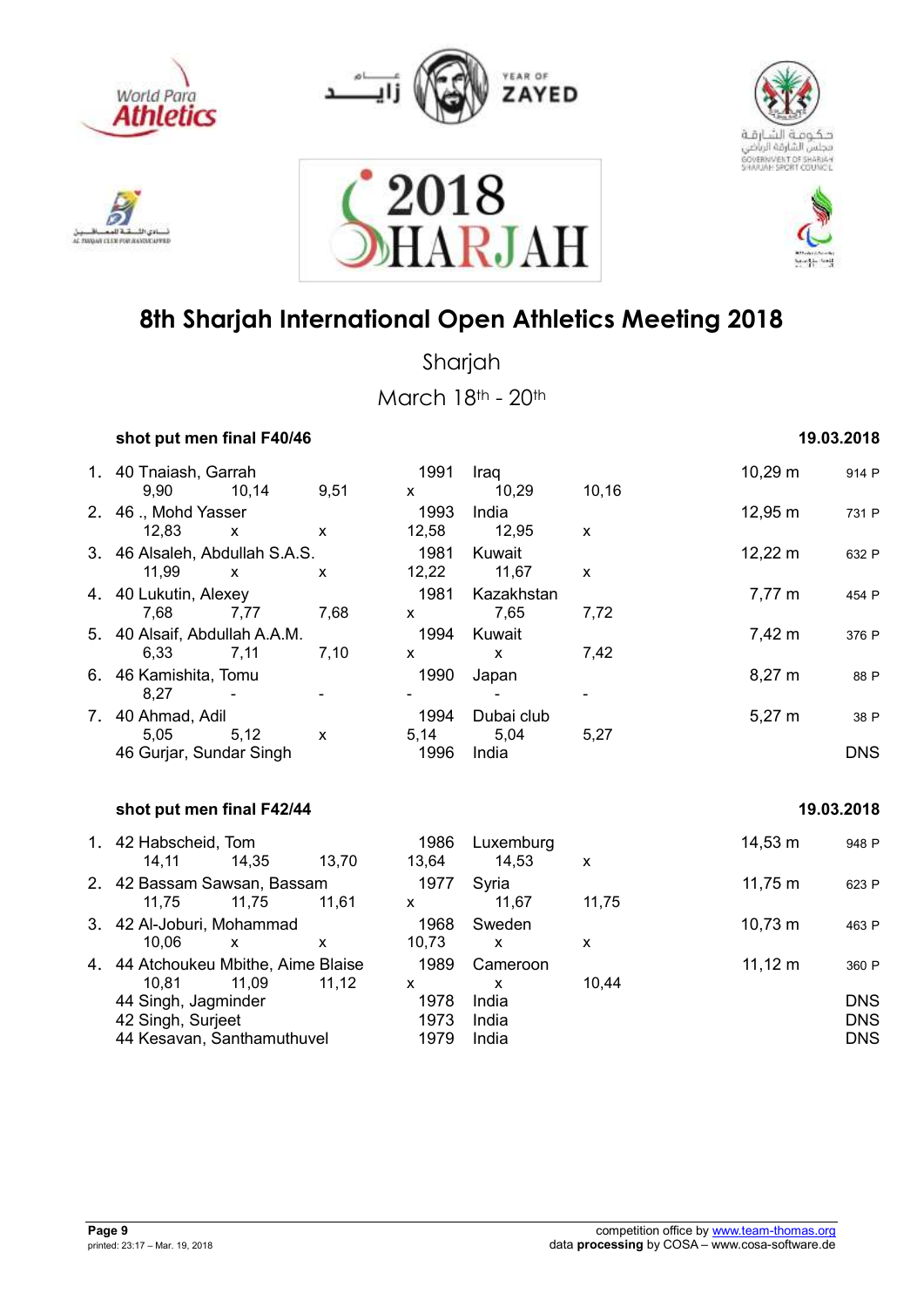











Sharjah

March 18th - 20th

| shot put wheelchair men final F55 | 19.03.2018 |      |              |                               |      |             |
|-----------------------------------|------------|------|--------------|-------------------------------|------|-------------|
| 1. 55 Gobe, Christian<br>9,36     | 9,28       | 9,36 | 1977<br>9,40 | Cameroon<br>9,52              | 9,13 | $9,52 \; m$ |
| 2. 55 Alrezk, Wasim<br>x          | x          | 7,24 | 1980<br>X    | Syria<br>8,43                 | 8,67 | 8,67 m      |
| 3. 55 Yadav, Neeraj<br>8,16       | 8,53       | X    | 1984<br>8,54 | India<br>X                    | X    | 8,54 m      |
| 4. 55 Phogat, Sunil<br>7,94       | 8.00       | 7,92 | 1980<br>8,00 | India<br>8,06                 | 7,74 | $8,06 \, m$ |
| 5. 55 Radhi, Hasan<br>7,68        | 7,78       | 7,79 | 1986<br>7,84 | <b>Bahrain</b><br>7,95        | 7,88 | 7,95 m      |
| 6. 55 Scambura, Dusan<br>7,69     | X          | 7,45 | 1966<br>X    | <b>Czech Republic</b><br>7,32 | 7,38 | 7,69 m      |
| 7. 55 Alsada, Abdulnaser<br>5,67  | 5,67       | 6,11 | 1980<br>5,96 | <b>Bahrain</b><br>5,86        | 5,73 | $6,11 \; m$ |
| 8. 55 Dhanhani, Saeed<br>5,77     | 5,71       | 5,40 | 1980<br>5,60 | Khorfakkan Club<br>5,54       | 5,34 | 5,77 m      |

#### **discus wheelchair men final F32/33 19.03.2018**

### 1. 33 Alnakhli, Hani 1986 Saudi Arabia 29,07 m <sup>898</sup> <sup>P</sup> 28,78 27,43 28,91 x x 29,07 2. 33 Alhousani, Ahmed 1987 Althiqah Club for Handicapped 27,42 m 837 P<br>27.42 25.22 x 7.03 21.86 -27,42 25,22 x 7,03 21,86 - 3. 33 Scheil, Daniel 1973 Germany 24,55 m <sup>710</sup> <sup>P</sup> 22,50 24,55 24,51 23,90 x 22,77 4. 32 Serbus, Frantisek 1985 Czech Republic 14,95 m <sup>622</sup> <sup>P</sup> 14,21 14,68 14,55 14,50 14,95 14,68 5. 32 Khalaf, Adil 1984 Iraq 8,01 m <sup>86</sup> <sup>P</sup> 7,25 7,40 x 7,33 6,42 8,01 6. 33 Ali, Juma Salem 1978 Dubai club 11,56 m <sup>67</sup> <sup>P</sup> 10,80 11,56 10,99 10,94 x 10,53 32 Alharthi, Zeyad 1995 Abu Dhabi Club DNS 32 Naser, Mohammad 1991 Kuwait DNS 32 Alhammadi, Humaid 1997 Abu Dhabi Club DNS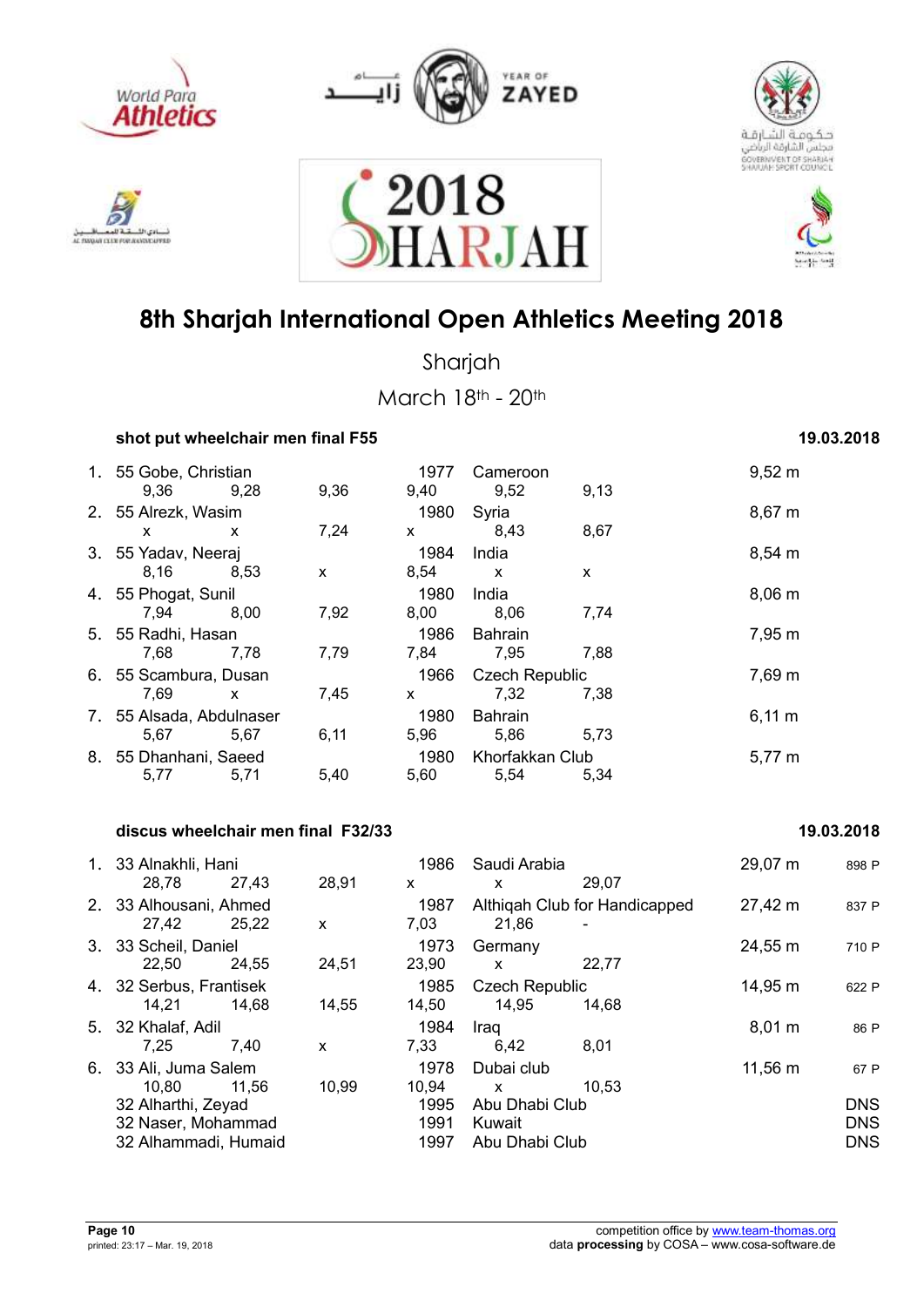











Sharjah

March 18th - 20th

| discus men final F35/36/37/38 | 19.03.2018 |
|-------------------------------|------------|
|-------------------------------|------------|

| 1. 37 Abbad Ali, Abbad<br>X. | X     | 40,77                     | 1992<br>39,81 | Dubai club<br>36,89   | 42,02 | 42,02 m      | 713 P      |
|------------------------------|-------|---------------------------|---------------|-----------------------|-------|--------------|------------|
| 2. 36 Al Kaabi, Mohammed     |       |                           | 1996          | Al Ain Club           |       | 34,12 m      | 683 P      |
| 33.10                        | 31.46 | 34,12                     | $\mathsf{x}$  | $\mathsf{x}$          | X     |              |            |
| 3. 37 Ali, Hamad A.M.        |       |                           | 1989          | Kuwait                |       | 38,79 m      | 597 P      |
| 31,39                        | 35,83 | 33,30                     | 38,79         | 36,05                 | X     |              |            |
| 4. 37 Buti, Dhari            |       |                           | 1998          | Kuwait                |       | 37,38 m      | 542 P      |
| 33.27                        | 35.03 | $\boldsymbol{\mathsf{x}}$ | 36,07         | 37.38                 | 36,23 |              |            |
| 5. 37 Alkhaddam, Ashraf      |       |                           | 1993          | Iraq                  |       | $35,04 \; m$ | 449 P      |
| 27,75                        | 32.88 | 30,22                     | $\mathsf{x}$  | X                     | 35,04 |              |            |
| 6. 37 Pallag, Michal         |       |                           | 1989          | <b>Czech Republic</b> |       | $32,73 \; m$ | 356 P      |
| 32,47                        | 31.01 | $\boldsymbol{\mathsf{x}}$ | 30,39         | 32,09                 | 32,73 |              |            |
| 7. 37 Zholaman, Yelaman      |       |                           | 1995          | Kazakhstan            |       | 32,39 m      | 343 P      |
| 29,33                        | 31,50 | 30,65                     | 32,39         | $\mathsf{x}$          | X     |              |            |
| 8. 35 Alotibi, Abdulmhsen    |       |                           | 1998          | Kuwait                |       | 25,44 m      | 237 P      |
| 18,91                        | 25,44 | X                         | X             | X                     | 24.74 |              |            |
| 37 AL MALLAHI, OBAID MOBARAK |       |                           | 1983          | Khorfakkan Club       |       |              | <b>DNS</b> |
| 38 Vratil, Petr              |       |                           | 1983          | <b>Czech Republic</b> |       |              | <b>DNS</b> |
|                              |       |                           |               |                       |       |              |            |

### discus wheelchair men final F51/52/53/54 19.03.2018

| 1. 51 Kumar, Amit Kumar<br>8,68 | 8,53  | 9,75  | 1985<br>8,42 | India<br>9,08         | X     | $9,75 \; m$       | 764 P      |
|---------------------------------|-------|-------|--------------|-----------------------|-------|-------------------|------------|
| 2. 51 Alharthi, Radhi           |       |       | 1992         | Saudi Arabia          |       | $9,16 \; m$       | 690 P      |
| 7,85                            | 7,82  | 9,16  | 8,99         | 7,42                  | 8.43  |                   |            |
| 3. 54 Al Masbahi, Abdulla       |       |       | 1985         | Khorfakkan Club       |       | 21,87 m           | 621 P      |
| 18,94                           | X     | 19,93 | 20,50        | 21,87                 | 21,11 |                   |            |
| 4. 54 Al Lami, Akram            |       |       | 1992         | Iraq                  |       | $20,02 \; m$      | 514 P      |
| x                               | 19.40 | 19,35 | 19,51        | 19,24                 | 20,02 |                   |            |
| 5. 52 Al-Ogaidi, Qahtan         |       |       | 1978         | Iraq                  |       | $12,61 \text{ m}$ | 429 P      |
| 12,22                           | 12,60 | 12,61 | 12,54        | 12,05                 | 12,38 |                   |            |
| 6. 54 Nacin, Stanislav          |       |       | 1960         | <b>Czech Republic</b> |       | $16,11 \; m$      | 282 F      |
| 4,41                            | X     | 4,25  | 4,31         | 3,82                  | 4,35  |                   |            |
| 7. 53 Alshook, Mohamed          |       |       | 1991         | <b>Bahrain</b>        |       | 4,38 m            | 1 F        |
| 4,38                            | 3,80  | 3,97  | 3,05         | 3,99                  | 4,11  |                   |            |
| 53 Abdulsalam, Alaa             |       |       | 1993         | Syria                 |       |                   | <b>DNS</b> |
| 51 Kureja, Marian               |       |       | 1980         | Slovakia              |       |                   | <b>DNS</b> |
|                                 |       |       |              |                       |       |                   |            |

**Page 11** competition office by www.team-thomas.org<br>
printed: 23:17 – Mar. 19, 2018<br>
data **processing** by COSA – www.cosa-software.de data **processing** by COSA – www.cosa-software.de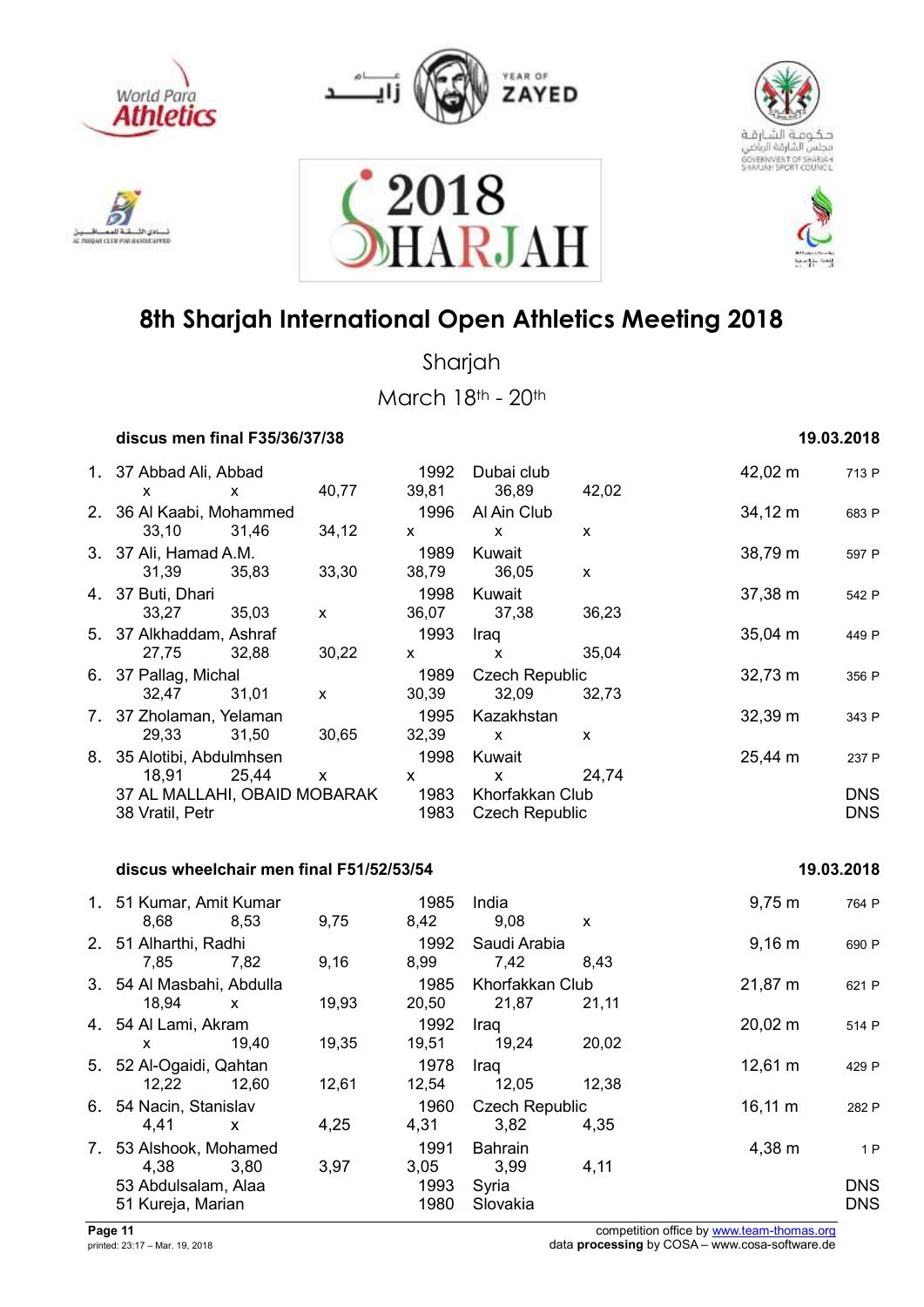











Sharjah

March 18th - 20th

| 19.03.2018 |
|------------|
|            |

| 1. 57 Petrous, Jaroslav          |              |              | 1977         | <b>Czech Republic</b> |       | $39,10 \; m$ | 812 P |
|----------------------------------|--------------|--------------|--------------|-----------------------|-------|--------------|-------|
| 37,88                            | $\mathsf{X}$ | 38,52        | 39,10        | 37,78                 | 38,85 |              |       |
| 2. 57 Al Abbadi, Amer Ali Mustaf |              |              | 1976         | Jordan                |       | $37,62 \; m$ | 768 P |
| 35,64                            | 33,54        | 37,62        | $\mathsf{x}$ | 37,04                 | 36,12 |              |       |
| 3. 57 Amougui, Emmanuel Pinoch   |              |              | 1988         | Cameroon              |       | $36,28 \; m$ | 726 P |
| 30,75                            | 34,49        | 36,28        | 31,68        | 35,56                 | 34,04 |              |       |
| 4. 57 Sidorchuk, Pavel           |              |              | 1965         | Kazakhstan            |       | 33,98 m      | 647 P |
| 29,42                            | 29,43        | 29,28        | 32,07        | 33,68                 | 33,98 |              |       |
| 5. 57 Mbida, Vivien Bienvenu     |              |              | 1982         | Cameroon              |       | $33,88 \; m$ | 643 P |
| 32,70                            | 33,88        | $\mathsf{x}$ | 33,65        | $\mathsf{x}$          | 33,37 |              |       |
| 6. 56 TENAIJY, JUMAH SAEED       |              |              | 1979         | Khorfakkan Club       |       | $30,42 \; m$ | 611 P |
| 4,41                             | $\mathsf{X}$ | 4,25         | 4,31         | 3,82                  | 4.35  |              |       |
| 7. 56 Albakur, Abd Allhakem      |              |              | 1993         | Syria                 |       | 28,86 m      | 547 P |
| 26,96                            | 27,37        | 28,86        | 27,67        | 27,31                 | 27,89 |              |       |
| 8. 56 Hasan, Ahmed               |              |              | 1986         | Bahrain               |       | 26,82 m      | 461 P |
| 24,61                            | 24,51        | $\mathsf{x}$ | $\mathsf{x}$ | 26,82                 | 24,67 |              |       |
| 9. 57 Alsaigh, Moosa             |              |              | 1987         | Bahrain               |       | $26,94 \; m$ | 375 P |
| 21,02                            | 24,27        | 24,52        | 23,38        | 26,94                 | 23,52 |              |       |
| 10.56 ZEYOUDI, RASHED AHMED      |              |              | 1982         | Khorfakkan Club       |       | $22,12 \; m$ | 264 P |
| 19,78                            | 20,29        | 20,88        | 21,02        | 20,46                 | 22,12 |              |       |

### *i***avelin wheelchair men final F34 19.03.2018 <b>19.03.2018**

|    | 1. 34 Hindi, Ahmad<br>x         | 23,17 | 22,65 | 1995<br>25.38 | Jordan<br>24,70                | 25,37 | 25,38 m |
|----|---------------------------------|-------|-------|---------------|--------------------------------|-------|---------|
| 2. | 34 Baha, Louis Gervais<br>18.97 | 19.09 | X     | 1983<br>21,53 | Cameroon<br>18.96              | 22.54 | 22,54 m |
|    | 3. 34 Al-Doori, Omar<br>x       | 13.84 | 15,45 | 1975<br>17.63 | Iraq<br>X                      | 16,29 | 17,63 m |
|    | 4. 34 Dvorak, Martin<br>14.26   | 13.01 | 13,98 | 1994<br>14.48 | <b>Czech Republic</b><br>14.97 | X     | 14,97 m |
|    | 5. 34 Alshawi, Abdulla<br>12.59 | 11.60 | 12,80 | 1993<br>13,82 | <b>Bahrain</b><br>13.67        | 11,64 | 13,82 m |
| 6. | 34 Bikleyev, Daniyar<br>12,91   | x     | 12,85 | 2001<br>13.35 | Kazakhstan<br>13,67            | 13.50 | 13,67 m |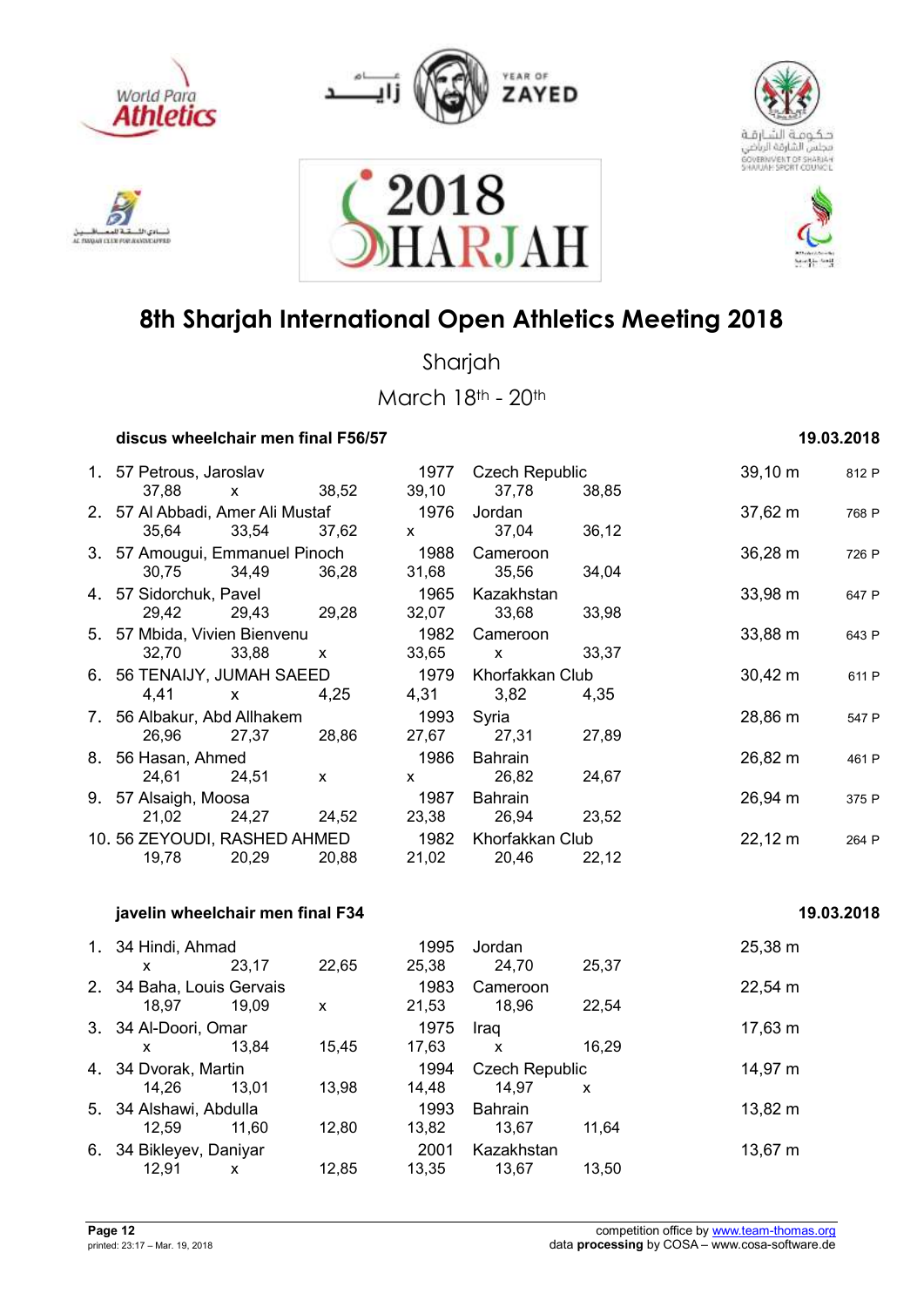



2018





## **8th Sharjah International Open Athletics Meeting 2018**

RJAI

Sharjah

|          | 100 m women final T11/13/46/63                                                                                                                |                                      |                                                                         | $-1,4$ | 19.03.2018                                                              |
|----------|-----------------------------------------------------------------------------------------------------------------------------------------------|--------------------------------------|-------------------------------------------------------------------------|--------|-------------------------------------------------------------------------|
| 1.<br>2. | 13 Engeleiter, Janne Sophie<br>46 Chemogne Teukam, Guileine<br>3. 11 Mishra, Nidhi<br>4. 63 Maegawa, Kaede                                    | 1995<br>1999<br>1993<br>1998         | Germany<br>Cameroon<br>India<br>Japan                                   |        | 13,27 sec.<br>14,22 sec.<br>15,82 sec.<br>18,26 sec.                    |
|          | 100 m women final T35/36/37                                                                                                                   |                                      |                                                                         | $-0,6$ | 19.03.2018                                                              |
|          | 1. 37 Foerder, Isabelle<br>2. 37 Schneider, Annegret<br>3. 35 Abilkhassymkyzy, Saltanat<br>4. 36 Yakovleva, Anastassiya<br>5. 35 Luxova, Anna | 1979<br>2000<br>2000<br>1999<br>1997 | Germany<br>Germany<br>Kazakhstan<br>Kazakhstan<br><b>Czech Republic</b> |        | 15,94 sec.<br>16,19 sec.<br>16,39 sec.<br>17,10 sec.<br>17,73 sec.      |
|          | 200 m wheelchair women final T53/54                                                                                                           |                                      |                                                                         | $+0,1$ | 19.03.2018                                                              |
|          | 1. 54 Helbling, Alexandra<br>2. 54 Yasukawa, Yurika<br>3. 53 Konishi, Keiko<br>4. 53 Henseler, Tanja<br>5. 54 Schultis, Lisa                  | 1993<br>1992<br>1978<br>1997<br>1997 | Switzerland<br>Japan<br>Japan<br>Switzerland<br>Switzerland             |        | 30,11 sec.<br>32,73 sec.<br>32,75 sec.<br>34,04 sec.<br>34,28 sec.      |
|          | 800 m wheelchair women final T53                                                                                                              |                                      |                                                                         |        | 19.03.2018                                                              |
|          | 1. 53 Nakayama, Kazumi<br>2. 53 Frotten, Jessica<br>3. 53 Henseler, Tanja                                                                     | 1983<br>1988<br>1997                 | Japan<br>Canada<br>Switzerland                                          |        | 1:55,25min.<br>1:55,55min.<br>2:12,91min.                               |
|          | 800 m wheelchair women final T54                                                                                                              |                                      |                                                                         |        | 19.03.2018                                                              |
| 5.       | 1. 54 Roy, Diane<br>2. 54 Helbling, Alexandra<br>3. 54 Keller, Patricia<br>4. 54 Yasukawa, Yurika<br>54 Schultis, Lisa                        | 1971<br>1993<br>1989<br>1992<br>1997 | Canada<br>Switzerland<br>Switzerland<br>Japan<br>Switzerland            |        | 1:50,86min.<br>1:51,41min.<br>1:59,46min.<br>2:03,26min.<br>2:10,00min. |

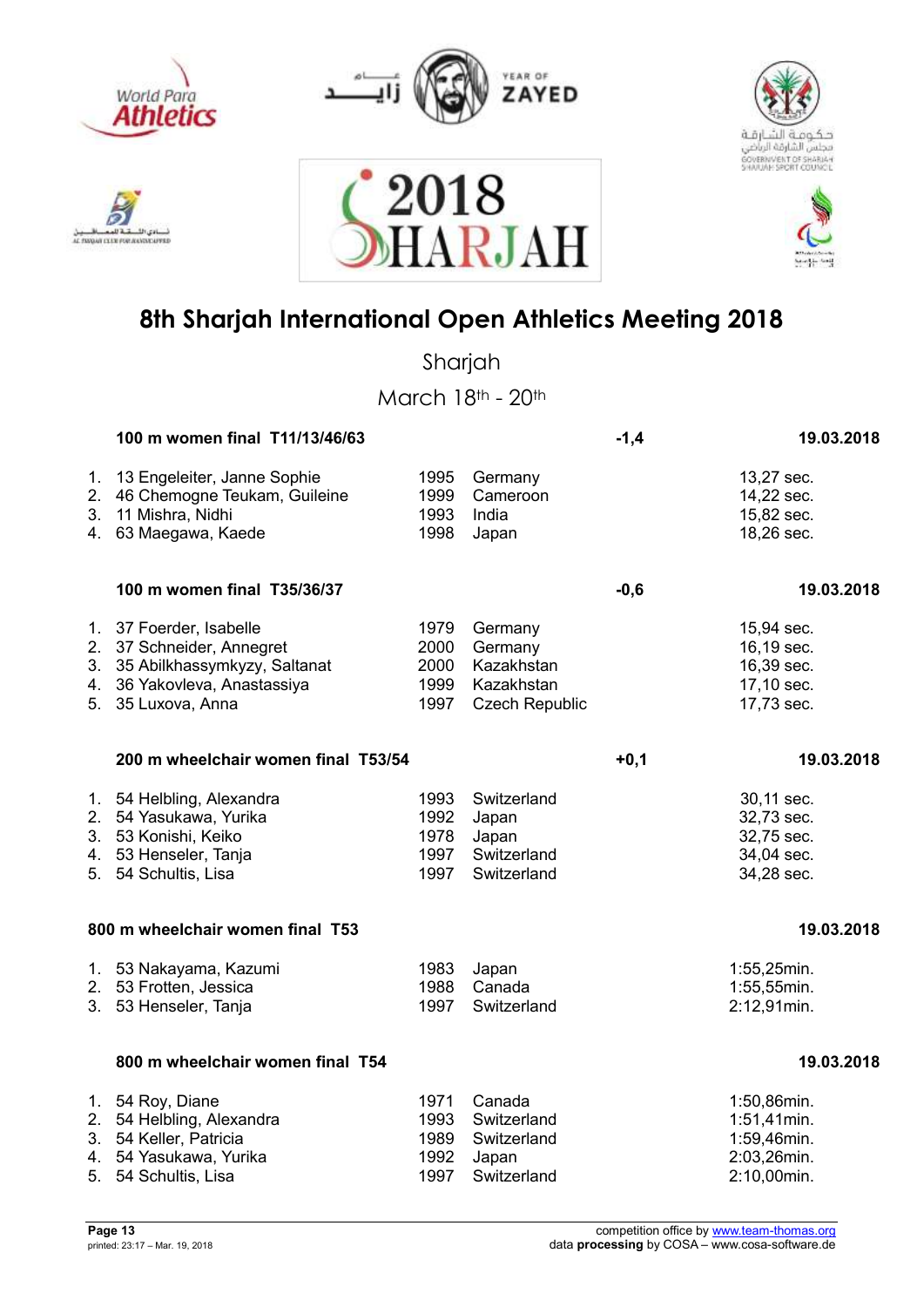











Sharjah

| shot put wheelchair women final F56/57        |       |              |                      |                                       |       | 19.03.2018   |            |  |
|-----------------------------------------------|-------|--------------|----------------------|---------------------------------------|-------|--------------|------------|--|
| 1. 56 Medjmedj, Nadia<br>9,28                 | 9,09  | 9,39         | 1974<br>9,24         | Algeria<br>9,56                       | 9,56  | $9,56 \, m$  | 1066 P     |  |
| 2. 57 Saifi, Nassima<br>9,61                  | 8,45  | 9,91         | 1988<br>10, 10       | Algeria<br>9,81                       | 10,05 | $10,10 \; m$ | 949 P      |  |
| 3. 56 Willing, Martina<br>6,91                | 7,16  | 7,05         | 1959<br>7,08         | Germany<br>7,20                       | 7,18  | $7,20 \; m$  | 776 P      |  |
| 4. 56 Obrova, Miroslava<br>6,44               | 6,23  | $\mathsf{x}$ | 1975<br>6,56         | <b>Czech Republic</b><br>$\mathsf{x}$ | 6,61  | $6,61 \; m$  | 655 P      |  |
| 5. 57 Mawe Fokoa, Arlette<br>7,03             | 7,08  | 7,53         | 1989<br>7,43         | Cameroon<br>7,71                      | 7,72  | $7,72 \; m$  | 599 P      |  |
| 57 Maghamez, Samah                            |       |              | 1976                 | Syria                                 |       |              | <b>DNS</b> |  |
| javelin women final F11/40/44-46              |       |              |                      |                                       |       |              | 19.03.2018 |  |
| 1. 44 Nesse, Ida<br>31,30                     | 32,69 | 29,66        | 1992<br>$\mathsf{x}$ | Norway<br>33,99                       | 31,57 | 33,99 m      | 852 P      |  |
| 2. 46 Matroushi, Mariam<br>x.                 | X     | 28,20        | 1986<br>25,01        | Khorfakkan Club<br><b>X</b>           | 22,97 | 28,20 m      | 597 P      |  |
| 3. 40 Alzeyoudi, Maryam Ahmed<br>$\mathsf{x}$ | 9,54  | 11,80        | 1995<br>$\mathsf{x}$ | Khorfakkan Club<br>10,72              | 14,23 | 14,23 m      | 541 P      |  |
| 4. 11 Taizhanova, Ainur<br>14,63              | 12,85 | 14,74        | 1986<br>12,83        | Kazakhstan<br>13,72                   | 14,61 | 14,74 m      | 355 P      |  |
| 5. 46 Tychshenko, Irina<br>18,82              | 19,80 | 18,84        | 1974<br>$\mathsf{x}$ | Kazakhstan<br>19,61                   | X     | 19,80 m      | 255 P      |  |
| 6. 46 Alhamidi, Maryam<br>15,45               | 15,84 | 17,11        | 2004<br>X            | Bahrain<br>17,25                      | 18,55 | 18,55 m      | 210 P      |  |
| 11 Mishra, Nidhi                              |       |              | 1993                 | India                                 |       |              | <b>DNS</b> |  |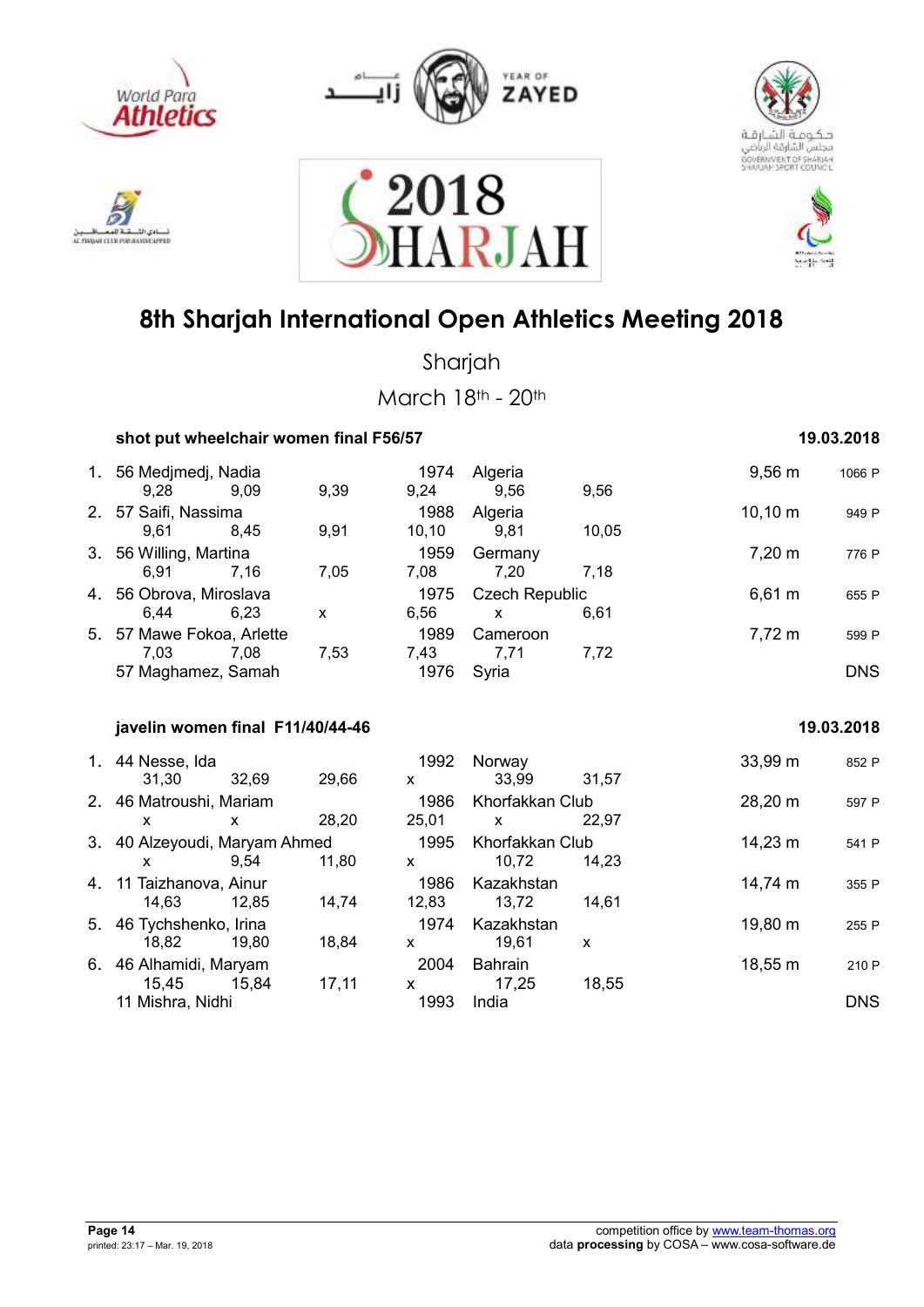

دی اللہ AC TWO AT CLER FOR A ANSAY APPEA



2018





## **8th Sharjah International Open Athletics Meeting 2018**

**RJA** 

Sharjah

| javelin wheelchair women final F33/34                     |                           |               |                                       |                                       |                    | 19.03.2018 |
|-----------------------------------------------------------|---------------------------|---------------|---------------------------------------|---------------------------------------|--------------------|------------|
| 1. 33 Boudjadar, Asmahan<br>8,46<br>13,02                 | X                         | 1980          | Algeria                               |                                       | $13,02 \; m$       | 936 P      |
| 2. 34 Herrmann, Frances<br>16,25<br>16,09                 | 16,64                     | 1989<br>16,73 | Germany<br>16,81                      | 16,59                                 | 16,81 m            | 709 P      |
| 3. 33 BANI KHALED, AISHAH SALEM<br>8,98<br>9,11           | X                         | 1975<br>9,12  | Khorfakkan Club<br>9,04               | X                                     | $9,12 \, m$        | 488 P      |
| 4. 33 Tasnem, Samy<br>6,92<br>6,74                        | 6,89                      | 2000<br>6,33  | 7,06                                  | Althiqah Club for Handicapped<br>7,09 | 7,09 m             | 206 P      |
| 5. 34 Alzaabi, Thuraya<br>9,99<br>10,45                   | 10, 12                    | 1970<br>10,48 | 10,21                                 | Althiqah Club for Handicapped         | 10,48 m            | 161 P      |
| 6. 34 Najim, Basimah<br>4,41<br>$\mathsf{x}$              | 4,25                      | 1967<br>4,31  | Kuwait<br>3,82                        | 4,35                                  | $9,28 \, \text{m}$ | 90 P       |
| 7. 34 Almutairi, Donyah<br>7,13<br>7,67                   | 7,87                      | 1990<br>8,18  | Kuwait<br>$\mathsf{x}$                | 7,68                                  | $8,18 \; m$        | 46 P       |
| New World Record by Asmahan Boudjadarm ALG                |                           |               |                                       |                                       |                    |            |
| javelin wheelchair women final F54/55                     |                           |               |                                       |                                       |                    | 19.03.2018 |
| 1. 55 Alomari, Rooba<br>13,64<br>14,11                    | $\boldsymbol{\mathsf{X}}$ | 1991<br>14,04 | <b>Bahrain</b><br>$\mathsf{x}$        | X                                     | $14,11 \; m$       | 633 P      |
| 2. 54 Mosovska, Rozalie Nike<br>9,53<br>10,20             | 10,00                     | 2002<br>10,44 | <b>Czech Republic</b><br>X            | 9,54                                  | $10,44 \; m$       | 291 P      |
| 3. 55 Ghildial, Pragya<br>9,93<br>X                       | 9,25                      | 1982<br>9,73  | India<br>X                            | 9,43                                  | $9,93 \, m$        | 213 P      |
| 4. 54 Kacanu, Eva<br>8,63<br>8,95                         | 8,79                      | 1965<br>9,45  | <b>Czech Republic</b><br>$\mathsf{x}$ | 8,94                                  | $9,45 \; m$        | 197 P      |
| 5. 54 Rana, Indu<br>7,45<br>X                             | 7,14                      | 1981<br>7,45  | India<br>7,38                         | 7,37                                  | 7,45 m             | 63 P       |
| 6. 54 Khamis, Aaisha<br>4,41<br>$\boldsymbol{\mathsf{X}}$ | 4,25                      | 1998<br>4,31  | 3,82                                  | Althiqah Club for Handicapped<br>4,35 | 4,41 m             | 2P         |
| 55 Sharma, Shweta                                         |                           | 1985          | India                                 |                                       |                    | <b>DNS</b> |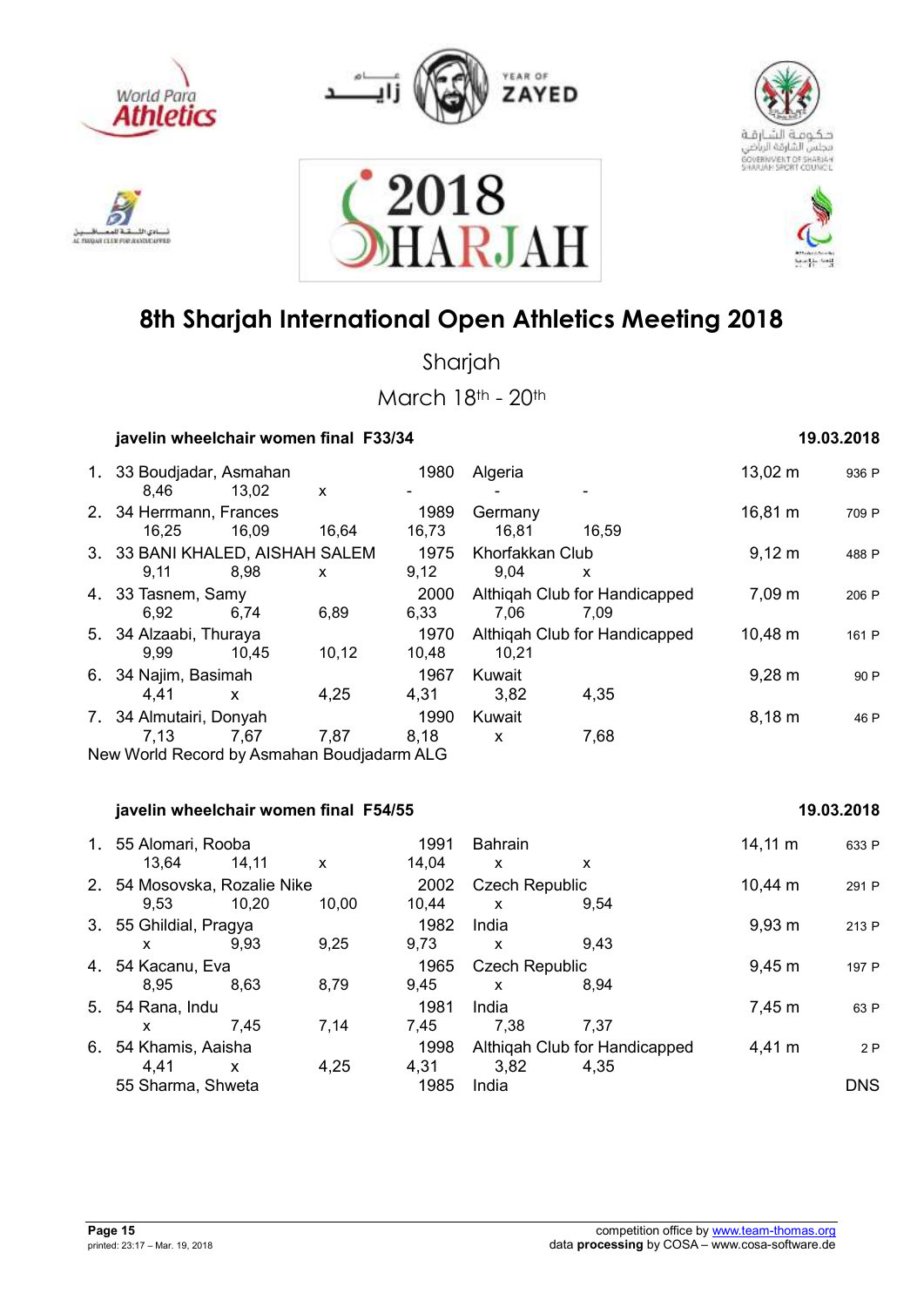











Sharjah

March 18th - 20th

| club 397g women final F32 | 19.03.2018 |
|---------------------------|------------|
|---------------------------|------------|

### 1. 32 Wichmann, Hanna 1996 Germany 16,69 m 12,57 13,41 16,69 15,49 15,95 11,29 2. 32 Alkaabi, Thekra 2001 Al Ain Club 15,31 m 14,91 15,31 13,29 5,82 14,93 14,77 3. 32 Alktebi, Noura<br>14,16 15,24 14,39 13,97 14,96 14,26 14,16 15,24 m 14,16 15,24 14,39 13,97 14,96 14,26 4. 32 Saleh, Afra 1981 Dubai club 12,30 m 9,84 10,22 10,66 11,92 12,00 12,30 5. 32 Alsaidi, Amani 1999 Kuwait 6,73 m x x 5,99 6,37 6,73 5,86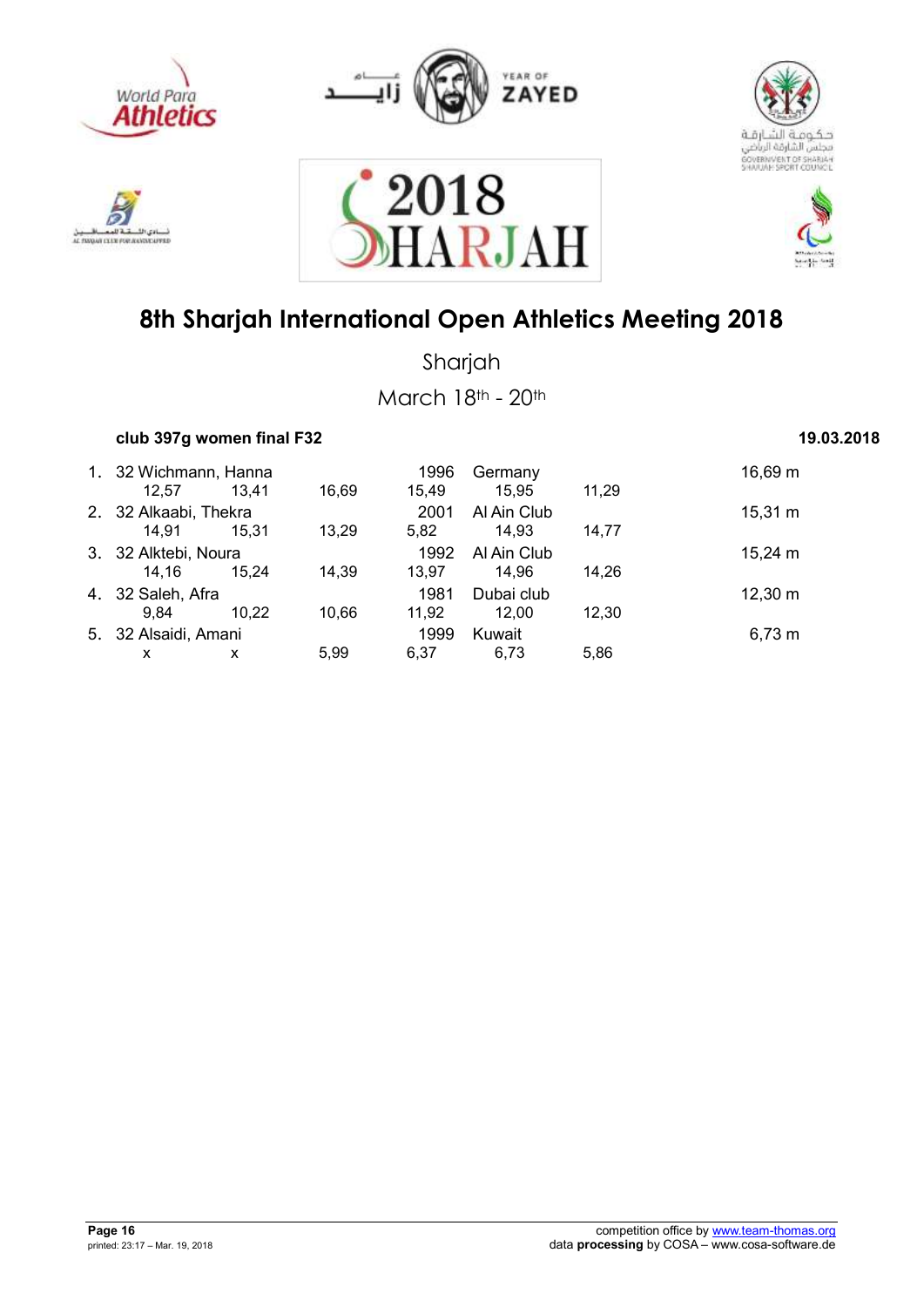











Sharjah

March 18th - 20th

### **RESULTS Day 3**

### **200 m wheelchair men time-race 1 T33/34 20.03.2018**

| 1. 34 Alenezi, Abdullah   | 1998 Kuwait          | $34,67$ sec. $(-0,2)$ |
|---------------------------|----------------------|-----------------------|
| 2. 34 Othman, Mohammad    | 2004 Dubai club      | $35,41$ sec. $(-0,2)$ |
| 3. 34 Alkindi, Abdulaziez | 2002 Khorfakkan Club | $36,81$ sec. $(-0,2)$ |
| 4. 33 Alblooshi, Humaid   | 2002 Dubai club      | $39,30$ sec. $(-0,2)$ |
| 5. 34 Alkindi, Mohamed    | 1985 Khorfakkan Club | 55,47 sec. $(-0,2)$   |

### **200 m wheelchair men time-race 2 T33/34 20.03.2018**

|  | 1. 34 Ktila, Walid<br>2. 34 Hammadi, Mohamed<br>3. 34 Kobata, Atsuro<br>4. 34 Jasem, Ahmed<br>5. 33 Small, Andrew<br>6. 33 Schmitz, Denis | 1985 | Tunisia<br>1985 Althigah Club for Handicapped<br>1993 Japan<br>2003 Al Ain Club<br>1993 Great Britain<br>1991 Germany | $27.06$ sec. $(-1,0)$<br>$28,55$ sec. $(-1,0)$<br>$31,29$ sec. $(-1,0)$<br>$31,50$ sec. $(-1,0)$<br>$32,28$ sec. $(-1,0)$<br>$38,01$ sec. $(-1,0)$ |
|--|-------------------------------------------------------------------------------------------------------------------------------------------|------|-----------------------------------------------------------------------------------------------------------------------|----------------------------------------------------------------------------------------------------------------------------------------------------|
|--|-------------------------------------------------------------------------------------------------------------------------------------------|------|-----------------------------------------------------------------------------------------------------------------------|----------------------------------------------------------------------------------------------------------------------------------------------------|

### **200 m wheelchair men ranking time races T33/34 20.03.2018**

| 1985                                                                                                                                                                                                                                                                               | Tunisia    | $27,06$ sec. $(-1,0)$                                                                                                                 |
|------------------------------------------------------------------------------------------------------------------------------------------------------------------------------------------------------------------------------------------------------------------------------------|------------|---------------------------------------------------------------------------------------------------------------------------------------|
| 1985                                                                                                                                                                                                                                                                               |            | $28,55$ sec. $(-1,0)$                                                                                                                 |
| 1993                                                                                                                                                                                                                                                                               | Japan      | $31,29$ sec. $(-1,0)$                                                                                                                 |
|                                                                                                                                                                                                                                                                                    |            | 31,50 sec. $(-1,0)$                                                                                                                   |
|                                                                                                                                                                                                                                                                                    |            | $32,28$ sec. $(-1,0)$                                                                                                                 |
| 1998                                                                                                                                                                                                                                                                               | Kuwait     | 34,67 sec. $(-0,2)$                                                                                                                   |
| 2004                                                                                                                                                                                                                                                                               |            | 35.41 sec. $(-0,2)$                                                                                                                   |
|                                                                                                                                                                                                                                                                                    |            | $36.81$ sec. $(-0.2)$                                                                                                                 |
| 1991                                                                                                                                                                                                                                                                               | Germany    | $38,01$ sec. $(-1,0)$                                                                                                                 |
| 2002                                                                                                                                                                                                                                                                               | Dubai club | $39,30$ sec. $(-0,2)$                                                                                                                 |
|                                                                                                                                                                                                                                                                                    |            | 55,47 sec. $(-0,2)$                                                                                                                   |
| 1. 34 Ktila, Walid<br>2. 34 Hammadi, Mohamed<br>3. 34 Kobata, Atsuro<br>4. 34 Jasem, Ahmed<br>5. 33 Small, Andrew<br>6. 34 Alenezi, Abdullah<br>7. 34 Othman, Mohammad<br>8. 34 Alkindi, Abdulaziez<br>9. 33 Schmitz, Denis<br>10. 33 Alblooshi, Humaid<br>11. 34 Alkindi, Mohamed |            | Althigah Club for Handicapped<br>2003 Al Ain Club<br>1993 Great Britain<br>Dubai club<br>2002 Khorfakkan Club<br>1985 Khorfakkan Club |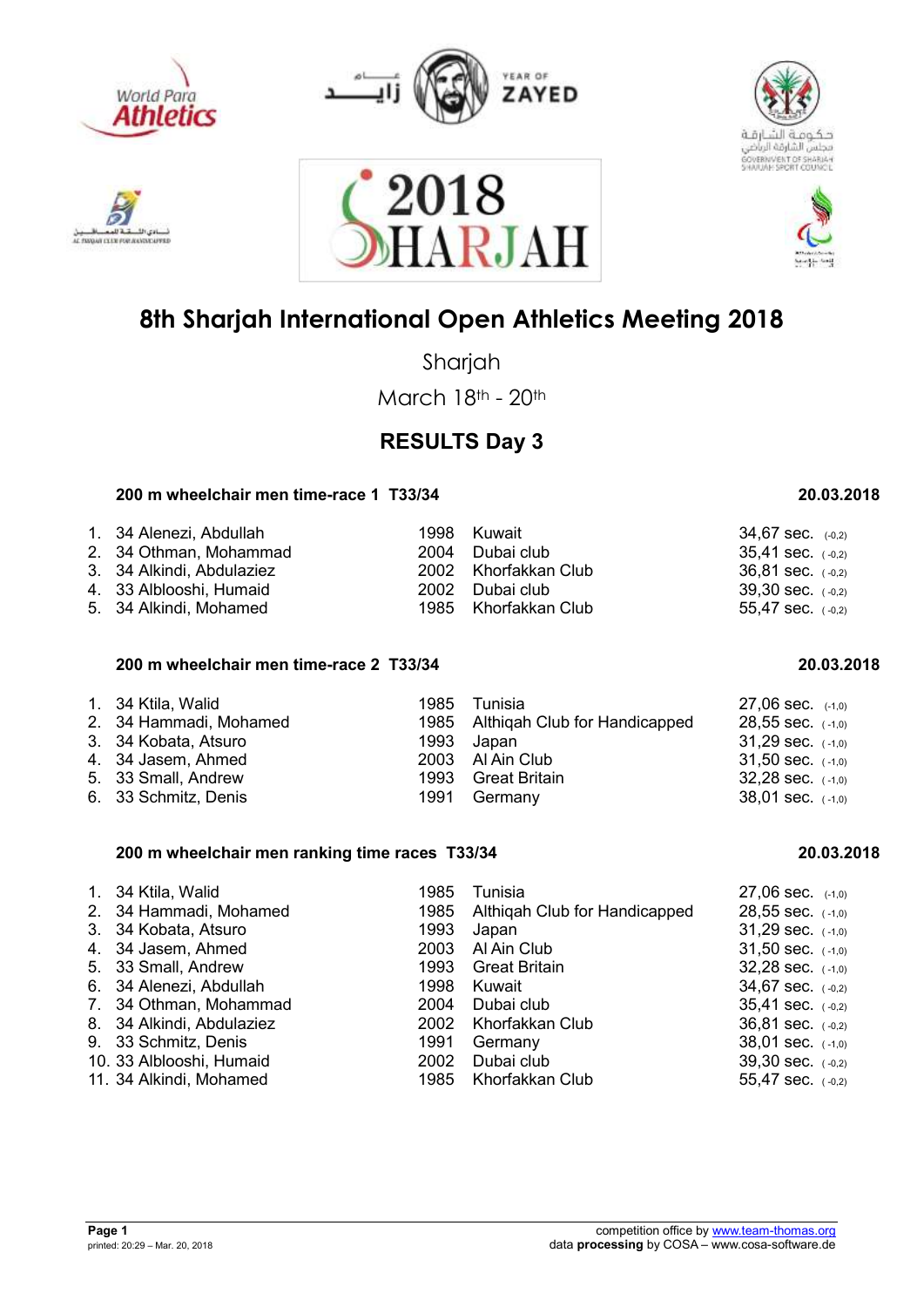

استقالهم دی اللہ AC TWO AT CLEW FOR A ANSAY APPEA







### **8th Sharjah International Open Athletics Meeting 2018**

018

RJA1

Sharjah

| 200 m wheelchair men final T51/52    |      | $+1,4$                        | 20.03.2018            |
|--------------------------------------|------|-------------------------------|-----------------------|
| 1. 52 Boesch, Beat                   | 1971 | Switzerland                   | 32,93 sec.            |
| 2. 52 Trindade, Mario                | 1975 | Portugal                      | 34,05 sec.            |
| 3. 52 Matsumoto, Naoyuki             | 1979 | Japan                         | 35,87 sec.            |
| 4. 52 Blum, Fabian                   | 1995 | Switzerland                   | 36,42 sec.            |
| 5. 51 Mestre, Helder                 | 1967 | Portugal                      | 43,30 sec.            |
| 6. 51 Ziesmer, Ronny                 | 1979 | Germany                       | 49,88 sec.            |
| 200 m wheelchair men final T53       |      | $+1,6$                        | 20.03.2018            |
| 1. 53 Paeyo, Pongsakorn              | 1996 | Thailand                      | 26,67 sec.            |
| 2. 53 Aladwani, Hamad N. M. E.       | 1972 | Kuwait                        | 27,53 sec.            |
| 3. 53 Algnaidl, Fahad                | 1984 | Saudi Arabia                  | 27,80 sec.            |
| 4. 53 Krungget, Pichet               | 1975 | Thailand                      | 28,11 sec.            |
| 5. 53 Alqurashi, Adbulrahmen         | 1997 | Saudi Arabia                  | 28,18 sec.            |
| 6. 53 Intasen, Sopa                  | 1982 | Thailand                      | 29,36 sec.            |
| 7. 53 Almazroui, Mohammed            | 2001 | Al Ain Club                   | 32,72 sec.            |
| 8. 53 Lackner, Mike                  | 1994 | Austria                       | 34,58 sec.            |
| 200 m wheelchair men time-race 1 T54 |      |                               | 20.03.2018            |
| 1. 54 Nishi, Yuki                    | 1994 | Japan                         | 26,10 sec. (+1,3)     |
| 2. 54 Alrajehi, Faisal               | 1998 | Kuwait                        | $26,55$ sec. $(+1,3)$ |
| 3. 54 Al Ghaferi, Abdulla            | 2002 | Al Ain Club                   | 29,48 sec. (+1,3)     |
| 4. 54 Kamzari, Abdulazeiz            | 1988 | Khorfakkan Club               | $31,80$ sec. $(+1,3)$ |
| 54 Amougou Amougou, Joseph Fils      | 1972 | Cameroon                      | <b>DNS</b>            |
| 200 m wheelchair men time-race 2 T54 |      |                               | 20.03.2018            |
| 1. 54 Gharbi, Yassine                | 1990 | Tunisia                       | 24,74 sec. $(+1,6)$   |
| 2. 54 Vahdani, Mohammad              | 1979 | Dubai club                    | 25,86 sec. (+1,6)     |
| 3. 54 Konjen, Saichon                | 1983 | Thailand                      | 25,93 sec. (+1,6)     |
| 4. 54 Hug, Marcel                    | 1986 | Switzerland                   | 26,02 sec. (+1,6)     |
| 5. 54 Janthon, Ekkachai              | 1979 | Thailand                      | 27,39 sec. (+1,6)     |
| 6. 54 Belooshi, Adil                 | 1989 | Althiqah Club for Handicapped | 27,73 sec. (+1,6)     |
| 7. 54 Alzahrani, Jamaan              | 1995 | Saudi Arabia                  | 27,74 sec. (+1,6)     |
| 8. 54 Malter, Ludwig                 | 2000 | Austria                       | 28,48 sec. (+1,6)     |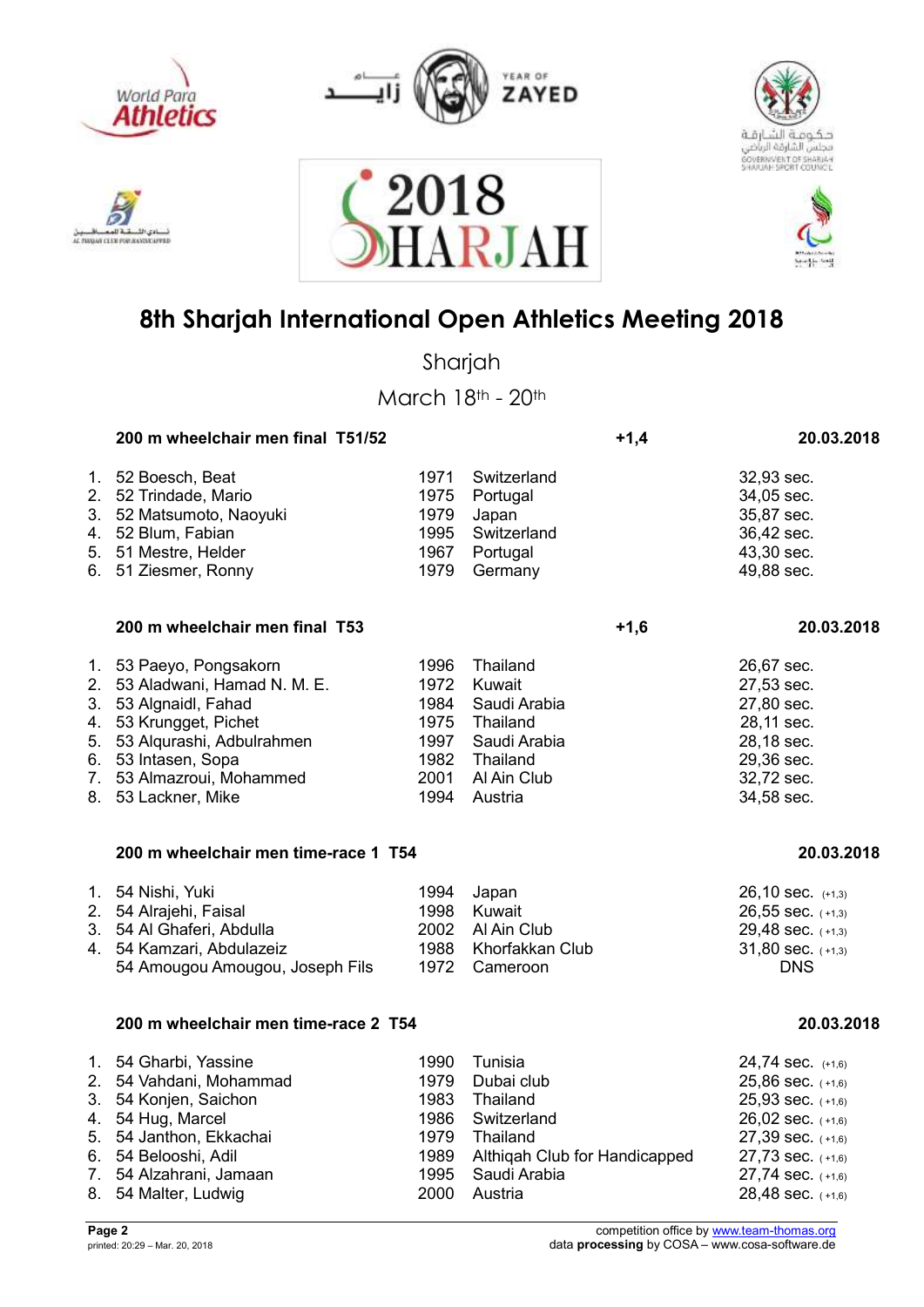

**MAY EX ENE PORT ANA** 



2018





### **8th Sharjah International Open Athletics Meeting 2018**

**ARJA** 

Sharjah

March 18th - 20th

#### **200 m wheelchair men ranking time races T54 20.03.2018**

| $1_{-}$                          | 54 Gharbi, Yassine                        | 1990 | Tunisia                       | $24,74$ sec. $(+1,6)$ |
|----------------------------------|-------------------------------------------|------|-------------------------------|-----------------------|
| 2 <sub>1</sub>                   | 54 Vahdani, Mohammad                      | 1979 | Dubai club                    | $25,86$ sec. $(+1,6)$ |
| 3.                               | 54 Konjen, Saichon                        | 1983 | Thailand                      | $25,93$ sec. $(+1,6)$ |
| 4.                               | 54 Hug, Marcel                            | 1986 | Switzerland                   | $26,02$ sec. $(+1,6)$ |
|                                  | 5. 54 Nishi, Yuki                         | 1994 | Japan                         | $26,10$ sec. $(+1,3)$ |
| 6.                               | 54 Alrajehi, Faisal                       | 1998 | Kuwait                        | $26,55$ sec. $(+1,3)$ |
| $7_{\scriptscriptstyle{\ddots}}$ | 54 Janthon, Ekkachai                      | 1979 | Thailand                      | $27,39$ sec. $(+1,6)$ |
|                                  | 8. 54 Belooshi, Adil                      | 1989 | Althigah Club for Handicapped | $27,73$ sec. $(+1,6)$ |
|                                  | 9. 54 Alzahrani, Jamaan                   | 1995 | Saudi Arabia                  | $27,74$ sec. $(+1,6)$ |
|                                  | 10. 54 Malter, Ludwig                     | 2000 | Austria                       | 28,48 sec. $(+1,6)$   |
|                                  | 11. 54 Al Ghaferi, Abdulla                | 2002 | Al Ain Club                   | 29,48 sec. $(+1,3)$   |
|                                  | 12. 54 Kamzari, Abdulazeiz                | 1988 | Khorfakkan Club               | $31,80$ sec. $(+1,3)$ |
|                                  | 54 Amougou Amougou, Joseph Fils           | 1972 | Cameroon                      | <b>DNS</b>            |
|                                  | New African Record by Yassine Gharbi, TUN |      |                               |                       |
|                                  |                                           |      |                               |                       |

#### **800 m men final T11/13/20/44/46 20.03.2018**

| 1. 44 Alsana, Nour     |      | 1984 Saudi Arabia | 2:05,94min.    |
|------------------------|------|-------------------|----------------|
| 2. 20 Alawadh, Mansour | 1997 | Kuwait            | 2:06,57min.    |
| 3. 13 Singh, Ramkiaran | 1990 | India             | 2:07,79min.    |
| 4. 20 Altamimi, Hamad  |      | 1985 Bahrain      | 2:09,12min.    |
| 5. 11 Dhama, Ankur     | 1994 | India             | 2:29,87min.    |
| 6. 20 Makroon, Sultan  |      | 1989 Kuwait       | $2:43,23$ min. |
| 46 Meiirzhan, Makshat  |      | 1997 Kazakhstan   | <b>DNS</b>     |
| 46 Al-Shibil, Hussein  | 1990 | Iraq              | <b>DNS</b>     |

| 1500 m wheelchair men final T33/34   |      |                                    | 20.03.2018  |  |
|--------------------------------------|------|------------------------------------|-------------|--|
| 1. 34 Ktila, Walid                   | 1985 | Tunisia                            | 3:08,50min. |  |
| 2. 34 Mitic, Bojan                   | 1985 | Switzerland                        | 3:35,98min. |  |
| 3. 33 Schmitz, Denis                 | 1991 | Germany                            | 4:55,37min. |  |
| 34 Hammadi, Mohamed                  |      | 1985 Althigah Club for Handicapped | <b>DNS</b>  |  |
| New World Record by Walid Ktila, TUN |      |                                    |             |  |
|                                      |      |                                    |             |  |

New Europen Record by Denis Schmitz, GER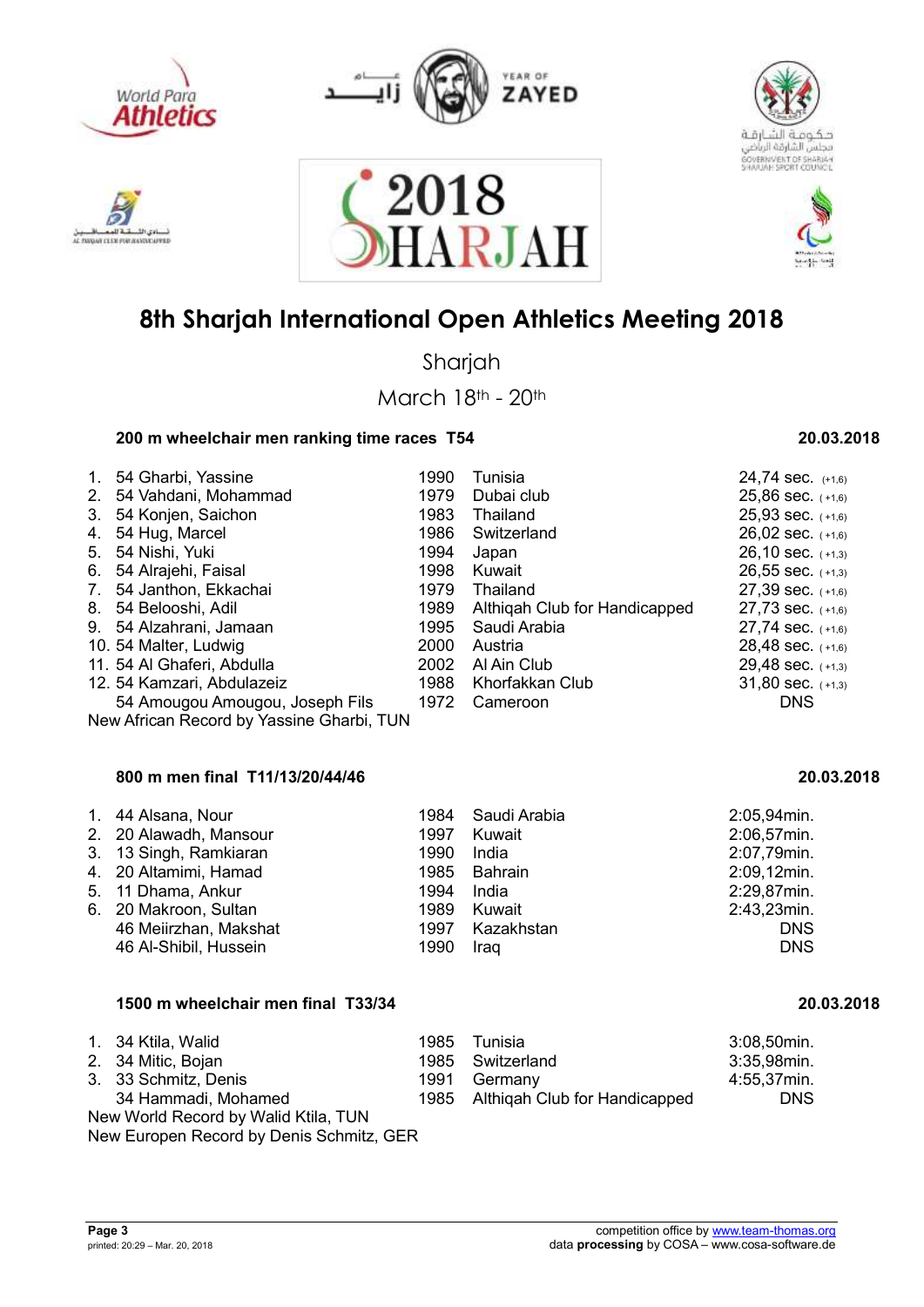

**MAY EX ENE PORT ANA** 



2018





## **8th Sharjah International Open Athletics Meeting 2018**

ARJAI

Sharjah

March 18th - 20th

### **1500 m wheelchair men final T51/52 20.03.2018**

| 1. 52 Sato, Tomoki<br>2. 52 Rungsri, Peth<br>3. 51 Mestre, Helder |  | 1989 Japan<br>1982 Thailand<br>1967 Portugal | 3:30,29min.<br>4:17,45min.<br>4:53,50min. |  |
|-------------------------------------------------------------------|--|----------------------------------------------|-------------------------------------------|--|
| New World Record by Helder Mestre, POR                            |  |                                              |                                           |  |
| New Asian Record by Tomiki Sato, JPN                              |  |                                              |                                           |  |

#### **1500 m wheelchair men time-race 1 T54 20.03.2018**

| 1. 54 Khongrak, Putharet |      | 1994 Thailand     | 2:59,41min.    |
|--------------------------|------|-------------------|----------------|
| 2. 54 Smyth, Tristan     |      | 1986 Canada       | 2:59,77min.    |
| 3. 53 Matsunaga, Hitoshi | 1972 | Japan             | 3:14,90min.    |
| 4. 53 Hiromichi, Jun     |      | 1973 Japan        | $3:22,21$ min. |
| 5. 54 Malter, Ludwig     |      | 2000 Austria      | $3:22,62$ min. |
| 6. 53 Lackner, Mike      |      | 1994 Austria      | 3:56,85min.    |
| 7. 53 Kaabi, Mohammed    |      | 1979 Saudi Arabia | 4:17,77min.    |
| 54 Al Ghaferi, Abdulla   |      | 2002 Al Ain Club  | <b>DNF</b>     |

#### **1500 m wheelchair men time-race 2 T54 20.03.2018**

| 1. 54 Wahoram, Prawat<br>2. 54 Alhawasin, Badir Abbas<br>3. 54 Hokinoue, Kota<br>4. 54 Dupont, Alexandre<br>5. 54 Konjen, Saichon<br>6. 54 Kubo, Kozo | 1981<br>1985<br>1974<br>1985<br>1983<br>1981 | Thailand<br>Althigah Club for Handicapped<br>Japan<br>Canada<br>Thailand<br>Japan | $3:02,17$ min.<br>$3:02,33$ min.<br>3:02,39min.<br>3:02,42min.<br>3:02,59min.<br>3:02,73min. |
|-------------------------------------------------------------------------------------------------------------------------------------------------------|----------------------------------------------|-----------------------------------------------------------------------------------|----------------------------------------------------------------------------------------------|
| 7. 54 Janthon, Ekkachai                                                                                                                               | 1979                                         | Thailand                                                                          | 3:11,58min.                                                                                  |
| 8. 54 Thamsophon, Khachonsak                                                                                                                          | 1981                                         | Thailand                                                                          | $3:11,82$ min.                                                                               |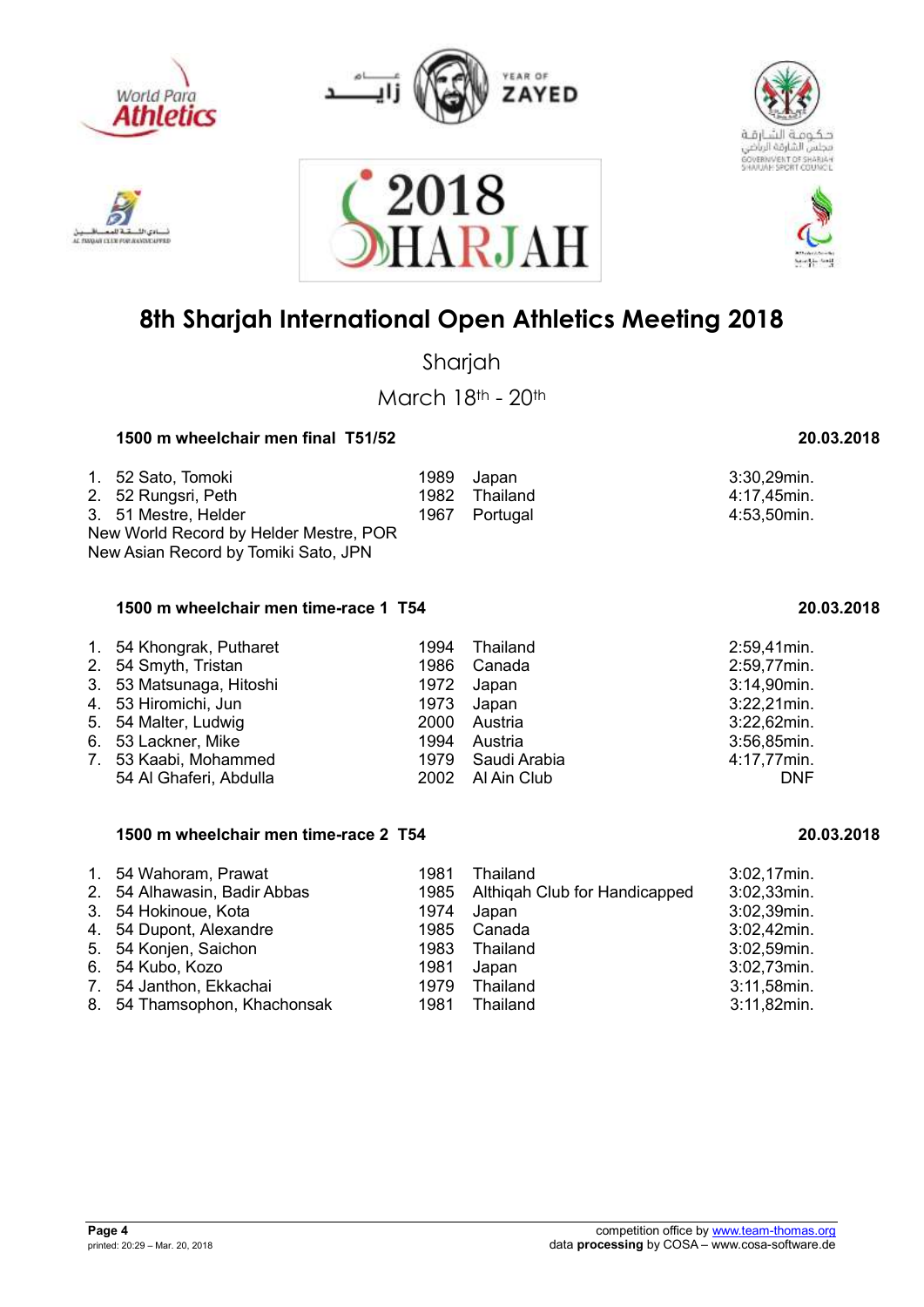

**VOIAT EXTREPOR ALAVEN** 



2018





## **8th Sharjah International Open Athletics Meeting 2018**

ARJAI

Sharjah

March 18th - 20th

### **1500 m wheelchair men time-race 3 T54 20.03.2018**

| 1. 54 Gharbi, Yassine   | 1990 | Tunisia          | 3:00,49min.    |
|-------------------------|------|------------------|----------------|
| 2. 54 Tana, Rawat       | 1977 | Thailand         | 3:00,60min.    |
| 3. 54 Higuchi, Masayuki | 1979 | Japan            | 3:01,66min.    |
| 4. 54 Alrajehi, Faisal  | 1998 | Kuwait           | 3:01,78min.    |
| 5. 54 Suzuki, Tomoki    | 1994 | Japan            | $3:01,91$ min. |
| 6. 54 Watanabe, Sho     | 1991 | Japan            | $3:02,23$ min. |
| 7. 54 Hug, Marcel       |      | 1986 Switzerland | 3:02,80min.    |
| 8. 54 Cassidy, Josh     | 1984 | Canada           | 3:04,06min.    |

### **1500 m wheelchair men ranking time races T54 20.03.2018**

| 1. | 54 Khongrak, Putharet         | 1994 | Thailand                      | 2:59,41min.    |
|----|-------------------------------|------|-------------------------------|----------------|
| 2. | 54 Smyth, Tristan             | 1986 | Canada                        | 2:59,77min.    |
| 3. | 54 Gharbi, Yassine            | 1990 | Tunisia                       | 3:00,49min.    |
| 4. | 54 Tana, Rawat                | 1977 | Thailand                      | 3:00,60min.    |
| 5. | 54 Higuchi, Masayuki          | 1979 | Japan                         | 3:01,66min.    |
| 6. | 54 Alrajehi, Faisal           | 1998 | Kuwait                        | 3:01,78min.    |
| 7. | 54 Suzuki, Tomoki             | 1994 | Japan                         | 3:01,91min.    |
| 8. | 54 Wahoram, Prawat            | 1981 | Thailand                      | 3:02,17min.    |
| 9. | 54 Watanabe, Sho              | 1991 | Japan                         | $3:02,23$ min. |
|    | 10. 54 Alhawasin, Badir Abbas | 1985 | Althigah Club for Handicapped | 3:02,33min.    |
|    | 11. 54 Hokinoue, Kota         | 1974 | Japan                         | 3:02,39min.    |
|    | 12. 54 Dupont, Alexandre      | 1985 | Canada                        | 3:02,42min.    |
|    | 13. 54 Konjen, Saichon        | 1983 | Thailand                      | 3:02,59min.    |
|    | 14. 54 Kubo, Kozo             | 1981 | Japan                         | 3:02,73min.    |
|    | 15. 54 Hug, Marcel            | 1986 | Switzerland                   | 3:02,80min.    |
|    | 16. 54 Cassidy, Josh          | 1984 | Canada                        | 3:04,06min.    |
|    | 17. 54 Janthon, Ekkachai      | 1979 | Thailand                      | $3:11,58$ min. |
|    | 18. 54 Thamsophon, Khachonsak | 1981 | Thailand                      | $3:11,82$ min. |
|    | 19. 53 Matsunaga, Hitoshi     | 1972 | Japan                         | 3:14,90min.    |
|    | 20. 53 Hiromichi, Jun         | 1973 | Japan                         | $3:22,21$ min. |
|    | 21. 54 Malter, Ludwig         | 2000 | Austria                       | 3:22,62min.    |
|    | 22. 53 Lackner, Mike          | 1994 | Austria                       | 3:56,85min.    |
|    | 23. 53 Kaabi, Mohammed        | 1979 | Saudi Arabia                  | 4:17,77min.    |
|    | 54 Al Ghaferi, Abdulla        | 2002 | Al Ain Club                   | <b>DNF</b>     |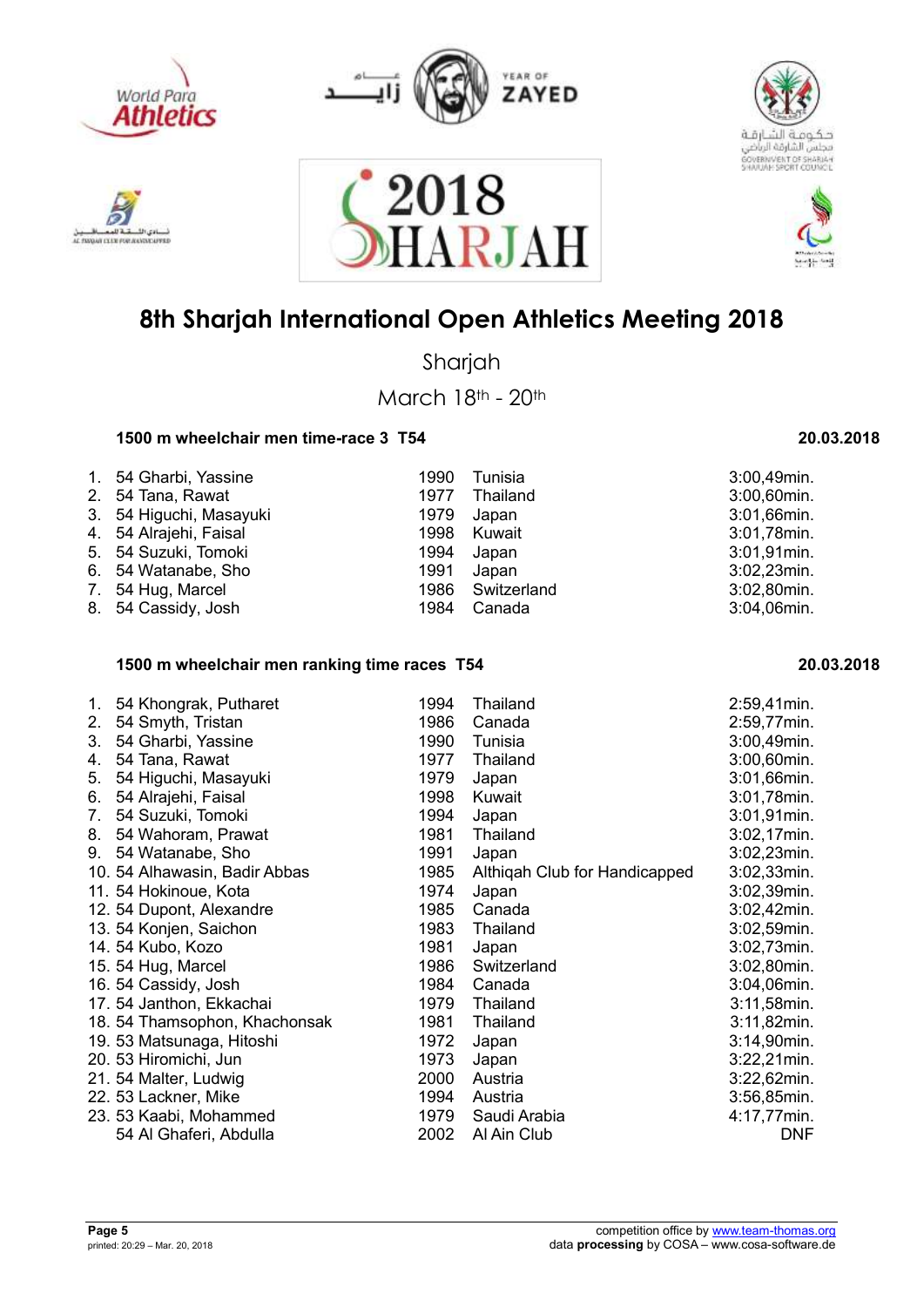

h sa

inu

**WOUN CEEN FOR ALANSA** 









## **8th Sharjah International Open Athletics Meeting 2018**

Sharjah

March 18th - 20th

 **5000 m men final T11/13 20.03.2018** 

| 1. 13 Singh, Ramkiaran<br>2. 11 Dhama, Ankur | 1990 India<br>1994 India | 17:16,06min.<br>18:03,21min. |
|----------------------------------------------|--------------------------|------------------------------|
|                                              |                          |                              |

### **long jump men final T11/13/20/36 20.03.2018**

|    | 1. 36 Dagar, Vikas            |                             | 1983<br>India               |               | $4,31 \; m$        | 360 P      |
|----|-------------------------------|-----------------------------|-----------------------------|---------------|--------------------|------------|
|    | X.                            | $4,00 (+0,8)$ $4,12 (+0,6)$ | $3,73 (+0,0)$ $4,31 (+0,6)$ | $4,26$ (+1,7) |                    |            |
|    | 2. 36 Petropoulos, Anastasios |                             | 1990<br>Greece              |               | $4,23 \; \text{m}$ | 315 P      |
|    | $4,23$ (-0,5)<br><b>X</b>     | $\mathsf{X}$                | x<br>x                      | x             |                    |            |
|    | 3. 20 Ghanim, Dhari           |                             | 2002<br>Kuwait              |               | $5,08 \; m$        | 216 P      |
|    | $4,16 (+2,3)$ X               | $4,42$ (+1,0)               | $4,32 (+1,6)$ $4,36 (+1,9)$ | $5.08(+0.8)$  |                    |            |
|    | 4. 11 -, Ramanjee             |                             | 1989<br>India               |               | $4,50 \; m$        | 163 P      |
|    | $4,50 (+0,8)$ $4,48 (+0,1)$   | $4,37$ (+2,0)               | $4,32 (+1,9)$ $4,39 (+2,0)$ | X             |                    |            |
|    | 5. 11 Jadikere, Shavaad       |                             | 1994<br>India               |               | $4,43 \; m$        | 138 P      |
|    | X<br>X                        | $4,42 (+1,2)$               | $4,39 (+0,9)$ X             | $4,43(+1,7)$  |                    |            |
|    | 6. 20 Makroon, Sultan         |                             | 1989<br>Kuwait              |               | 4,40 m             | 35 P       |
|    | $4,35(+0,6)$<br>x             | $4,30(+1,5)$                | $4,40 (+0,5)$ $4,33 (+1,6)$ | 4.32          |                    |            |
| 7. | 20 Alrashidi, Saeed           |                             | 1985<br>Kuwait              |               | $4,06 \; m$        | 7 P        |
|    | $3,73$ (+1,3) $3,47$ (+0,8)   | $3,78$ (+1,2)               | $3,59 (+2,8)$ 4,06 (+0,4)   | $3,67(+0,7)$  |                    |            |
|    | 13 Salimov, Islam             |                             | 1989<br>Kazakhstan          |               |                    | <b>DNS</b> |
|    |                               |                             |                             |               |                    |            |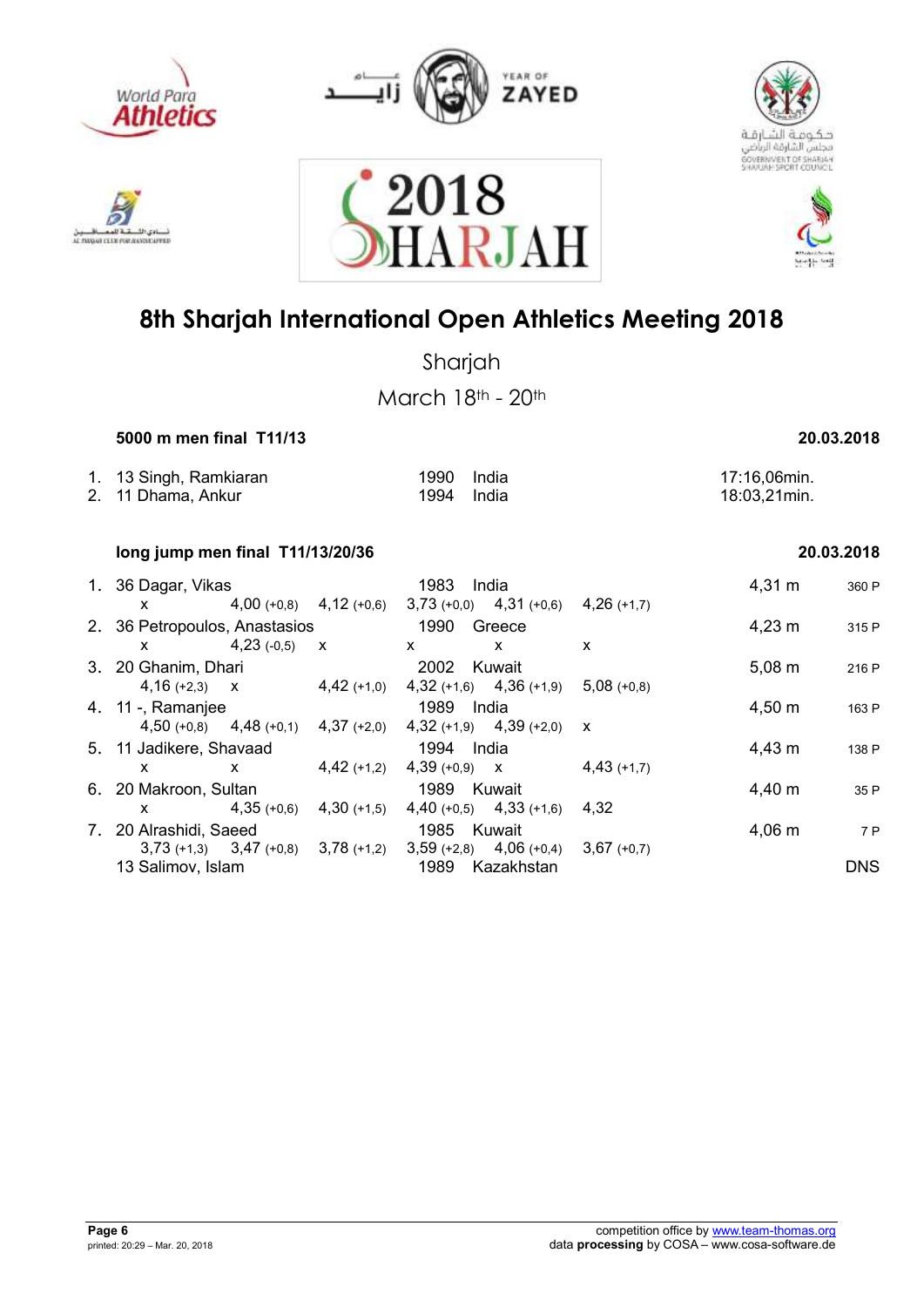











Sharjah

| shot put wheelchair men final F32/33 |              |         | 20.03.2018 |
|--------------------------------------|--------------|---------|------------|
| 1. 33 Scheil, Daniel                 | 1973 Germany | 10,12 m | 845 P      |

| 1. 33 Scheil, Daniel            |      |      | 1973            | Germany      |                               | $10,12 \; m$ | 845 P |
|---------------------------------|------|------|-----------------|--------------|-------------------------------|--------------|-------|
| 10, 12                          | 9,77 | 9,85 | 9,79            | 9,94         | 9,67                          |              |       |
| 2. 33 Alnakhli, Hani            |      |      | 1986            | Saudi Arabia |                               | $9,48 \; m$  | 759 P |
| 9,01                            | 9,00 | 9,48 | X               | 9,30         | X                             |              |       |
| 3. 33 Alhousani, Ahmed          |      |      | 1987            |              | Althigah Club for Handicapped | $8,26 \; m$  | 561 P |
| 8,26                            | 7,75 | X    | 8,01            | 8,09         | 7,02                          |              |       |
| 4. 33 Malaleih, Hassan Ali Obai |      | 1984 | Khorfakkan Club |              | 7,49 m                        | 421 P        |       |
| 7,27                            | 7,16 | 6,88 | 7,49            | $\mathsf{x}$ | 6.94                          |              |       |
| 5. 32 Khalaf, Adil              |      |      | 1984            | Iraq         |                               | $6,03 \; m$  | 265 P |
| 5.45                            | 5.78 | 5,73 | 6,03            | 4,35         | 5,63                          |              |       |
| 6. 33 Ali, Juma Salem           |      |      | 1978            | Dubai club   |                               | $5,32 \; m$  | 91 P  |
| 4,96                            | 5,00 | 5,25 | 5,32            | 5,03         | 5,17                          |              |       |
| 7. 32 Alzahrani, Khalid         |      |      | 1999            | Saudi Arabia |                               | 4,79 m       | 84 P  |
| 4,78                            | 4,79 | 4,78 | $\mathsf{x}$    | 4,52         | 4,51                          |              |       |
| 8. 32 Almasoud, Abdulaziz       |      |      | 1993            | Kuwait       |                               | 4,57 m       | 63 P  |
| 4,01                            | 4,23 | 4,09 | 4,23            | 4,57         | 4,32                          |              |       |
| 9. 32 Al Muhairi, Abdulla       |      |      | 1996            | Dubai club   |                               | $4,54 \; m$  | 61 P  |
| 4,33                            | 4,29 | 4,34 | 4,54            | 4,20         | 4,45                          |              |       |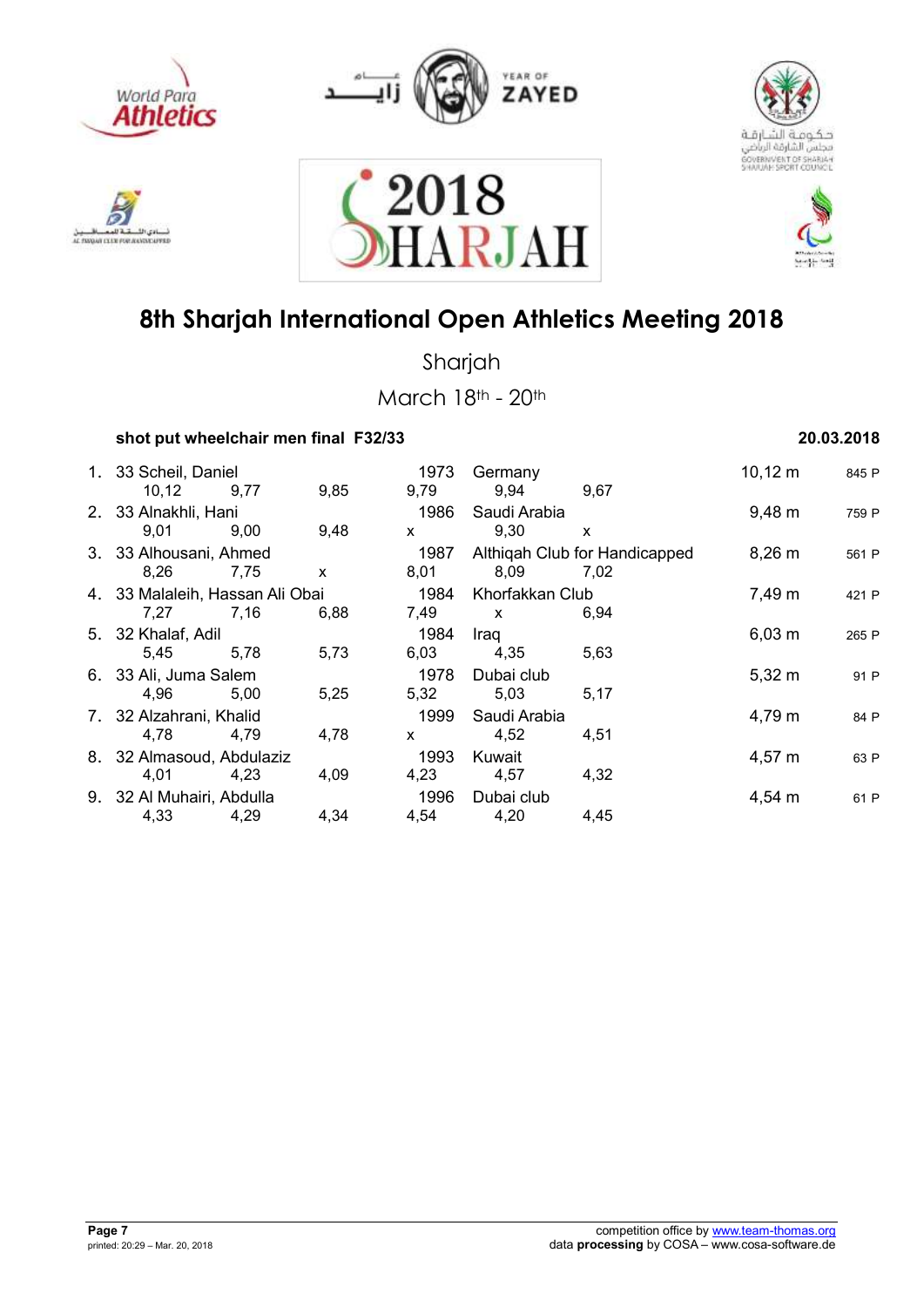











Sharjah

| 20.03.2018 |
|------------|
|            |

|    | 1. 34 Hindi, Ahmad<br>10,61                                                   | 10,89        | 10,83 | 1995<br>10,83             | Jordan<br>10,86                            | 10,07 | 10,89 m          |                          |
|----|-------------------------------------------------------------------------------|--------------|-------|---------------------------|--------------------------------------------|-------|------------------|--------------------------|
|    | 2. 34 Baha, Louis Gervais<br>7,95                                             | 8,58         | 8,34  | 1983<br>8,47              | Cameroon<br>$\mathsf{x}$                   | X     | 8,58 m           |                          |
|    | 3. 34 Al-Doori, Omar<br>7,82                                                  | $\mathsf{x}$ | 8,03  | 1975<br>8,04              | Iraq<br>6,91                               | 8,35  | 8,35 m           |                          |
|    | 4. 34 Dvorak, Martin<br>7,82                                                  | 7,70         | X     | 1994<br>8,17              | <b>Czech Republic</b><br>7,46              | 7,85  | $8,17 \; m$      |                          |
|    | 5. 34 Alshawi, Abdulla<br>6,20                                                | 6.54         | 6,39  | 1993<br>6,84              | <b>Bahrain</b><br>6,82                     | 6,23  | 6,84 m           |                          |
|    | 6. 34 Hussain, Ali<br>6,70                                                    | X            | 6,64  | 2000<br>6,60              | Dubai club<br>X                            | 6,45  | $6,70 \; m$      |                          |
| 7. | 34 Alkhayat, Essa<br>3,59                                                     | 3,72         | 3,58  | 1988<br>3,98              | Dubai club<br>3,98                         | X     | $3,98 \; m$      |                          |
| 8. | 34 Alotaibi, Mohammed<br>3.23<br>34 Bikleyev, Daniyar<br>34 Almarri, Mohammad | $\mathsf{x}$ | 3,19  | 2002<br>X<br>2001<br>2003 | Kuwait<br>3,18<br>Kazakhstan<br>Dubai club | 3,51  | $3,51 \text{ m}$ | <b>DNS</b><br><b>DNS</b> |
|    |                                                                               |              |       |                           |                                            |       |                  |                          |

| shot put wheelchair men final F56 |                             |      |      |                 |      | 20.03.2018  |  |
|-----------------------------------|-----------------------------|------|------|-----------------|------|-------------|--|
| 1. 56 Hasan, Ahmed                |                             |      | 1986 | <b>Bahrain</b>  |      | $8,54 \; m$ |  |
| 7.99                              | 8.08                        | 8.37 | 8,13 | $\mathsf{X}$    | 8.54 |             |  |
|                                   | 2. 56 Albakur, Abd Allhakem |      | 1993 | Syria           |      | $8,51 \; m$ |  |
| 8.36                              | 8.37                        | 8.47 | 8.51 | 8,44            | 7.68 |             |  |
| 3. 56 TENAIJY, JUMAH SAEED        |                             |      | 1979 | Khorfakkan Club |      | 7,26 m      |  |
| 6.76                              | 6.64                        | 6.64 | 7.26 | 7.13            | 7.15 |             |  |
| 4. 56 ZEYOUDI, RASHED AHMED       |                             |      | 1982 | Khorfakkan Club |      | 6,88 m      |  |
|                                   | 6.45                        | 6.80 | x    | 6.83            | 6.88 |             |  |
| 56 ., Manihas                     |                             |      | 1986 | India           |      | DNS.        |  |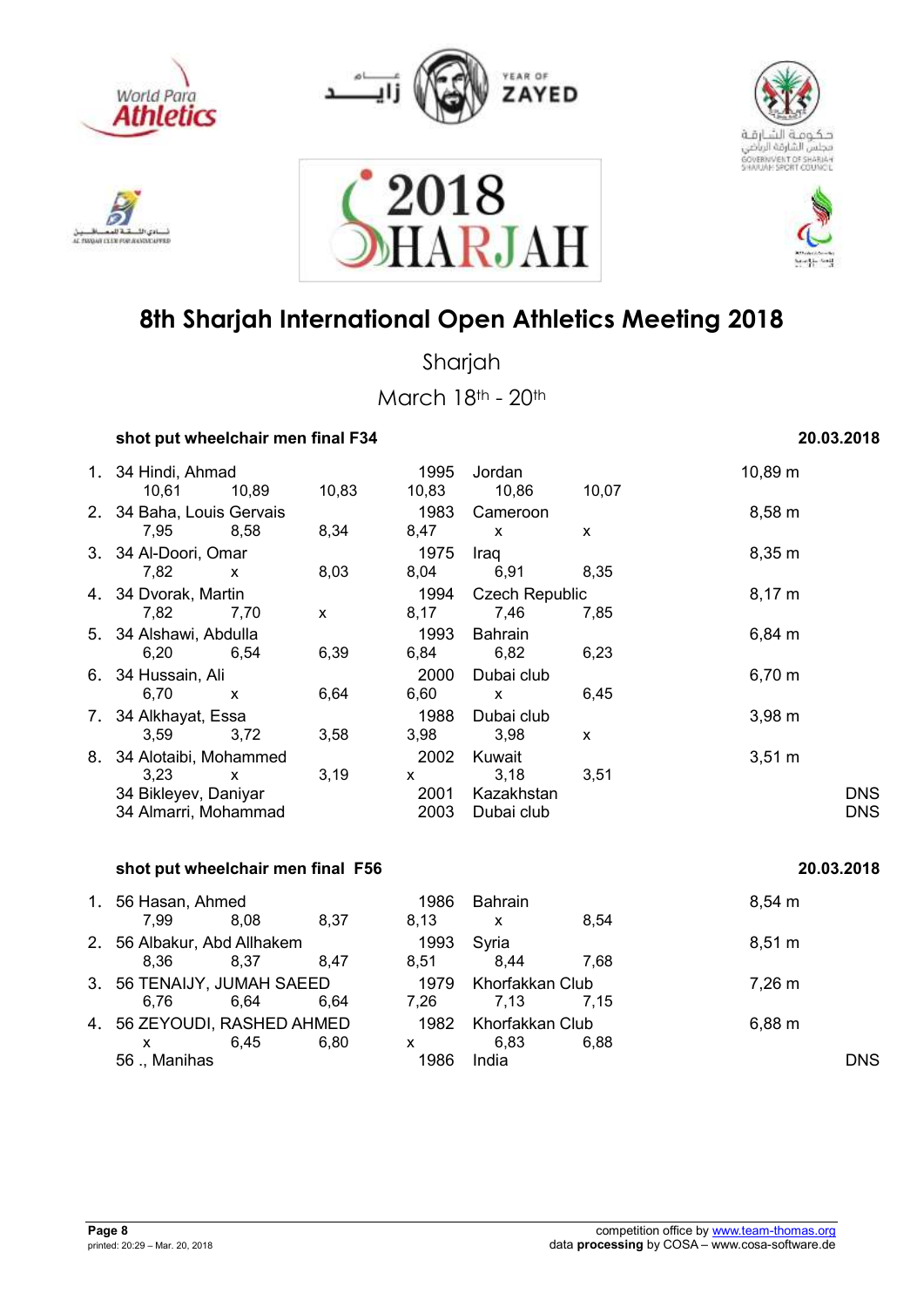











Sharjah

|    | shot put wheelchair men final F57              |       |       |                      |                                               |       | 20.03.2018   |                          |
|----|------------------------------------------------|-------|-------|----------------------|-----------------------------------------------|-------|--------------|--------------------------|
|    | 1. 57 Al Abbadi, Amer Ali Mustaf<br>11,56      | 11,81 | 11,73 | 1976<br>X            | Jordan<br>11,34                               | 11,33 | $11,81 \; m$ |                          |
|    | 2. 57 Mbida, Vivien Bienvenu<br>10,99          | 10,72 | 10,83 | 1982<br>10,76        | Cameroon<br>$\mathsf{x}$                      | 10,92 | $10,99 \; m$ |                          |
|    | 3. 57 Al Najim, Khalid<br>10,68                | 10,78 | 10,98 | 1984<br>10,80        | Saudi Arabia<br>10,71                         | 9,98  | 10,98 m      |                          |
|    | 4. 57 Petrous, Jaroslav<br>10,40               | 10,38 | 10,83 | 1977<br>9,90         | <b>Czech Republic</b><br>10,21                | X     | $10,83 \; m$ |                          |
|    | 5. 57 Amougui, Emmanuel Pinoch<br>9,68         | 9,59  | 9,56  | 1988<br>9,92         | Cameroon<br>9,94                              | 9,73  | $9,94 \, m$  |                          |
|    | 6. 57 Alsaigh, Moosa<br>7,34                   | 7,61  | 7,77  | 1987<br>7,84         | <b>Bahrain</b><br>7,57                        | 7,94  | 7,94 m       |                          |
|    | 7. 57 Yar, Saud<br>4,53<br>57 Sidorchuk, Pavel | 4,81  | 4,79  | 2001<br>4,78<br>1965 | Ajman club for disabled<br>4,96<br>Kazakhstan | 4,59  | 4,96 m       | <b>DNS</b>               |
|    | discus men final F40                           |       |       |                      |                                               |       | 20.03.2018   |                          |
|    | 1. 40 Tnaiash, Garrah<br>X                     | 23,91 | 24,05 | 1991<br>24,33        | Iraq<br>22,16                                 | 24,80 | 24,80 m      |                          |
| 2. | 40 Naas, Ahmed<br>x                            | 22,29 | 22,78 | 1992<br>24,19        | Iraq<br>22,94                                 | 22,45 | 24,19 m      |                          |
| 3. | 40 Alsaif, Abdullah A.A.M.<br>20,18            | 21,43 | 19,46 | 1994<br>20,31        | Kuwait<br>20,51                               | X     | $21,43 \; m$ |                          |
|    | 40 Ahmad, Adil<br>40 Lukutin, Alexey           |       |       | 1994<br>1981         | Dubai club<br>Kazakhstan                      |       |              | <b>DNS</b><br><b>DNS</b> |
|    | New Asian Record by Garrah Tnaiash, IRQ        |       |       |                      |                                               |       |              |                          |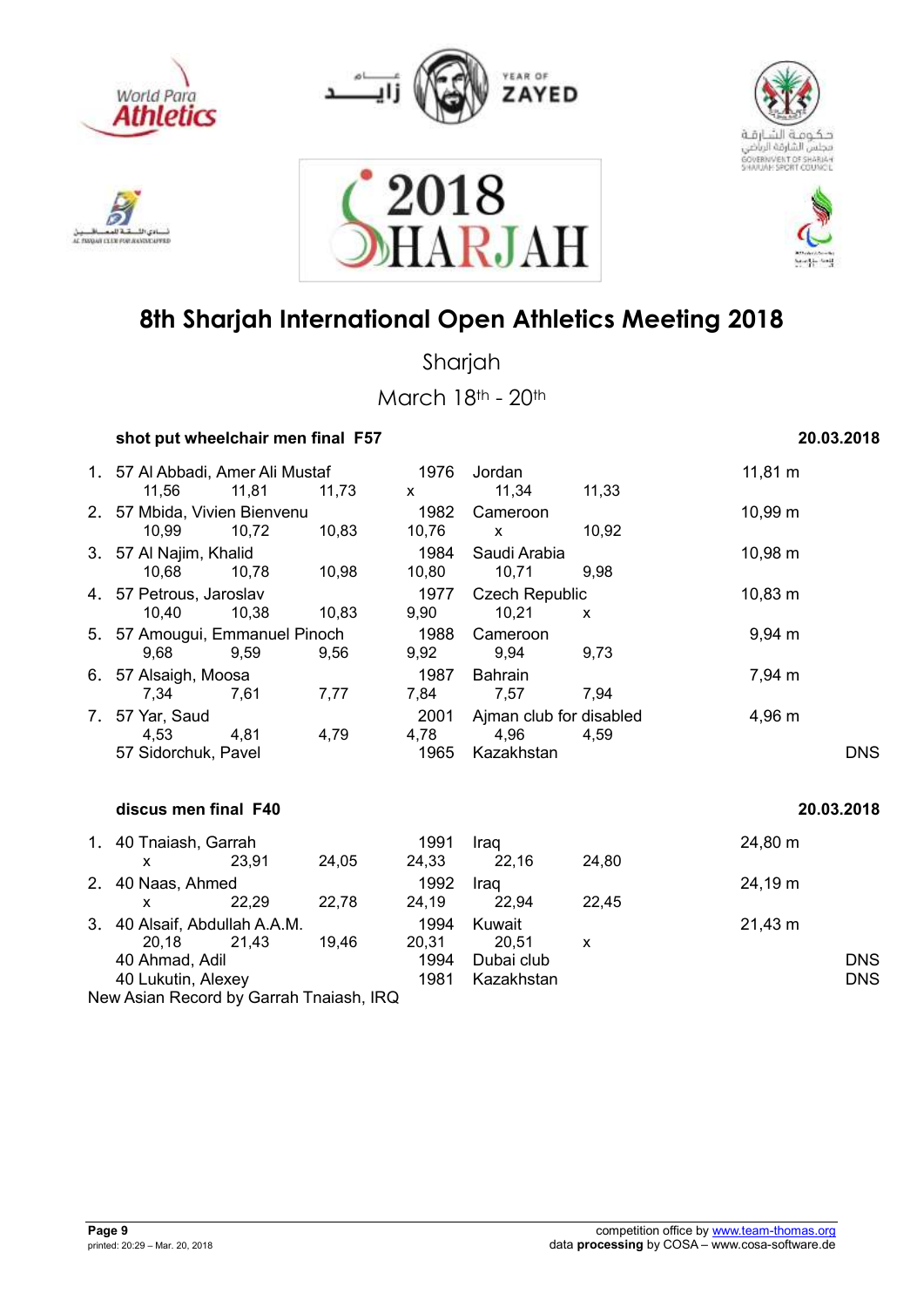











Sharjah

|    | discus men final F42/44                                                                                                                                                                                                                                                                                                                                                           |       |              |                               |                                     |       |              | 20.03.2018                        |
|----|-----------------------------------------------------------------------------------------------------------------------------------------------------------------------------------------------------------------------------------------------------------------------------------------------------------------------------------------------------------------------------------|-------|--------------|-------------------------------|-------------------------------------|-------|--------------|-----------------------------------|
|    | 1. 42 Habscheid, Tom<br>X.                                                                                                                                                                                                                                                                                                                                                        | 41,12 | $\mathsf{x}$ | 1986<br>41,77                 | Luxemburg<br>40,41                  | X     | 41,77 m      | 869 P                             |
|    | 2. 42 Bassam Sawsan, Bassam<br>36,50                                                                                                                                                                                                                                                                                                                                              | 38,19 | 37,81        | 1977<br>$\mathsf{X}$          | Syria<br>35,74                      | 37,96 | 38,19 m      | 753 P                             |
|    | 3. 42 Al-Joburi, Mohammad<br>$\mathsf{x}$                                                                                                                                                                                                                                                                                                                                         | 31,68 | 33,32        | 1968<br>$\mathsf{x}$          | Sweden<br>$\mathsf{x}$              | 34,08 | $34,08 \; m$ | 588 P                             |
| 4. | 42., Gyanender Singh<br>$\mathsf{X}$ and $\mathsf{X}$ and $\mathsf{X}$ are $\mathsf{X}$ and $\mathsf{X}$ are $\mathsf{X}$ and $\mathsf{X}$ are $\mathsf{X}$ and $\mathsf{X}$ are $\mathsf{X}$ and $\mathsf{X}$ are $\mathsf{X}$ and $\mathsf{X}$ are $\mathsf{X}$ and $\mathsf{X}$ are $\mathsf{X}$ and $\mathsf{X}$ are<br>44 Atchoukeu Mbithe, Aime Blaise<br>42 Singh, Surjeet | 28,91 | $\mathsf{x}$ | 1978<br>31,21<br>1989<br>1973 | India<br>29,56<br>Cameroon<br>India | 31,27 | $31,27 \; m$ | 463 P<br><b>DNS</b><br><b>DNS</b> |
|    | javelin men final F11/12/13/35/37                                                                                                                                                                                                                                                                                                                                                 |       |              |                               |                                     |       |              | 20.03.2018                        |
|    | 1. 37 Mahoumd, Wael<br>28,18                                                                                                                                                                                                                                                                                                                                                      | 32,03 | 30,68        | 1999<br>26,90                 | Ajman club for disabled<br>26,49    | X     | $32,03 \; m$ | 454 P                             |
|    | 2. 37 Ali, Hamad A.M.<br>23,71                                                                                                                                                                                                                                                                                                                                                    | 26,17 | 26,28        | 1989<br>23,69                 | Kuwait<br>22,77                     | X     | 26,28 m      | 234 P                             |
|    | 3. 11 Asaad, Ali<br>X                                                                                                                                                                                                                                                                                                                                                             | 22,19 | 20,47        | 1998<br>$\mathsf{x}$          | Syria<br>21,46                      | 12,04 | 22,19 m      | 111 P                             |
|    | 4. 35 Alotibi, Abdulmhsen<br>15,07                                                                                                                                                                                                                                                                                                                                                | 18,53 |              | 1998                          | Kuwait                              |       | $18,53 \; m$ | 109 P                             |
|    | 5. 11 Alkhurayb, Ziyad<br>$\mathsf{x}$                                                                                                                                                                                                                                                                                                                                            | 19,55 | $\mathsf{x}$ | 1996<br>19,13                 | Saudi Arabia<br>$\mathsf{X}$        | 18,68 | 19,55 m      | 58 P                              |
|    | 6. 13 Alhassan, Rashid<br>4,41                                                                                                                                                                                                                                                                                                                                                    | X     | 4,25         | 1984<br>4,31                  | Kuwait<br>3,82                      | 4,35  | 23,85 m      | 2P                                |
|    | 37 Zholaman, Yelaman                                                                                                                                                                                                                                                                                                                                                              |       |              | 1995                          | Kazakhstan                          |       |              | <b>DNS</b>                        |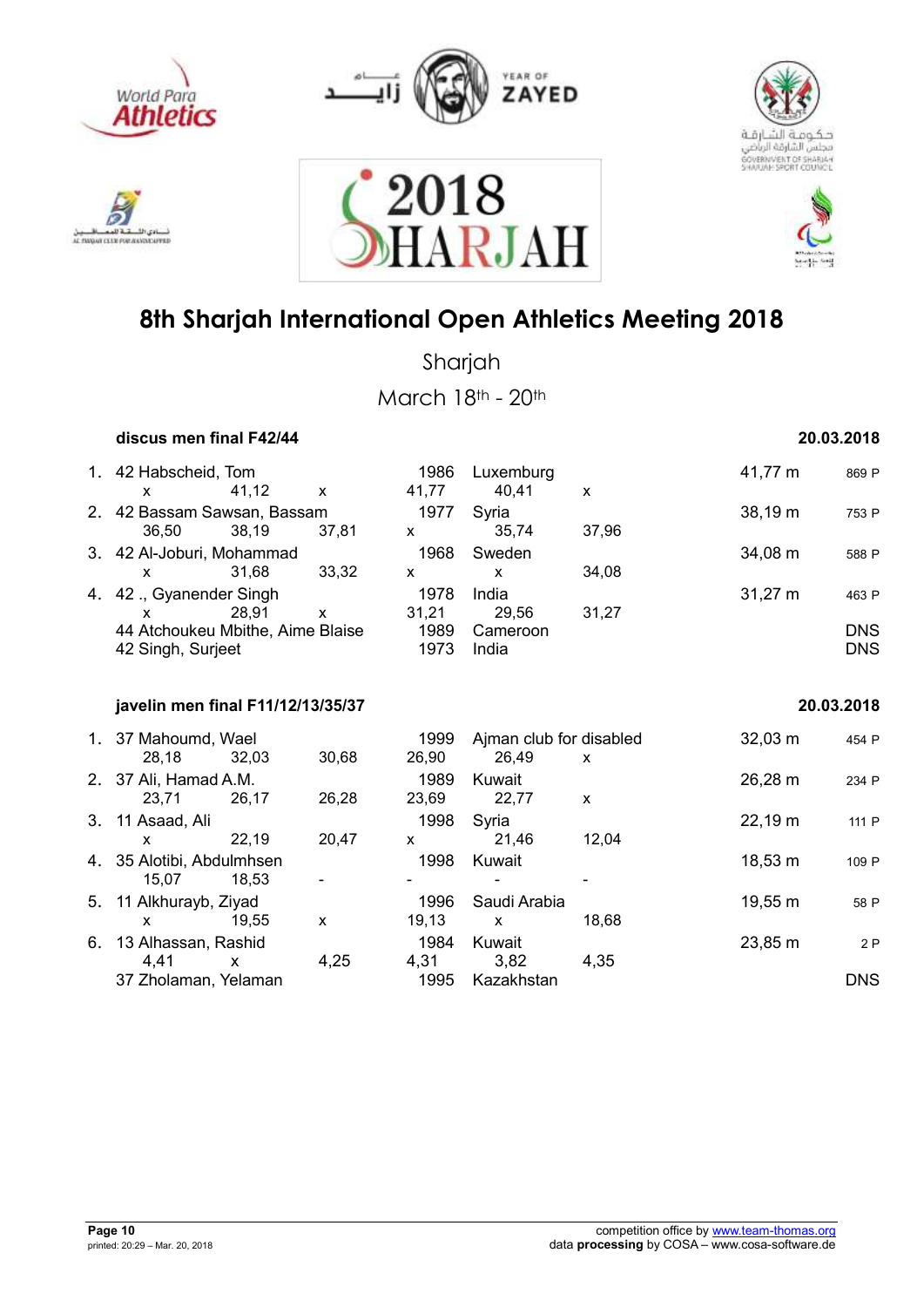











Sharjah

March 18th - 20th

 **javelin wheelchair men final F52/53/54 20.03.2018** 

|                                           | ווו ווטווו וואווטוטטאוו   |       |                      |                                           |       |             |            |
|-------------------------------------------|---------------------------|-------|----------------------|-------------------------------------------|-------|-------------|------------|
| 1. 54 Stefanoudakis, Manolis<br>27,14     | $\mathsf{x}$              | 26,81 | 1983<br>26,25        | Greece<br>27,11                           | 28,69 | 28,69 m     | 1003 P     |
| 2. 53 Abdulsalam, Alaa<br>16,66           | 16,97                     | 17,68 | 1993<br>$\mathsf{x}$ | Syria<br>$\mathsf{x}$                     | X.    | 17,68 m     | 746 P      |
| 3. 54 Alanazi, Saleh<br>18,95             | X                         | X     | 1988<br>17,88        | Saudi Arabia<br>$\boldsymbol{\mathsf{X}}$ | 16,77 | 18,95 m     | 541 P      |
| 4. 54 Al Hadi, Fadil<br>X.                | 14,55                     | 15,55 | 1983<br>17,84        | Ajman club for disabled<br>15,06          | 15,44 | 17,84 m     | 466 P      |
| 5. 54 Al Masbahi, Abdulla<br>17,23        | 16,77                     | X     | 1985<br>$\mathsf{x}$ | Khorfakkan Club<br>16,77                  | X     | 17,23 m     | 425 P      |
| 6. 54 Nacin, Stanislav<br>14,05           | 13,73                     | X     | 1960<br>X            | <b>Czech Republic</b><br>13,54            | 12,77 | 14,05 m     | 221 P      |
| 7. 52 Al-Ogaidi, Qahtan<br>7,04           | 7,08                      | 6,77  | 1978<br>6,76         | Iraq<br>7,09                              | 7,18  | $7,18 \; m$ | 83 P       |
| 8. 53 Alshook, Mohamed<br>X               | 7,06                      | X     | 1991<br>X            | <b>Bahrain</b><br>7,62                    | 7,25  | 7,62 m      | 42 P       |
| javelin wheelchair men final F55          |                           |       |                      |                                           |       |             | 20.03.2018 |
| 1. 55 Yadav, Neeraj<br>26,03              | $\mathsf{x}$              | 27,25 | 1984<br>27,61        | India<br>26,36                            | 26,78 | 27,61 m     |            |
| 2. 55 Phogat, Sunil<br>X                  | 22,68                     | 23,88 | 1980<br>25,20        | India<br>X                                | X     | 25,20 m     |            |
| 3. 55 Scambura, Dusan<br>23,73            | 21,53                     | X     | 1966<br>$\mathsf{x}$ | <b>Czech Republic</b><br>X                | X.    | 23,73 m     |            |
| 4. 55 Younas, Omair<br>21,81              | 21,96                     | 21,13 | 1996<br>21,46        | Dubai club<br>22,14                       | 22,38 | 22,38 m     |            |
| 5. 55 Puttaswamaiah, Raghavendra<br>20,01 | 17,46                     | X.    | 1984<br>18,63        | India<br>20,29                            | 19,40 | 20,29 m     |            |
| 6. 55 Radhi, Hasan<br>18,68               | $\boldsymbol{\mathsf{X}}$ | 19,48 | 1986<br>X            | <b>Bahrain</b><br>X                       | X     | 19,48 m     |            |
| 7. 55 Dhanhani, Saeed<br>17,77            | 17,87                     | X     | 1980<br>17,95        | Khorfakkan Club<br>X                      | 18,83 | 18,83 m     |            |

17,77 17,87 x 17,95 x 18,83

14,58 15,19 16,78 x 18,01 15,59

8. 55 Alsada, Abdulnaser 1980 Bahrain 18,01 m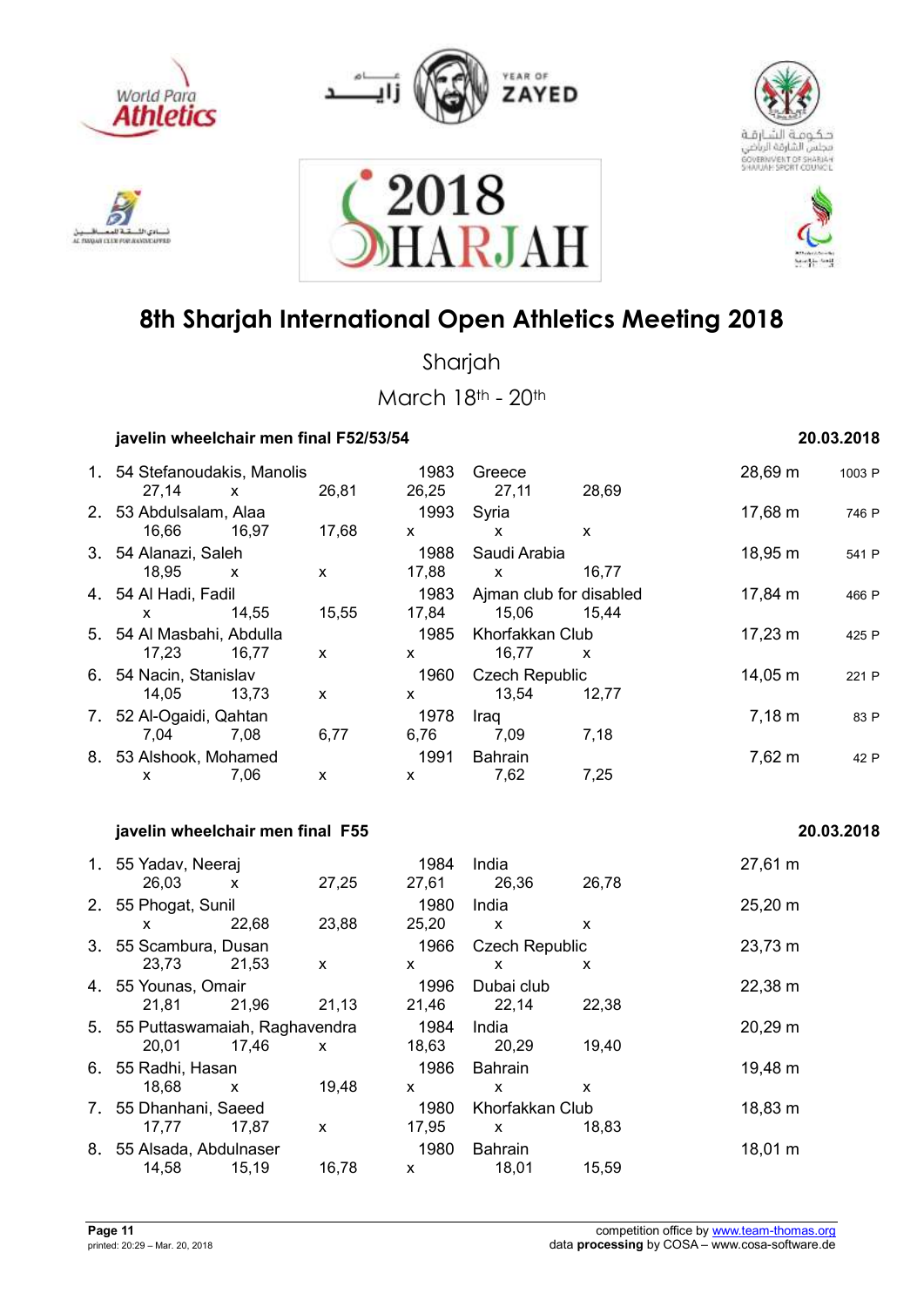



2018





### **8th Sharjah International Open Athletics Meeting 2018**

A R.IAI

Sharjah March 18th - 20th  **400 m women final T12/37 20.03.2018**  1. 12 ., Radha Venkatesh 1999 India 1:11,75min. 2. 37 Foerder, Isabelle 1979 Germany 1:27,58min.  **400 m wheelchair women final T53 20.03.2018**  1. 53 Frotten, Jessica 1988 Canada 59,82 sec. 2. 53 Nakayama, Kazumi 1983 Japan 59,84 sec. 3. 53 Henseler, Tanja 1997  **400 m wheelchair women final T54 20.03.2018**  1. 54 Helbling, Alexandra 1993 Switzerland 57,06 sec. 2. 54 Roy, Diane 1971 Canada 58,18 sec. 3. 54 Yasukawa, Yurika 1992 Japan 1:01,22min. 4. 54 Keller, Patricia 1989 Switzerland 1:02,84min. 5. 54 Schultis, Lisa 1997 Switzerland  **5000 m wheelchair women final T54 20.03.2018**  1. 54 Roy, Diane 1971 Canada 1971 Canada 11:49,33min.<br>1. 53 Nakayama, Kazumi 1983 Japan 1984 11:52,79min. 2. 53 Nakayama, Kazumi 1983 Japan 11:52,79min. 3. 53 Frotten, Jessica 1988 Canada 4. 54 Keller, Patricia 1989 Switzerland 11:53,25min. 54 Helbling, Alexandra 1993 Switzerland DNS  **long jump women final T37/63 20.03.2018**  1. 63 Maegawa, Kaede 1998 Japan 3,80 m 712 P x x 3,68 (+0,5) x 3,75 (+1,1) 3,80 (+0,8) 2. 37 Schneider. Annearet 2000 Germany 1,00 m 616 P 3,37 (+0,5) 3,88 (+0,6) x x x 4,00 (+0,7) 3. 37 Foerder, Isabelle 1979 Germany 1979 Sermany 3,19 m 96 P

2,79 (+0,8) 2,91 (+7,0) 2,89 (+0,8) 2,98 (+0,5) 3,08 (-0,5) 3,19 (+0,5)

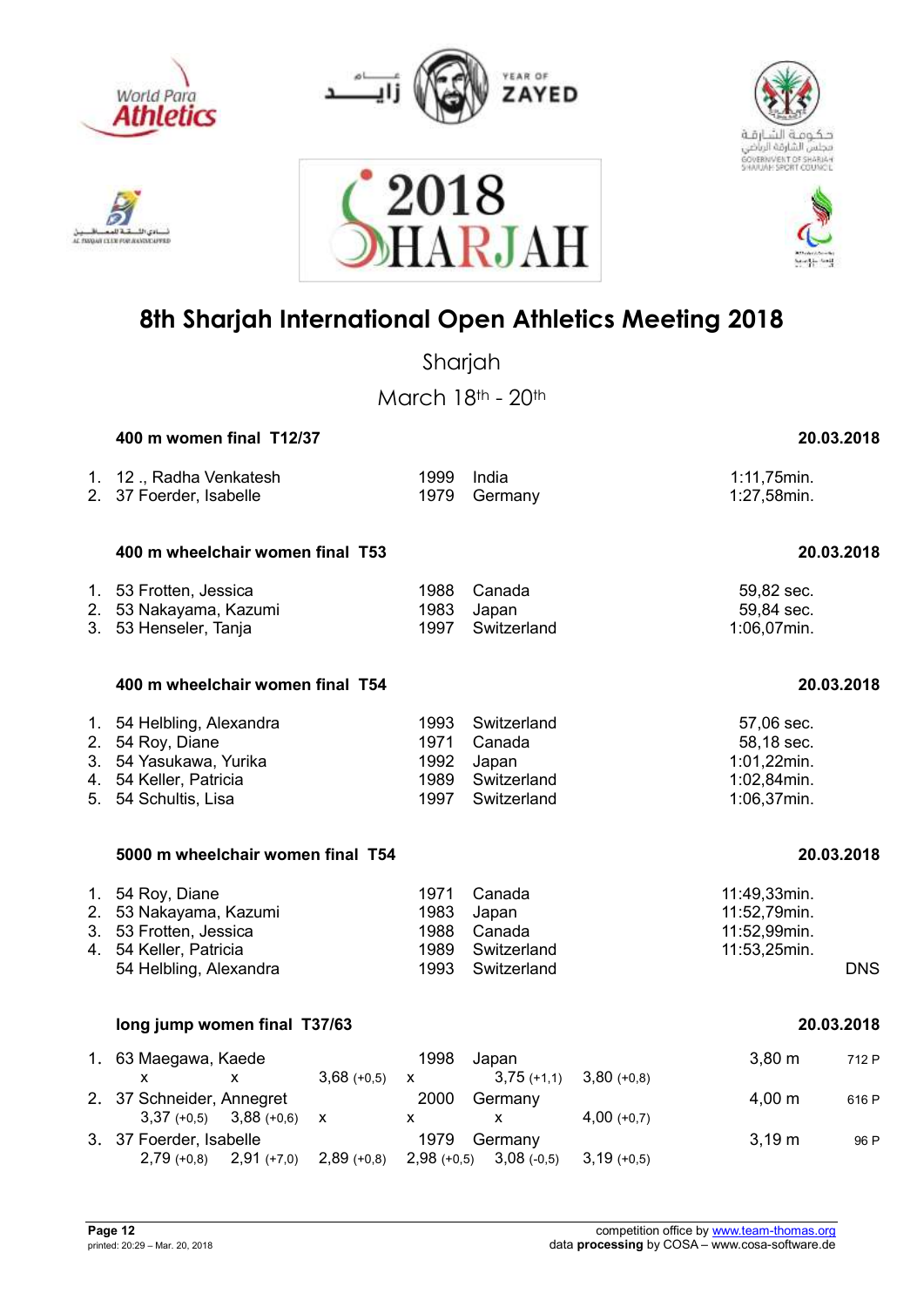











Sharjah

March 18th - 20th

### **shot put wheelchair women final F32/33 20.03.2018**

| 1. 33 Boudjadar, Asmahan<br><b>X</b>        | 5.91         | 6,25 | 1980         | Algeria                |                               | 6,25 m      | 979 P |
|---------------------------------------------|--------------|------|--------------|------------------------|-------------------------------|-------------|-------|
| 2. 32 Alktebi, Noura                        |              |      | 1992         | Al Ain Club            |                               | $5,25 \; m$ | 701 P |
| 4.58                                        | 5.20         | 4,84 | 5,25<br>1992 | 5,09<br>Abu Dhabi Club | 5,10                          |             |       |
| 3. 33 Alsenani, Sara<br>4.92                | 4.78         | 4,59 | 4,78         | 4,95                   | 4,78                          | 4,95 m      | 695 P |
| 4. 32 Wichmann, Hanna<br>4,10               | 4,30         | 4,20 | 1996<br>4,20 | Germany<br>4,23        | 4.26                          | $4,30 \; m$ | 413 P |
| 5. 33 BANI KHALED, AISHAH SALEM             |              |      | 1975         | Khorfakkan Club        |                               | $3,88 \; m$ | 349 P |
| 3,65                                        | 3,73         | 3.52 | 3,58         | 3,88                   | 3,76                          |             |       |
| 6. 32 Alkaabi, Thekra<br>3.43               | $\mathsf{x}$ | 3,30 | 2001<br>3,61 | Al Ain Club<br>3,19    | 3,70                          | $3,70 \; m$ | 232 P |
| 7. 33 Abdulaziz, Shaikha                    |              |      | 2001         |                        | Althigah Club for Handicapped | $2,30 \; m$ | 19 P  |
| 2,19                                        | 2,22         | 2,26 | 2,19         | 2,23                   | 2,30                          |             |       |
| 8. 33 Abdulaziz, Shamma                     |              |      | 2001         |                        | Althigah Club for Handicapped | $1,64 \; m$ | 1P    |
| 1.55                                        | 1.50         | 1,51 | 1,54         | 1,53                   | 1,64                          |             |       |
| New African Record by Asmahan Boudajar, ALG |              |      |              |                        |                               |             |       |

New Asian Record by Noura Alktebi, UAE

### **shot put wheelchair women final F34** 20.03.2018

| 1. 34 Herrmann, Frances<br>6.26 | 6.24 | 6,41 | 1989<br>6,48 | Germany<br>6.47               | 6.41 | $6,48 \; m$ |            |
|---------------------------------|------|------|--------------|-------------------------------|------|-------------|------------|
| 2. 34 Alzaabi, Thuraya          |      |      | 1970         | Althigah Club for Handicapped |      | 5,75 m      |            |
| X                               | 5,71 | 5,75 | X            | 5.64                          | 5,71 |             |            |
| 3. 34 Najim, Basimah            |      |      | 1967         | Kuwait                        |      | $5,61 \; m$ |            |
| 5.03                            | x    | 5,52 | X            | 5.61                          | 5,52 |             |            |
| 4. 34 Alnuaimi, Ansaf           |      |      | 1980         | Dubai club                    |      | 4,86 m      |            |
| 4.66                            | X    | 4.23 | 4,82         | 4.69                          | 4,86 |             |            |
| 5. 34 Almutairi, Donyah         |      |      | 1990         | Kuwait                        |      | $3,97 \; m$ |            |
| 3.89                            | 3.41 | 3,97 | 3.84         | $\mathsf{x}$                  | 3.72 |             |            |
| 6. 34 Alhammadi, Suaad          |      |      | 1990         | Abu Dhabi Club                |      | $3,73 \; m$ |            |
| 3.54                            | 3.42 | 3,59 | 3,73         | 3.54                          | 3,68 |             |            |
| 34 Alkhayat, Essa               |      |      | 1988         | Dubai club                    |      |             | <b>DNS</b> |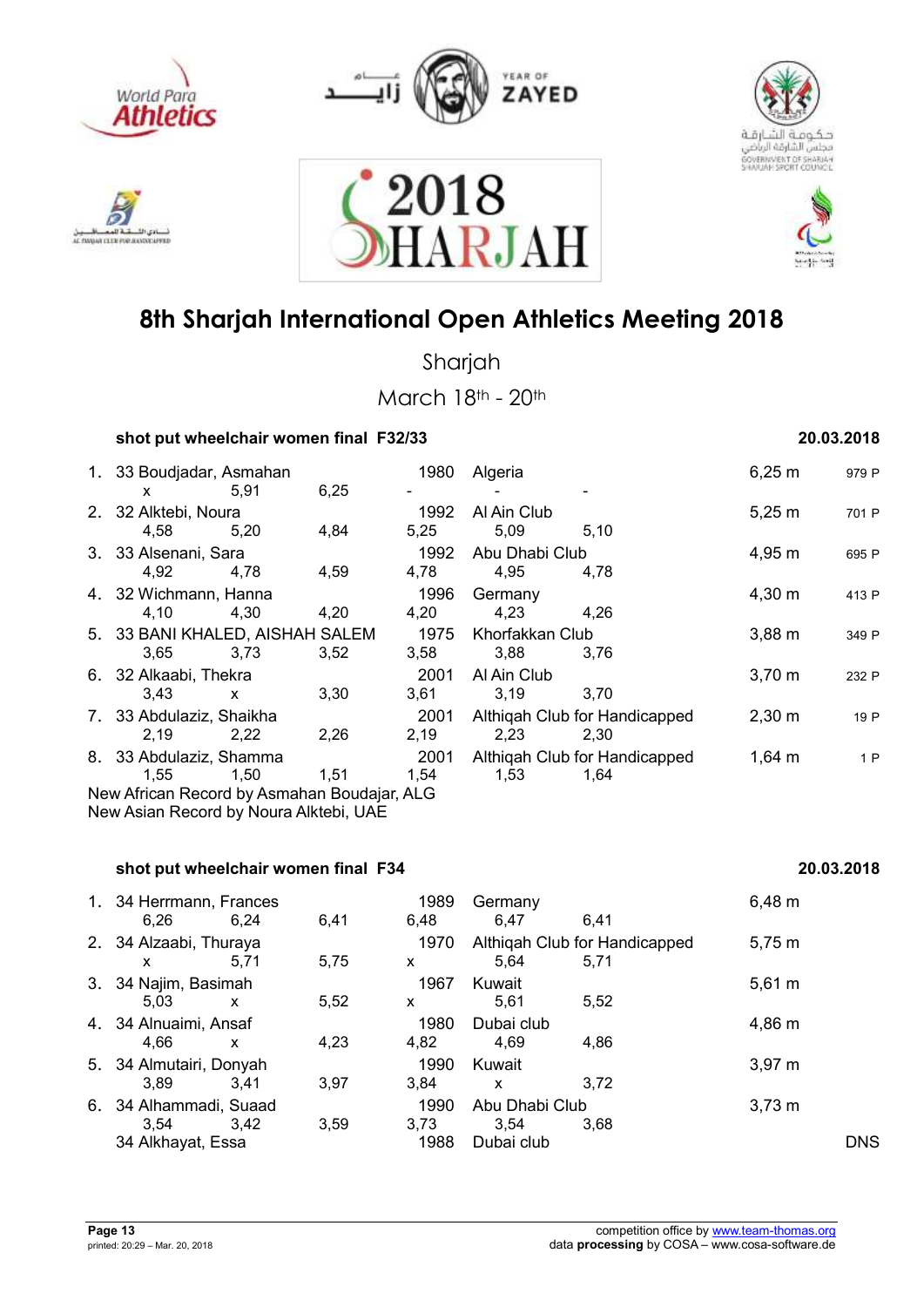











Sharjah

|    |                                                                                                 |              | discus women final F11/37/40/41/44   |                                       |                                                                |       |              | 20.03.2018                                      |
|----|-------------------------------------------------------------------------------------------------|--------------|--------------------------------------|---------------------------------------|----------------------------------------------------------------|-------|--------------|-------------------------------------------------|
|    | 1. 37 Datinska, Eva<br>26,73                                                                    | $\mathsf{x}$ | X                                    | 1986<br>27,57                         | <b>Czech Republic</b><br>$\mathsf{x}$                          | 27,86 | 27,86 m      | 737 P                                           |
|    | 2. 44 Nesse, Ida<br>27,73                                                                       | $\mathsf{x}$ | 23,75                                | 1992<br>27,64                         | Norway<br>28,11                                                | 28,90 | 28,90 m      | 604 P                                           |
|    | 3. 46 Matroushi, Mariam<br>X                                                                    | 24,52        | 24,65                                | 1986<br>24,97                         | Khorfakkan Club<br>23,81                                       | 21,69 | 24,97 m      | 500 P                                           |
|    | 4. 40 Alzeyoudi, Maryam Ahmed<br>10,11                                                          | 11,41        | 12,03                                | 1995<br>$\mathsf{x}$                  | Khorfakkan Club<br>10,70                                       | 11,31 | $12,03 \; m$ | 327 P                                           |
|    | 5. 44 Majamie, Ban<br>21,16                                                                     | 19,87        | 21,85                                | 1998<br>20,23                         | Iraq<br>20,87                                                  | 22,09 | $22,09 \; m$ | 280 P                                           |
| 6. | 46 Alhamidi, Maryam<br>17,70<br>11 Taizhanova, Ainur<br>41 Tlili, Raoua<br>45 Tychshenko, Irina | $\mathsf{x}$ | 19,09                                | 2004<br>17,94<br>1986<br>1989<br>1974 | <b>Bahrain</b><br>19,46<br>Kazakhstan<br>Tunisia<br>Kazakhstan | 18,89 | 19,46 m      | 224 P<br><b>DNS</b><br><b>DNS</b><br><b>DNS</b> |
|    |                                                                                                 |              | discus wheelchair women final F54/55 |                                       |                                                                |       |              | 20.03.2018                                      |
| 1. | 55 Alomari, Rooba<br>19 15                                                                      | 17.82        | 17 75                                | 1991<br>17.86                         | <b>Bahrain</b><br>18.21                                        | 17.59 | $19,15 \; m$ | 760 P                                           |

| 19,15                        | 17,82            | 17,75 | 17,86  | 18,21 | 17,59 |                                                |       |
|------------------------------|------------------|-------|--------|-------|-------|------------------------------------------------|-------|
| 2. 55 Ghildial, Pragya       |                  |       | 1982   | India |       | 15,55 m                                        | 508 P |
| 15,13                        | 15.19            | 15,00 | 15.54  | 15,55 | x     |                                                |       |
| 3. 54 Mosovska, Rozalie Nike |                  |       | 2002   |       |       | $11,11 \; m$                                   | 440 P |
| 10,06                        | x                | 10,24 | 11, 11 | x     | 9.89  |                                                |       |
| 4. 54 Kacanu, Eva            |                  |       | 1965   |       |       | $10,92 \; m$                                   | 421 P |
| 9.14                         | 10.52            | 9,82  | 10,72  | 10.19 | 10,92 |                                                |       |
|                              |                  |       | 1981   | India |       | $9,70 \; m$                                    | 299 F |
| 9,48                         | x                | 9,39  | 9,62   | 9,70  | 8,56  |                                                |       |
|                              |                  |       |        |       |       |                                                |       |
|                              |                  |       |        |       |       |                                                |       |
|                              | 5. 54 Rana, Indu |       |        |       |       | <b>Czech Republic</b><br><b>Czech Republic</b> |       |